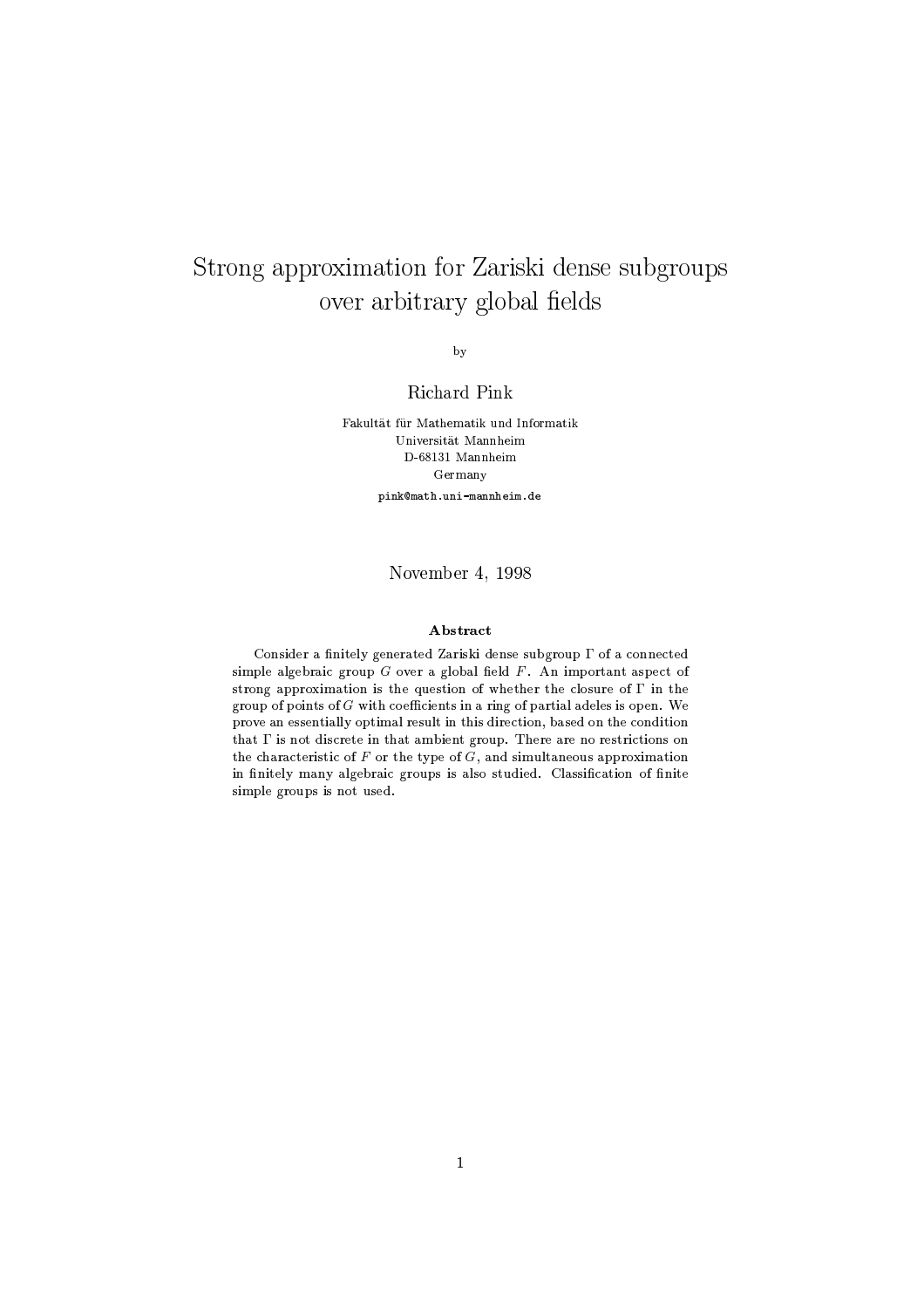#### $\boldsymbol{0}$ Introduction

Consider a connected semisimple linear algebraic group  $G$  over a global field  $F$ and a finitely generated Zariski dense subgroup  $\Gamma \subset G(F)$ . For any finite set S of places of F we let  $\mathbb{A}_F^S$  denote the ring of adeles of F outside S. In this article we study the closure of  $\Gamma$  in  $G(\mathbb{A}_F^S)$ . We are interested in sufficient conditions for such a closure to be open, in which case we speak of *strong approximation*. For a general survey of approximation in algebraic groups see Platonov and Rapinchuk [17] Ch. 7.

It is best to reformulate the problem in terms of absolutely simple groups. At the same time, it can be generalized. Consider finitely many connected absolutely simple linear algebraic groups  $G_i$  over global fields  $F_i$ , and a finitely generated subgroup  $\Gamma \subset \prod_{i=1}^m G_i(F_i)$  whose image in each factor is Zariski dense. No relations between the  $F_i$  need be assumed; in particular, even their characteristics may differ.

It is well-known that strong approximation fails in non-simply connected groups, even when  $\Gamma$  is an arithmetic subgroup. To deal with this difficulty we assume that every  $G_i$  is adjoint and study approximation in the univeral coverings  $\tilde{G}_i \to G_i$ . The commutator morphism of  $\tilde{G}_i$  factors through a unique morphism

$$
[ , ]^{\sim} : G_i \times G_i \longrightarrow \tilde{G}_i.
$$

The generalized commutator group of  $\Gamma$  is the subgroup  $\Gamma' \subset \prod_{i=1}^m \tilde{G}_i(F_i)$  generated by the generalized commutators  $[\Gamma, \Gamma]$ <sup>~</sup>. All we can hope for is that the closure of  $\Gamma'$  in  $\prod_{i=1}^m \tilde{G}_i(\mathbb{A}^{S_i}_{F_i})$  is open.

Let G denote the group scheme over  $F := \bigoplus_{i=1}^m F_i$  with fibers  $G_i$ . Then we have  $G(F) = \prod_{i=1}^{m} G_i(F_i)$ . It may happen that the coefficients of  $\Gamma$  lie in a proper subring of  $F$ . A similar problem, relevant only in small positive characteristic, is that  $\Gamma$  may be contained in the image of a non-central isogeny. In these cases it is best to study approximation over the subring, resp. after pullback via the isogeny. A coherent treatment is given as follows.

Consider a subring  $E \subset F$  which is itself a finite direct sum of global fields. such that  $F$  is of finite type as  $E$ -module. Consider a group scheme  $H$  over E with connected adjoint fibers, and an isogeny  $\varphi : H \times_E F \longrightarrow G$ , such that  $\Gamma \subset \varphi(H(E))$ . The triple  $(E, H, \varphi)$  is then called a *weak quasi-model of*  $(F, G, \Gamma)$ . We suppose that the derivative of  $\varphi$  vanishes nowhere; such a triple is called a *quasi-model of*  $(F, G, \Gamma)$ .

When  $\varphi$  is an isomorphism, we can view H as a model of G over E in the usual sense. By the classification of semisimple groups, it must be an isomorphism unless some  $G_i$  possesses roots of different lengths whose square length ratio is equal to  $char(F_i)$ . In the remaining cases, which can happen only in characteristics 2 and 3, one cannot avoid non-standard isogenies.

For any quasi-model, the fact that  $H$  has adjoint fibers implies that the isogeny  $\varphi$  is totally inseparable. Therefore the induced map  $H(E) \to G(F)$ is injective, and we may identify  $\Gamma$  with its inverse image in  $H(E)$ . We can then replace the triple  $(F, G, \Gamma)$  by the triple  $(E, H, \Gamma)$ , which satisfies the same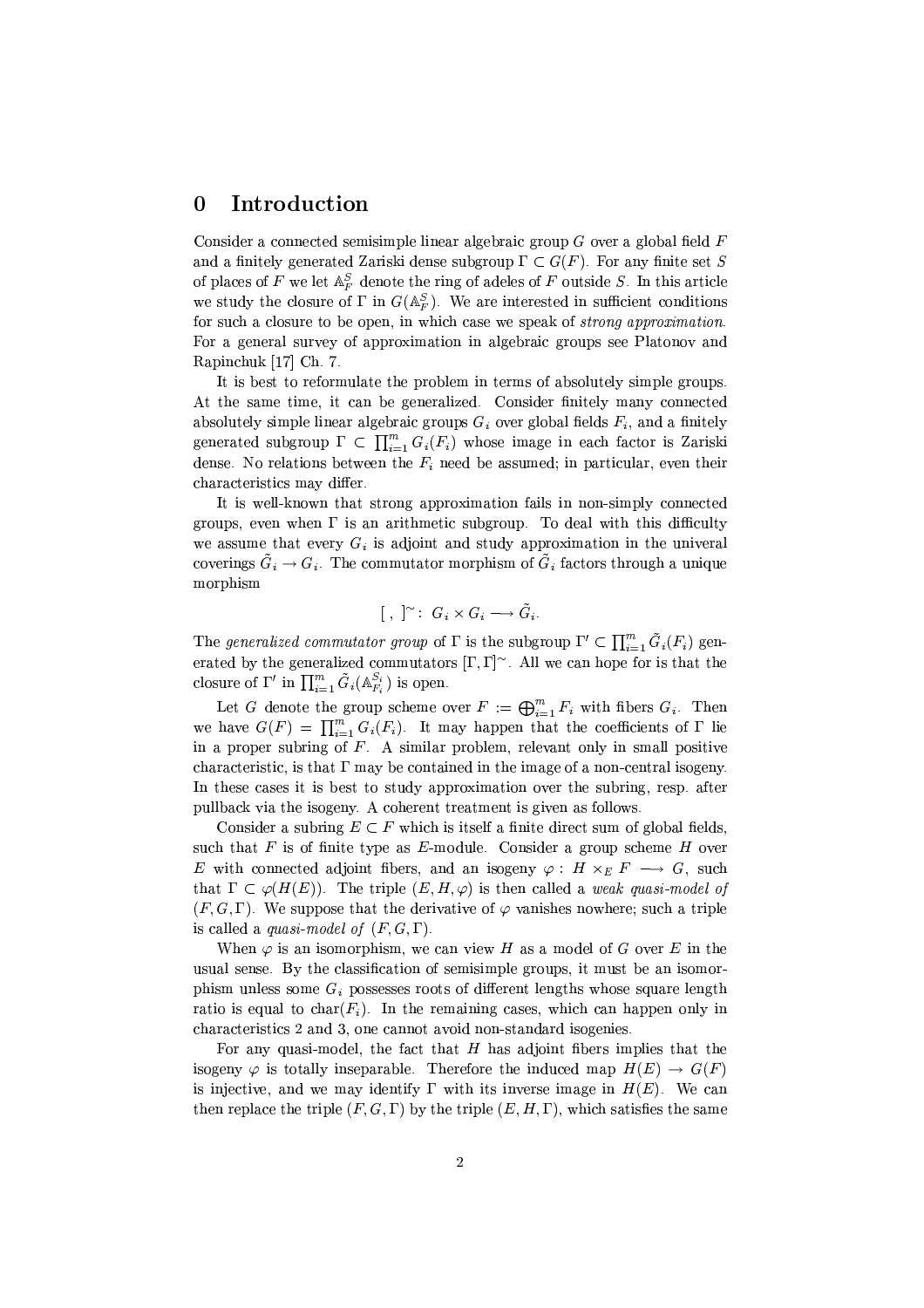conditions as the former. It is known that this process cannot be iterated indefinitely, unless  $E = F$  and  $\varphi$  is an isomorphism. More precisely, after passing to an essentially unique minimal quasi-model the triple  $(F, G, \Gamma)$  satisfies the following property, which we assume from now on (cf. Section 3):

**Assumption 0.1** For every weak quasi-model  $(E, H, \varphi)$  of  $(F, G, \Gamma)$ , we have  $E = F$  and  $\varphi$  is an isomorphism.

We first state our main result for approximation at compact places. For every  $1 \leq i \leq m$  let  $S_{i,\Gamma}$  denote the set of places v of  $F_i$  for which the image of  $\Gamma$  in  $G_i(F_{i,v})$  does not lie in a compact subgroup. It is easy to see that  $S_{i,\Gamma}$  is finite: see Corollary 7.2.

**Theorem 0.2** The closure of  $\Gamma'$  in  $\prod_{i=1}^{m} \tilde{G}_i(\mathbb{A}_{F_i}^{S_{i,\Gamma}})$  is open.

The following more general result gives a necessary and sufficient condition for strong approximation outside an arbitrary finite set of places. For every  $1 \leq i \leq m$  consider a finite set  $S_i$  of places of  $F_i$ .

**Theorem 0.3** The following assertions are equivalent:

- (a) For any non-empty subset  $I \subset \{1,\ldots,m\}$ , the image of  $\Gamma$  in  $\prod_{i \in I} G_i(\mathbb{A}_{F_i}^{S_i})$ is not discrete.
- (b) The closure of  $\Gamma'$  in  $\prod_{i=1}^m \tilde{G}_i(\mathbb{A}^{S_i}_{F_i})$  is open.

When  $\Gamma$  is an arithmetic subgroup such results are well-known: see for instance Kneser [14], Prasad [18], Platonov and Rapinchuk [17]. For arbitrary finitely generated Zariski dense subgroups Theorem 0.2 was proved by Weisfeiler  $([21]$  Thms. 9.1.1 and 10.1) over the adeles outside an indeterminate finite set of places, assuming that  $G$  possesses no non-standard isogenies. He also proved a generalization to fields of arbitrary transcendence degree. Our treatment here follows the lines laid out in [21] but incorporates several improvements.

The inclusion of the non-standard cases was made possible by a detailed analysis of their idiosyncracies, which was suggested in [21] Sect. 12 and begun by the author in  $[16]$ .

The improvement in the choice of the discarded places has much larger scope. Namely, even the *weak approximation* property at a previously given finite set of places where  $\Gamma$  is relatively compact, that is, the openness of the closure in a finite product of  $\tilde{G}_i(F_{i,v})$ , is entirely non-trivial in positive characteristic. It was proved in [16] with—originally—a different application in mind, and found to be useful in the present context.

Thirdly, we are able to avoid recourse to the classification of finite simple groups, using the qualitative characterization of finite subgroups of linear algebraic groups by Larsen and the author [15] instead.

In Section 1 we review a number of less well-known properties of simple algebraic groups over arbitrary fields. Section 2 deals with groups over local fields. In Sections 3-4 we restate several concepts and results from [16]. After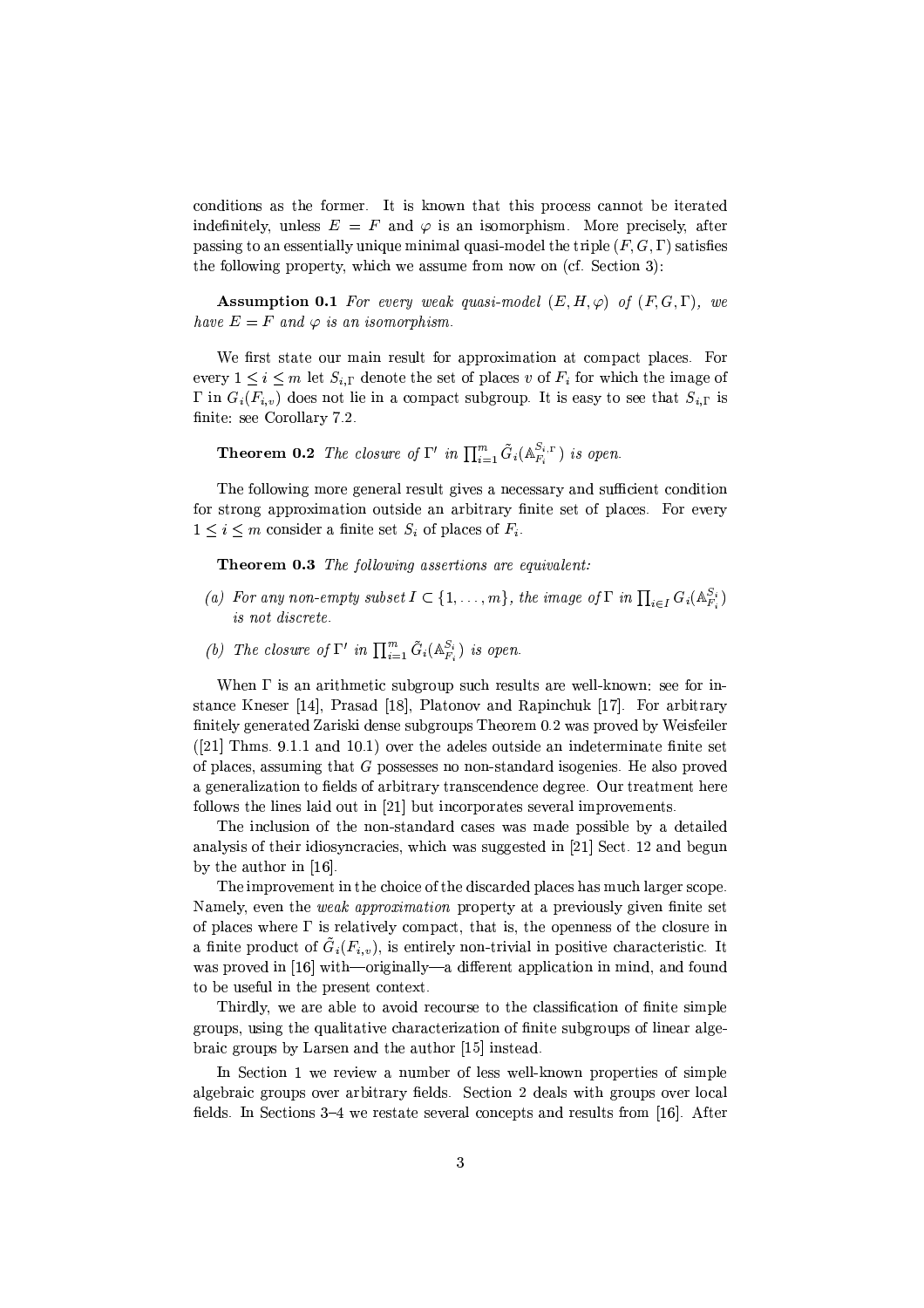these preparations we study weak approximation at any given finite set of places in Sections 5–6. The complementary problem, that is, the behavior of  $\Gamma$  at all but a large finite set of places, is the subject of Sections 7-12. These results are combined in Sections 13-14, where Theorems 0.2 and 0.3 are proved. The reader interested only in Theorem 0.2 may skip Sections 2, 6, and 14.

The author wishes to thank Michael Larsen for helpful remarks on earlier versions of this paper.

#### $\mathbf{1}$ Isogenies and the adjoint representation

We begin by recalling some aspects of simple algebraic groups which were explained in [16] Sect. 1. Consider a connected adjoint absolutely simple linear algebraic group  $G$  over a field  $F$ . We call  $G$  non-standard if it possesses roots of different lengths whose square length ratio is equal to  $char(F)$ . Otherwise G is called *standard*. Non-standard groups exist only in characteristics 2 and 3.

If  $p := \text{char}(F)$  is positive and  $\sigma: F \to F$  denotes the basic Isogenies: Frobenius homomorphism  $x \mapsto x^p$ , there are the natural Frobenius isogenies  $\text{Frob}_{n^r}: G \to (\sigma^r)^*G$ . In the standard case every isogeny between G and another connected adjoint simple group is a composite of a Frobenius isogeny with an isomorphism. In particular, it is an isomorphism if and only if its derivative is non-zero.

In the non-standard case there exists a *basic non-standard isogeny* to another adjoint simple group  $\varphi_0: G \to G^{\sharp}$ , whose derivative is non-zero but which is not an isomorphism. In this case every isogeny between  $G$  and another connected adjoint simple group is either a composite of a Frobenius isogeny with an isomorphism, or a composite of  $\varphi_0$  with a Frobenius isogeny and an isomorphism. In particular, its derivative is non-zero if and only if it is either an isomorphism or a basic non-standard isogeny. The complementary group  $G^{\sharp}$  is again nonstandard, and the composite of the two respective basic non-standard isogenies differs from the Frobenius isogeny Frob<sub>n</sub> by an isomorphism.

Giving a model  $G_0$  of G over a finite subfield  $\mathbb{F}_{p^r} \subset F$  is equivalent to giving an isomorphism  $(\sigma^r)^* G \cong G$ . Its composite with  $\text{Frob}_{n^r}$  is the associated standard Frobenius map. An arbitrary isogeny  $\Phi: G \to G$  is called a Frobenius *map* if and only if some positive power is a standard Frobenius map. Suppose that F is algebraically closed. Then the group of fixed points  $G^{\Phi}$  is called a finite group of Lie type. If  $\Phi$  is standard, we have  $G^{\Phi} = G_0(\mathbb{F}_{p^r})$ ; otherwise  $G^{\Phi}$ is a Suzuki or Ree group

Adjoint representation: In the standard case the Lie algebra of  $G$ possesses a unique irreducible subquotient on which  $G$  acts non-trivially. We denote the representation on it by  $\alpha$ .

In the non-standard case there are precisely two simple subquotients with non-trivial  $G$ -action, one of which contains copies of all long root spaces, the other of all short root spaces. The corresponding representations of  $G$  are denoted  $\alpha_{\ell}$  and  $\alpha_{s}$ . The derivative of the basic non-standard isogeny  $\varphi_{0}$  induces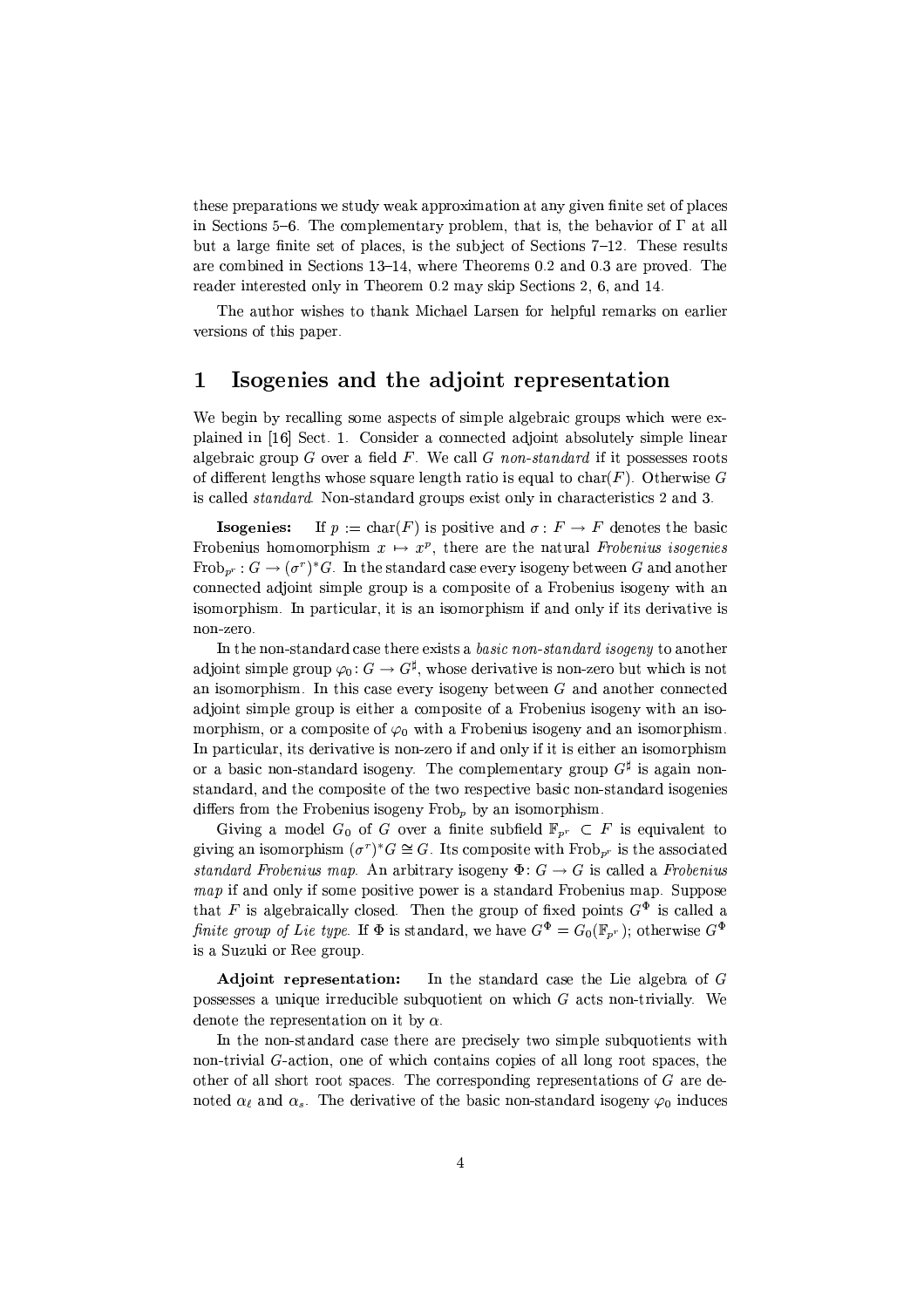an isomorphism  $\alpha_{\ell} \cong \alpha_s \circ \varphi_0$ . We sometimes view  $\alpha_{\ell} \oplus \alpha_s$  as a representation over  $F \oplus F$  and denote it also by  $\alpha$ .

Let  $\pi: \tilde{G} \to G$  denote the universal covering. We abbreviate  $\tilde{L}_G := \text{Lie } \tilde{G}$ and  $L_G := \text{Lie } G$ . The fine structure of these representations was determined by Hiss [12] and Hogeweij [13] (see also [16] Prop. 1.11). We briefly describe some of those facts which are needed below.

The kernel of  $d\pi$ :  $\tilde{L}_G \to L_G$  is the subspace of G-invariants of  $\tilde{L}_G$ , the cokernel the space of G-coinvariants of  $L_G$ . Their common dimension is 0 unless  $p$  divides the index of the root lattice in the weight lattice. In that case it is 1, except if  $p = 2$  and the root system has type  $D_n$  with  $n \geq 4$  even, where it is 2.

Let  $\tilde{M}_G$  denote the representation space of  $\alpha$  in the standard case, resp. of  $\alpha_{\ell}$  in the non-standard case. It is known that  $\tilde{L}_G$  possesses no proper invariant subspace with non-trivial image in  $\tilde{M}_G$ . Thus  $\tilde{M}_G$  is the unique simple quotient of  $\tilde{L}_G$ . Let  $M_G := L_G$  in the standard case, resp.  $M_G := \text{im}(d\varphi_0)$  in the nonstandard case. Note that in the non-standard case the representation of G on  $M_G$  factors through  $\varphi_0$ . In any case  $M_G$  is the unique smallest quotient of  $L_G$  into which  $\tilde{M}_G$  injects. We give names to the respective kernels, as in the commutative diagram with exact rows

(1.1)  
\n
$$
0 \longrightarrow \tilde{K}_G \longrightarrow \tilde{L}_G \longrightarrow \tilde{M}_G \longrightarrow 0
$$
\n
$$
\downarrow d\pi \qquad \qquad \downarrow d\pi \qquad \qquad \downarrow d\pi
$$
\n
$$
0 \longrightarrow K_G \longrightarrow L_G \longrightarrow M_G \longrightarrow 0.
$$

The natural map Coker $(d\pi) \longrightarrow M_G/\tilde{M}_G$  is an isomorphism unless  $p = 2$  and G has type  $B_n$  with n odd. In particular, we have  $\dim(M_G/\tilde{M}_G)=1$  whenever  $p = 2$  and G has type  $C_n$  for any  $n \geq 1$ .

The commutator map of  $\tilde{G}$  factors through a morphism Lie bracket:

$$
[ , ]^{\sim} : G \times G \longrightarrow \tilde{G}.
$$

Its total derivative at the identity element defines a generalized Lie bracket

$$
[ , ]^{\sim} \colon L_G \times L_G \longrightarrow \tilde{L}_G,
$$

denoted by the same symbol. Its composite with the map  $d\pi: \tilde{L}_G \to L_G$  is the usual Lie bracket [, ] on  $\tilde{L}_G$ , resp. on  $L_G$ . The induced pairing  $L_G \times \tilde{L}_G \to \tilde{L}_G$ is also denoted  $[ , ]^{\sim}$ . The images of these pairings generate the following subspaces

**Proposition 1.2** (a) We have  $[\tilde{L}_G, \tilde{L}_G] = \tilde{L}_G$  unless char(F) = 2 and the root system of G has type  $C_n$  for some  $n \geq 1$ . In that case we have  $[\tilde{L}_G, \tilde{L}_G] \subset \tilde{K}_G.$ 

(b) In any case we have 
$$
[L_G, \tilde{L}_G]^{\sim} = \tilde{L}_G
$$
.

*Proof.* Like [16] Props. 1.11 and 1.12, this can be proved by explicit calculation using the root space decomposition and the well-known structure constants of Chevalley groups. It can also be deduced directly from [16] Prop. 1.12. This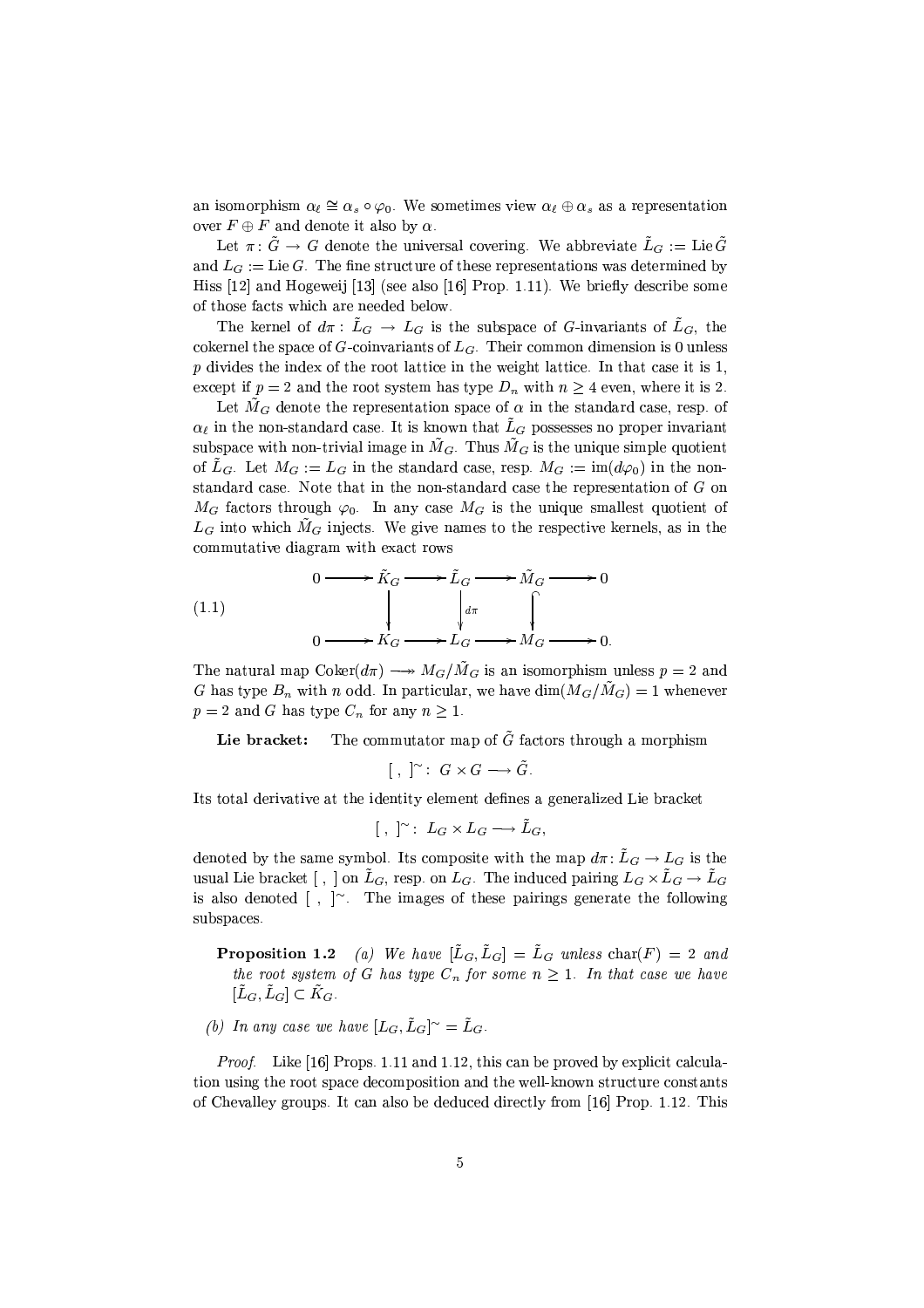result shows that the representation of  $\tilde{G}$  on  $\tilde{M}_G$  factors through Frob<sub>p</sub>:  $\tilde{G} \rightarrow$  $\sigma^* \tilde{G}$  if and only if  $p := \text{char}(F) = 2$  and G has type  $C_n$  with  $n \geq 1$ . Taking derivatives we find that the image of  $[\tilde{L}_G, \tilde{L}_G]$  in  $\tilde{M}_G$  is zero exactly in this special case. Otherwise  $[\tilde{L}_G, \tilde{L}_G]$  is an invariant subspace of  $\tilde{L}_G$  with non-trivial image in  $\tilde{M}_G$ . It is therefore equal to  $\tilde{L}_G$ , which proves (a). Part (b) is proved in the same way, using the fact that the representation on  $\tilde{M}_G$  never factors through  $Frob_p: G \to \sigma^*G$ .  $q.e.d.$ 

#### $\overline{2}$ Simple algebraic groups over local fields

In this brief section we assume that  $F$  is a local field, i.e., a locally compact field with non-trivial valuation. As in Section 1, we consider a connected adjoint absolutely simple linear algebraic group G over F and let  $\pi$ :  $\tilde{G} \to G$  denote its universal covering.

**Proposition 2.1** The factor group  $G(F)/\pi(\tilde{G}(F))$  is abelian of finite expo $nent$ 

*Proof.* The factor group is contained in the cohomology group  $H^1(F,\mu)$ , where  $\mu$  denotes the scheme-theoretic kernel of  $\pi$  (see [10]). Let m denote the index of the root lattice in the weight lattice for G. Then  $\mu$  is commutative and annihilated by  $m$ . The cohomology group retains these properties, and so does any subgroup, as desired. q.e.d.

**Theorem 2.2** Any open subgroup of  $\tilde{G}(F)$  which is normalized by an unbounded subgroup of  $G(F)$  is equal to  $\tilde{G}(F)$ .

*Proof.* If F is archimedean, the group  $\tilde{G}(F)$  is connected by [3] Cor. 4.7. Therefore any open subgroup is equal to  $\tilde{G}(F)$ , as desired. Assume that F is non-archimedean and let  $O$  denote the ring of integers in F. Consider an open subgroup  $\Delta \subset \tilde{G}(F)$  which is normalized by an unbounded subgroup  $\Gamma \subset G(F)$ .

**Lemma 2.3** The group  $\Delta$  is unbounded.

*Proof.* Consider a non-trivial absolutely irreducible representation  $\rho: G \rightarrow$  $GL_{n,F}$ , say occurring in the adjoint representation of G. Suppose that  $\Delta$  is bounded. Then the image  $\rho \circ \pi(\Delta)$  is bounded and so is the  $\mathcal O$ -subalgebra  $\mathcal A$ generated by it. As  $\Delta$  is Zariski dense in  $\tilde{G}$ , its action on  $F^n$  is also absolutely irreducible. Thus Burnside's theorem implies that  $\mathscr A$  is an  $\mathscr O$ -lattice of maximal rank in the space of  $n \times n$ -matrices over F. By construction  $\Gamma$  stabilizes this lattice under the conjugation representation  $\rho \otimes \rho^{\vee}$ . Therefore the image of  $\Gamma$ under the corresponding projective representation  $\bar{\rho}: G \to \mathrm{PGL}_{n,F}$  is bounded. Since  $G \to \bar{\rho}(G)$  is an isogeny, it follows that  $\Gamma$  itself is bounded, contrary to the assumption.  $\alpha$ .e.d.

The existence of an unbounded subgroup implies that  $\tilde{G}$  is isotropic ([19]). Therefore it satisfies the Kneser-Tits conjecture ([17] Thm. 7.6), so  $G(F)$  is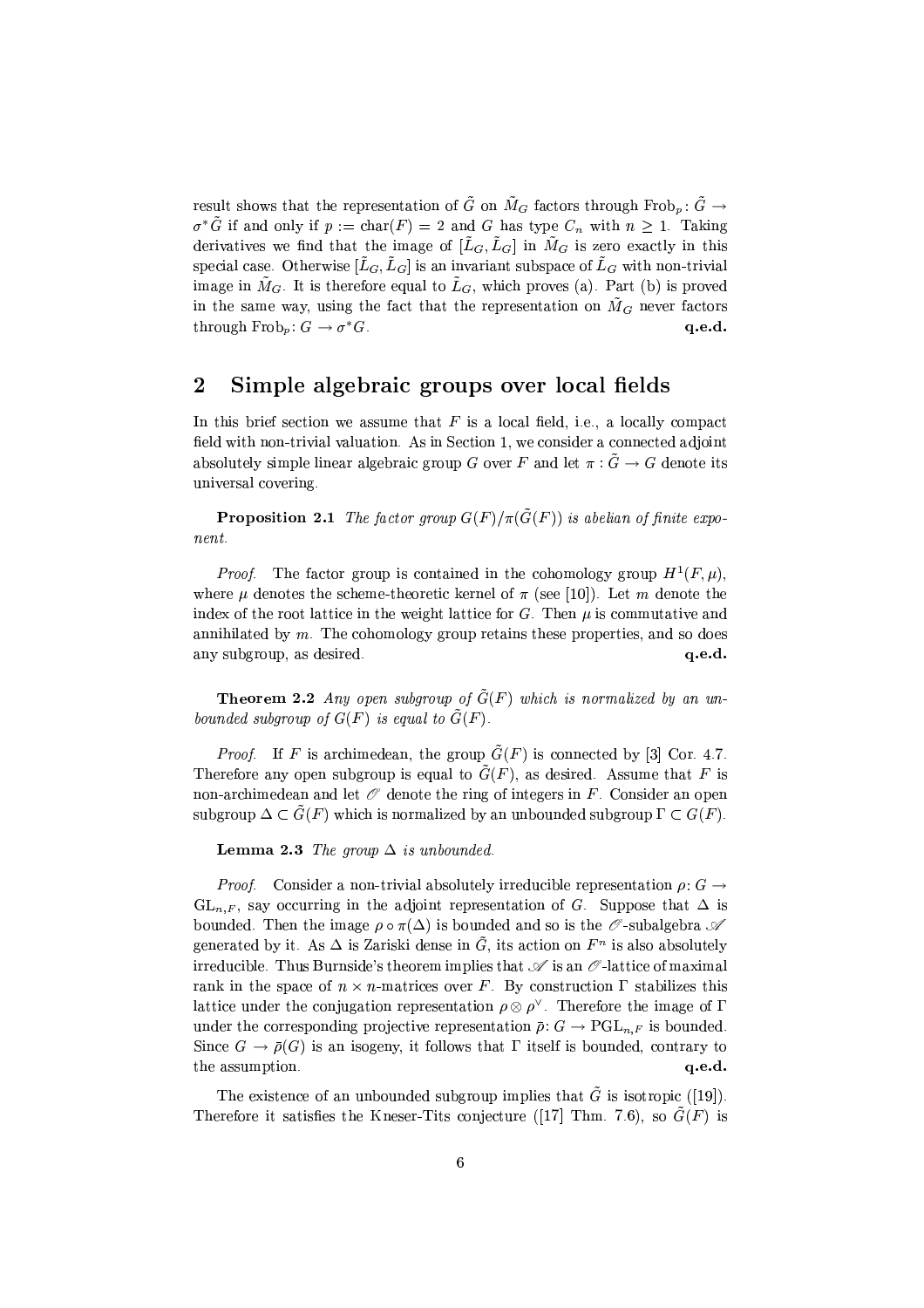generated by the  $F$ -valued points of the unipotent radicals of all parabolic subgroups. A theorem of Tits  $([19])$  now shows that every proper open subgroup of  $\tilde{G}(F)$  is bounded. Thus we must have  $\Delta = \tilde{G}(F)$ , as desired. q.e.d.

#### 3 Quasi-models

Now we recall the concept and some properties of quasi-models from [16] Sect. 3. We give the definitions in both the global and local cases, in order to set up the passage from one to the other.

Consider a commutative semisimple ring  $F$ , that is, a finite direct sum of fields  $\bigoplus_{i=1}^m F_i$ . No relation between the  $F_i$  is assumed; even their characteristics may differ. Let  $G$  be a linear algebraic group scheme over  $F$  whose fibers  $G_i$  over  $F_i$  are connected adjoint and absolutely simple. Consider a subgroup  $\Gamma \subset G(F) \cong \prod_{i=1}^m G_i(F_i)$  whose image in each  $G_i(F_i)$  is Zariski dense. We make one of the following assumptions.

- **Assumption 3.1** (a) Global case: Each  $F_i$  is a global field, i.e., a finite extension either of  $\mathbb{Q}$  or of  $\mathbb{F}_n(t)$  for some prime p.
- (b) Local case: Each  $F_i$  is a locally compact field with non-trivial valuation.

In [16] we had also imposed certain conditions on  $\Gamma$ : see 3.6 below. We depart from this in the following definitions, because the greater generality helps in studying approximation at non-compact places.

**Definition 3.2** A weak quasi-model of  $(F, G, \Gamma)$  is a triple  $(E, H, \varphi)$  where

- (a) E is a semisimple subring of F such that F is of finite type as E-module, and which is closed in the local case.
- (b)  $H$  is a fiberwise absolutely simple adjoint group over  $E$ , and
- (c)  $\varphi$  is an isogeny  $H \times_E F \longrightarrow G$ , such that
- (d)  $\Gamma$  is contained in the subgroup  $\varphi(H(E)) \subset G(F)$ .

Here, as elsewhere in this paper, we abbreviate  $H \times_E F := H \times_{\text{Spec } E} \text{Spec } F$ .

**Definition 3.3** A quasi-model of  $(F, G, \Gamma)$  is a weak quasi-model for which the derivative of  $\varphi$  vanishes nowhere.

In any weak quasi-model the fact that H is adjoint implies that  $\varphi$  is totally inseparable. Therefore the induced map  $H(E) \rightarrow G(F)$  is injective, so that we may identify  $\Gamma$  with its pre-image in  $H(E)$ . Note that  $\Gamma$  is automatically fiberwise Zariski dense in  $H$ . It follows that the triple  $(E, H, \Gamma)$  satisfies the same assumptions as  $(F, G, \Gamma)$ .

**Definition 3.4** The triple  $(F, G, \Gamma)$  is called minimal if and only if, for every weak quasi-model  $(E, H, \varphi)$  of  $(F, G, \Gamma)$ , we have  $E = F$  and  $\varphi$  is an *isomorphism.*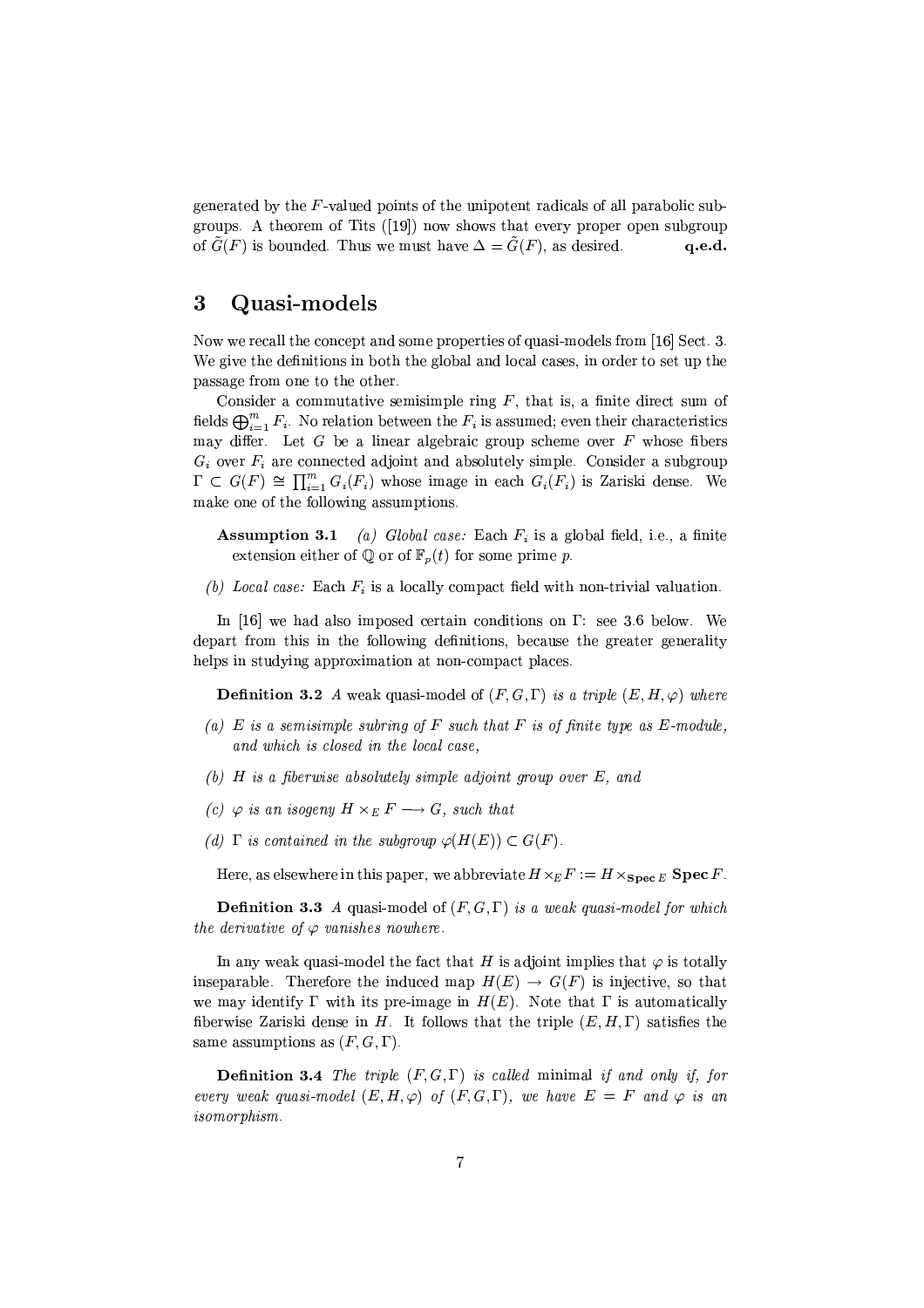**Definition 3.5** A (weak) quasi-model  $(E, H, \varphi)$  of  $(F, G, \Gamma)$  is called minimal if and only if  $(E, H, \Gamma)$  is minimal in its own right.

The following condition was assumed throughout the paper [16], although it is actually unnecessary for some of those results:

Condition 3.6 (a) Global case:  $\Gamma$  is finitely generated.

(b) Local case:  $\Gamma$  is compact.

We recall  $[16]$  Thm. 3.6:

**Theorem 3.7** If  $\Gamma$  satisfies Condition 3.6, then:

- (a) Every  $(F, G, \Gamma)$  has a minimal quasi-model  $(E, H, \varphi)$ .
- (b) The subring E in (a) is unique, and H and  $\varphi$  are determined up to unique isomorphism.

We now list a few useful reduction properties. The first concerns projection to a direct summand and will often allow reduction to the field case. It was proved in [16] Prop. 3.9 without reference to Condition 3.6 at all:

**Proposition 3.8** Consider any subset  $I \subset \{1, ..., m\}$ . Set  $F_I := \bigoplus_{i \in I} F_i$ and  $G_I := \coprod_{i \in I} G_i$ , and let  $\Gamma_I$  denote the image of  $\Gamma$  in  $G_I(F_I) = \prod_{i \in I} G_i(F_i)$ . If  $(F, G, \Gamma)$  is minimal, then  $(F_I, G_I, \Gamma_I)$  is minimal.

The other two concern the passage from  $\Gamma$  to a subgroup. Note first that any subgroup of finite index is still fiberwise Zariski dense.

**Proposition 3.9** Assume that  $\Gamma$  satisfies Condition 3.6 and that  $(F, G, \Gamma)$ is minimal. Then for any subgroup  $\Delta \subset \Gamma$  of finite index, closed in the local case, the triple  $(F, G, \Delta)$  is minimal.

*Proof.* Let  $\Delta_1$  be the intersection of all  $\Gamma$ -conjugates of  $\Delta$ . Then  $(F, G, \Delta_1)$ is minimal by [16] Cor. 3.8. As any quasi-model  $(E, H, \varphi)$  of  $(F, G, \Delta)$  is also a quasi-model of  $(F, G, \Delta_1)$ , we deduce  $E = F$  and that  $\varphi$  is an isomorphism. Thus  $(F, G, \Delta)$  is minimal, as desired.  $q.e.d.$ 

Recall that a subgroup  $\Delta \subset \Gamma$  is commensurated by  $\Gamma$  if, for every  $\gamma \in \Gamma$ , the intersection  $\Delta \cap \gamma \Delta \gamma^{-1}$  has finite index in both  $\Delta$  and  $\gamma \Delta \gamma^{-1}$ .

**Proposition 3.10** Consider a subgroup  $\Delta \subset \Gamma$ , which is commensurated by  $\Gamma$  and whose image in each  $G_i(F_i)$  is Zariski dense. Assume that  $\Delta$  (sic!) satisfies Condition 3.6. If  $(F, G, \Gamma)$  is minimal, then  $(F, G, \Delta)$  is minimal.

*Proof.* By Theorem 3.7 (a) we may choose a minimal quasi-model  $(E, H, \varphi)$ of  $(F, G, \Delta)$ . Let  $\text{int}(\gamma)$  denote the inner automorphism of G corresponding to any given element  $\gamma \in \Gamma$ . Then  $(E, H, int(\gamma) \circ \varphi)$  is a minimal quasi-model of  $(F, G, \gamma \Delta \gamma^{-1})$ . By Proposition 3.9 the minimality of both triples is preserved on passing to the subgroup of finite index  $\Delta \cap \gamma \Delta \gamma^{-1}$ . In other words, both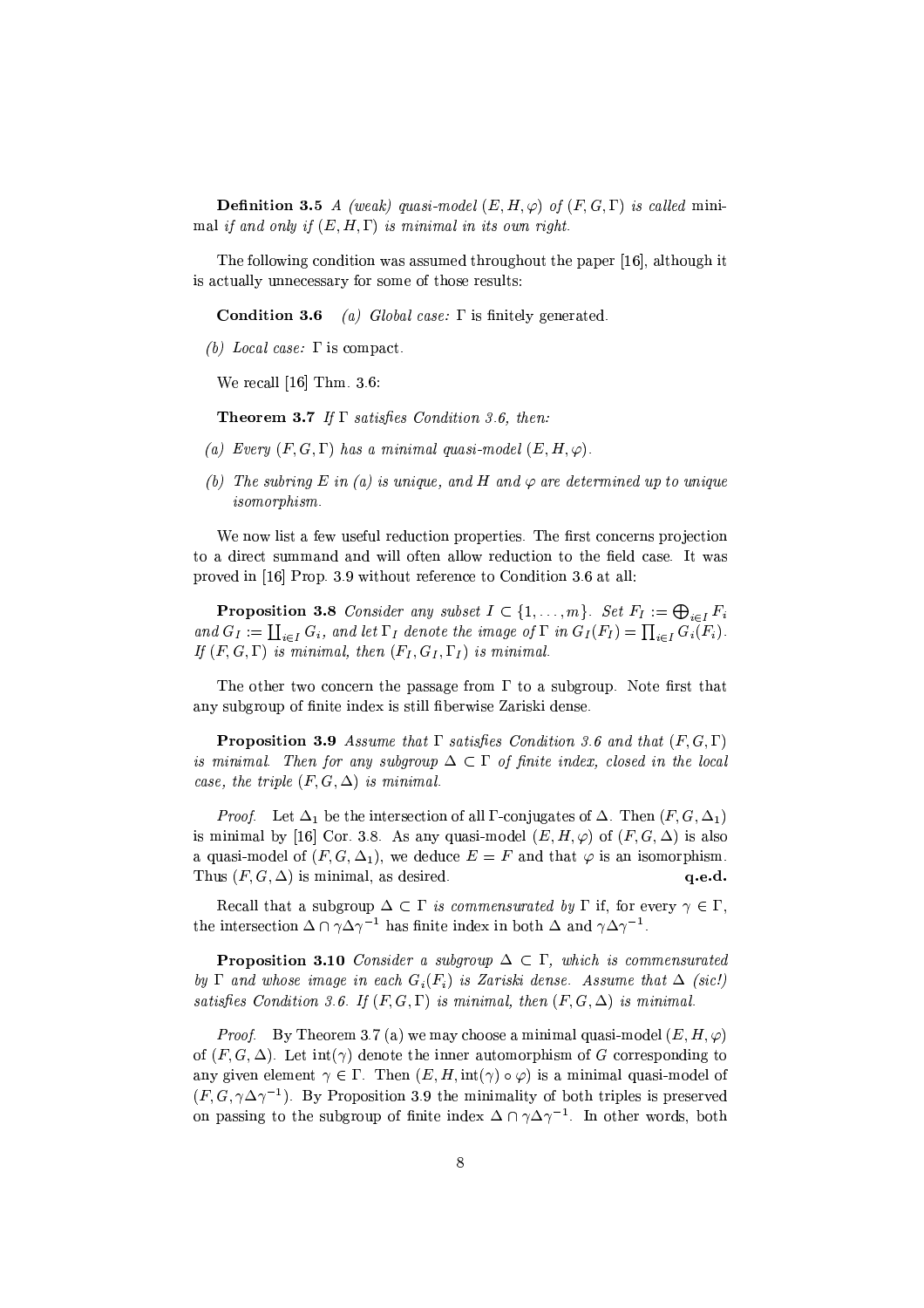$(E, H, \varphi)$  and  $(E, H, \text{int}(\gamma) \circ \varphi)$  are minimal quasi-models of  $(F, G, \Delta \cap \gamma \Delta \gamma^{-1})$ . Therefore, by the uniqueness in Theorem 3.7 (b), there exists an automorphism  $\iota$ of H with  $\text{int}(\gamma) \circ \varphi = \varphi \circ \iota$ . Since  $\varphi$  induces an isomorphism between the groups of outer automorphisms of H and G, we find that  $\iota$  is an inner automorphism. As H is adjoint, it follows that  $\iota = \text{int}(\delta)$  for some  $\delta \in H(E)$ . This proves  $\gamma = \varphi(\delta) \in \varphi(H(E));$  hence  $(E, H, \varphi)$  is a quasi-model of  $(F, G, \Gamma)$ . By the minimality assumption, we deduce  $E = F$  and that  $\varphi$  is an isomorphism. Thus  $(F, G, \Delta)$  is minimal, as desired. q.e.d.

#### Group rings and traces  $\overline{\mathbf{4}}$

From here until the end of the paper we assume that F is global and  $\Gamma$  is finitely *generated.* As explained in the introduction, we pass to a minimal quasi-model using Theorem 3.7, and thus assume that  $(F, G, \Gamma)$  is minimal.

We now collect some facts from [16] Sects, 3-4 concerning the action of  $\Gamma$  on certain parts of the Lie algebra of  $G$ . We begin with the conceptually simpler results on traces. Let  $(F, G, \Gamma)$  be as in the preceding section, and set

(4.1) 
$$
F' := \bigoplus_{i=1}^{m} \begin{cases} F_i & \text{if } G_i \text{ is standard,} \\ F_i \oplus F_i & \text{if } G_i \text{ is non-standard.} \end{cases}
$$

Combining the representations  $\alpha$  defined in Section 1 for all  $G_i$ , we obtain a representation of  $G$  over  $F'$  which is fiberwise absolutely irreducible. Let  $\mathscr{O}_{\text{Tr}(\alpha)} \subset F'$  denote the subring generated by the set of traces  $\text{Tr} \alpha(\Gamma)$ , and  $E_{\alpha} \subset$  $F'$  its total ring of quotients. The minimality of  $(F, G, \Gamma)$  and [16] Thm. 2.3 (b), Prop. 3.10, and Prop. 3.14 imply:

Proposition 4.2 We have

$$
E_{\alpha} = \bigoplus_{i=1}^{m} \begin{cases} E_i & \text{if } G_i \text{ is standard,} \\ E_{i,\ell} \oplus E_{i,s} & \text{if } G_i \text{ is non-standard,} \end{cases}
$$

where  $E_i$ , resp.  $E_{i,\ell}$  and  $E_{i,s}$ , is a subfield of  $F_i$ . Moreover, this subfield is equal to  $F_i$  except, possibly, in the cases:

- (a) char( $F_i$ ) = 2 and the root system of  $G_i$  has type  $A_1$ . Here  $E_i$  is equal to  $F_i$  or to  $\{x^2 \mid x \in F_i\}.$
- (b) char( $F_i$ ) = 2 and the root system of  $G_i$  has type  $C_n$  for some  $n \geq 2$ . Here  $E_{i,s} = F_i$ , and  $E_{i,\ell}$  is equal to  $F_i$  or to  $\{x^2 \mid x \in F_i\}$ .

For finer information we turn to the group ring. For every representation  $\rho$ of  $\Gamma$  on an additive group V we let  $J(V) \subset End(V)$  denote the image of the augmentation ideal of the group ring  $\mathbb{Z}[\Gamma]$ . In other words, this is the additive subgroup generated by the elements  $\rho(\gamma)$  – id for all  $\gamma \in \Gamma$ . This is an ideal in the image of the whole group ring. If  $V$  is a module over a ring  $R$  and the action is R-linear, we obviously have  $J(V) \subset \text{End}_R(V)$ . But note that in general  $J(V)$ is not an  $R$ -submodule.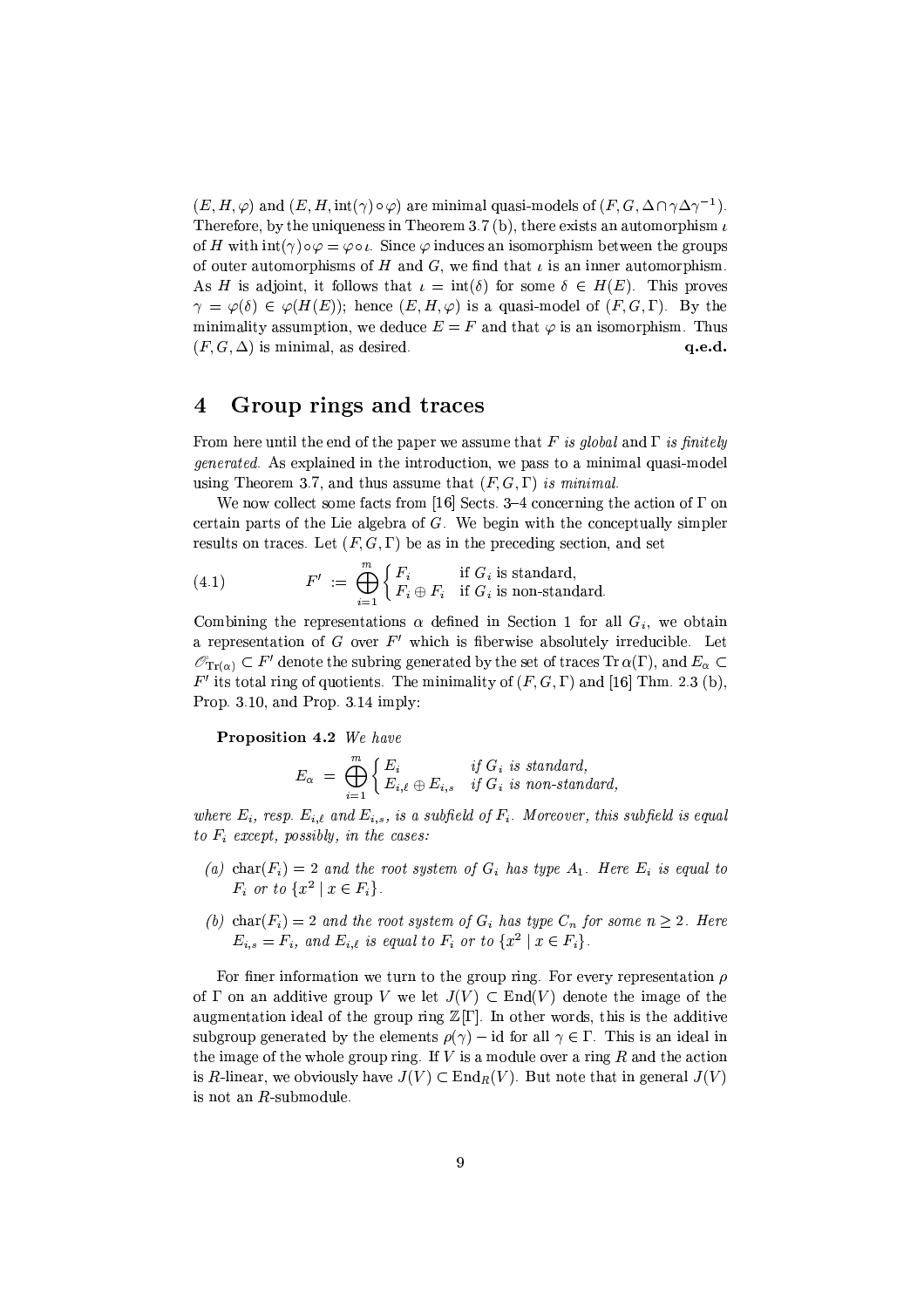For the adjoint representations of  $\tilde{G}$  and G these ideals are roughly characterized in [16] Sect. 4. The following proposition lists a few special consequences. The respective representations and subquotients were defined in Section 1. In (a) and (b) we deal with a reducible representation and look—in terms of a suitable basis—at the matrices of strictly block triangular form. For example, we identify  $\text{Hom}_F(\tilde{M}_G, \tilde{K}_G)$  with a subspace of  $\text{End}_F(\tilde{L}_G)$  in the obvious way. Assumption 0.1 and [16] Thm. 4.4 imply:

**Proposition 4.3** Suppose that  $F$  is a field. There exists a finitely generated subring  $R \subset F$ , such that F is either equal to Quot(R) or a totally inseparable extension of  $Quot(R)$  of prime degree, and:

- (a)  $J(\tilde{L}_G) \cap \text{Hom}_F(\tilde{M}_G, \tilde{K}_G)$  is an R-module of finite type which generates  $\text{Hom}_F(\tilde{M}_G, \tilde{K}_G)$  as vector space over  $\text{Quot}(R)$ .
- (b)  $J(M_G) \cap \text{Hom}_F(M_G/\tilde{M}_G, \tilde{M}_G)$  is an R-module of finite type which generates  $\text{Hom}_F(M_G/\tilde{M}_G, \tilde{M}_G)$  as vector space over  $\text{Quot}(R)$ .
- (c)  $J(\tilde{M}_G)$  is an R-module of finite type such that  $B(\tilde{M}_G) := \mathrm{Quot}(R) \cdot J(\tilde{M}_G)$ is either
	- (i) equal to  $\text{End}_F(\tilde{M}_G)$ , or
	- (ii) a central simple algebra over  $E := \{x^2 | x \in F\}$ , where  $char(F) = 2$ and the root system of G has type  $C_n$  for some  $n \geq 1$ , and

$$
B(\tilde{M}_G) \otimes_E F \longrightarrow \text{End}_F(\tilde{M}_G).
$$

#### $\overline{5}$ Weak approximation I

In this section we apply the results of [16] to simultaneous approximation at a finite set of places. For ease of notation, by a place v of  $F$  we mean a place of one of its simple summands. The corresponding local field is denoted  $F_v$ . Observe that we always have a natural homomorphism  $F \to F_v$  with dense image, which is injective if and only if  $F$  is already a field. The set of archimedean places of F is denoted  $S_{\infty}$ . For  $v \notin S_{\infty}$  we let  $\mathscr{O}_{v} \subset F_{v}$  denote the corresponding ring of integers.

For any finite set of places V we set  $F_V := \bigoplus_{v \in V} F_v$  and abbreviate  $G_V :=$  $G \times_F F_V$ . Let  $\Gamma_V$  denote the closure of the image of  $\Gamma$  in  $G(F_V) = \prod_{v \in V} G(F_v)$ . Then the triple  $(F_V, G_V, \Gamma_V)$  satisfies Assumption 3.1 for the local case.

**Proposition 5.1**  $(F_V, G_V, \Gamma_V)$  is minimal.

*Proof.* For any weak quasi-model  $(E_V, H_V, \varphi)$  of  $(F_V, G_V, \Gamma_V)$  we must prove  $E_V = F_V$  and that  $\varphi$  is an isomorphism. For this we first exploit Proposition 4.2. Let F',  $F'_V$ , and  $E'_V$  be obtained from F,  $F_V$ , and  $E_V$  by doubling all simple summands where the respective algebraic group is non-standard. With  $E_{\alpha}$  as in the preceding section, we have a diagram

$$
F' \longrightarrow F'_{V}
$$
  
\n
$$
E_{\alpha} \qquad E'_{V}.
$$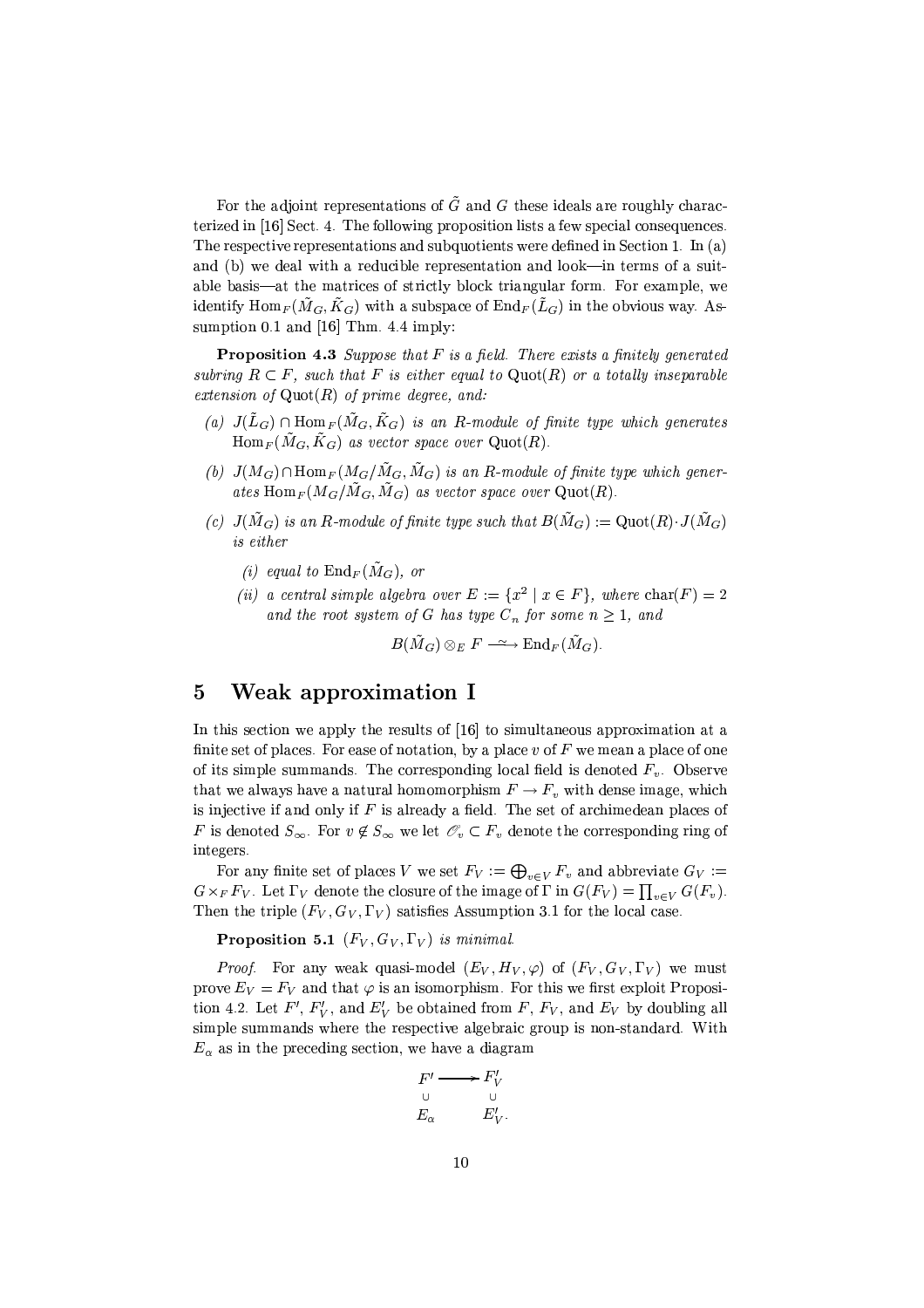As the representation  $\alpha \circ \varphi$  descends to  $E_V'$ , all its traces lie in  $E_V'$ . Thus the missing homomorphism  $E_{\alpha} \to E_V'$  also exists, making the diagram commutative. Proposition 4.2 implies that the inclusion  $E_{\alpha} \subset F'$  induces a bijection between simple summands and is a totally inseparable extension there. We claim that the same is true for the inclusion  $E'_{V} \subset F'_{V}$ .

To see this we may decompose all these rings according to the characteristic of their constituents, so we may assume that this common characteristic is  $p$ . Then every simple summand of F' is mapped into  $E_{\alpha}$  by some Frobenius map  $x \mapsto x^{p^n}$ . Thus for any sufficiently large n, the  $p^n$ -th power of every element of F' lies in  $E_{\alpha}$ . Since the image of F' in  $F'_{V}$  is dense, we deduce that the  $p^{n}$ -th power of every element of  $F_V$  lies in  $E_V'$ . In particular all primitive idempotents of  $F'_V$  are already in  $E'_V$ ; hence the inclusion  $E'_V \subset F'_V$  induces a bijection between simple summands. It is also a totally inseparable extension there, as claimed.

Using the claim and Proposition 3.8, we can now project everything to corresponding simple summands of  $F, E_V$ , and  $F_V$ . We may thus assume that they are fields and can distinguish cases. If G is standard and not of type  $A_1$ in characteristic 2, we have  $E_{\alpha} = F' = F$  by Proposition 4.2. This implies  $E_V = F_V$ . Here  $\varphi$  is automatically an isomorphism, as desired.

If G is non-standard, but not of type  $C_n$  in characteristic 2, the simple summand  $E_{\ell} \subset E_{\alpha}$  associated to the representation  $\alpha_{\ell}$  is equal to F by Proposition 4.2. Again this implies  $E_V = F_V$ . Suppose that  $\varphi$  is a non-standard isogeny. If  $\varphi_0$  denotes the basic non-standard isogeny of G, the facts explained in Section 1 imply

$$
(5.2) \qquad \alpha_{\ell} \circ \varphi \cong \alpha_s \circ \varphi_0 \circ \varphi \cong \alpha_s \circ \text{Frob}_p \cong \text{Frob}_p \circ \alpha_s
$$

This shows that all traces of the form  $\text{Tr}\,\alpha_\ell(\Gamma_V)$  are p-th powers; hence  $E_\ell \subset$  $\{x^p \mid x \in F_V\}$ . But this contradicts the fact that  $E_\ell = F$  is dense in  $F_V$ . Thus  $\varphi$  must be an isomorphism, as desired.

It remains to consider the cases  $C_n$  with  $n \geq 1$  in characteristic 2. Here we employ Proposition 4.3. As the representation of  $\Gamma$  on  $M_G \otimes_F F_V$  descends to the subfield  $E_V$ , the intersection  $J(M_G) \cap \text{Hom}_F(M_G/\tilde{M}_G, \tilde{M}_G)$  must be contained in a model of  $\text{Hom}_F(M_G/\tilde{M}_G, \tilde{M}_G) \otimes_F F_V$  over  $E_V$ . Thus Proposition 4.3 (b) implies  $F \subset E_V$ . Since F is dense in  $F_V$ , this shows  $E_V = F_V$ . Suppose that  $\varphi$  is a non-standard isogeny. Recall that the representation of G on  $M_G$  factors through the basic non-standard isogeny  $\varphi_0$ . As in the calculation 5.2 we deduce that  $J(M_G)$  is contained in a model of  $\text{End}_F(M_G) \otimes_F F_V$  over the subfield  $\{x^2 \mid x \in F_V\}$ . This contradicts Proposition 4.3 (b), as before.  $q.e.d.$ 

Now let  $\pi: \tilde{G} \to G$  denote the fiberwise universal covering, and  $\Gamma' \subset \tilde{G}(F)$ the generalized commutator group defined in the introduction. Let  $\Gamma'$ , denote the closure of the image of  $\Gamma'$  in  $\tilde{G}(F_V)$ . Equivalently, this is the closure of the subgroup generated by all generalized commutators of  $\Gamma_V$ .

Let  $S_{\Gamma} = \coprod_{i=1}^{m} S_{i,\Gamma}$  denote the set of places v for which the image of  $\Gamma$  in  $G(F_v)$  does not lie in a compact subgroup. If V is disjoint from  $S_{\Gamma}$ , then  $\Gamma_V$ is compact, as required in [16]. Proposition 5.1 and [16] Thm. 7.2 imply weak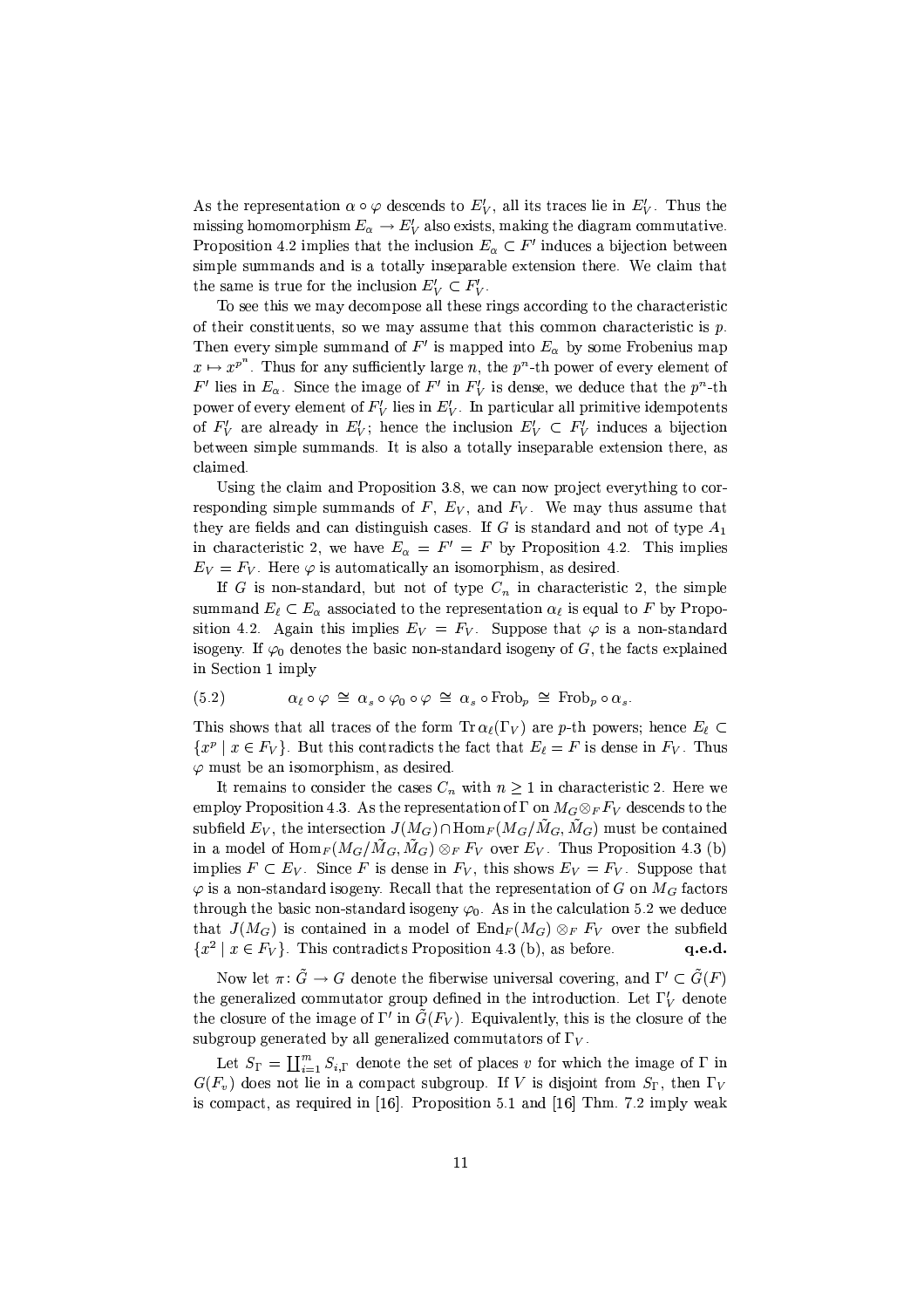approximation in this case:

**Theorem 5.3** For any finite set of places V which is disjoint from  $S_{\Gamma}$ , the subgroup  $\Gamma_V' \subset \tilde{G}(F_V) = \prod_{v \in V} \tilde{G}(F_v)$  is open.

#### Weak approximation II 6

Now we study  $\Gamma_V$  and  $\Gamma'_V$  for an arbitrary finite set of places V. For any subset  $W \subset V$  we identify

(6.1) 
$$
G(F_W) \cong G(F_W) \times \prod_{v \in V \setminus W} \{1\} \subset G(F_V),
$$

and similarly with  $\tilde{G}$  in place of G. We will show in Theorem 6.12 that there is a partition  $V = V_o \sqcup V_d$  such that  $\Gamma'_V$  is composed of an open subgroup in  $G(F_{V_o})$ and a *discrete subgroup* in  $G(F_{V_d})$ . A somewhat weaker property is proved for  $\Gamma_V$  in Theorem 6.15.

Let  $V_{\infty}$  be the set of archimedean places in V, and  $V_f := V \setminus V_{\infty}$  the set of non-archimedean places. In the following we will analyze a suitable open subgroup  $\Delta_V \subset \Gamma_V$ . Its projections to the archimedean and non-archimedean factors are denoted  $\Delta_{V_{\infty}} \subset \Gamma_{V_{\infty}}$ , resp.  $\Delta_{V_f} \subset \Gamma_{V_f}$ . The identity component of any topological group  $H$  is denoted  $H^{\circ}$ .

**Proposition 6.2** There exists an open subgroup  $\Delta_V \subset \Gamma_V$  such that

- (a)  $\Delta_V = \Delta_{V_{\infty}} \times \Delta_{V_{\infty}}$
- (b)  $\Delta_{V_{\infty}}$  is a connected real Lie group, and
- (c)  $\Delta_{V_f}$  is compact.

*Proof.* Choose an open compact subgroup  $K_{V_f} \subset G(F_{V_f})$ , and let  $\Theta_V$ denote the intersection of  $\Gamma_V$  with  $G(F_{V_{\infty}}) \times K_{V_f}$ . Since  $K_{V_f}$  is compact, the projection map  $pr_1$  to the first factor is proper. Therefore  $pr_1(\Theta_V)$  is a closed subgroup of  $G(F_{V_{\infty}})$ . By a theorem of Cartan, any closed subgroup of a real Lie group is a Lie subgroup ([11] Ch. II Thm. 2.3). Thus the identity component  $pr_1(\Theta_V)^\circ$  is open in  $pr_1(\Theta_V)$ . We define  $\Delta_V \subset \Theta_V$  as the inverse image of this identity component and claim that it has the desired properties. Its construction is summarized in the following commutative diagram:

$$
\begin{array}{ccccccc}\n & & & & \Gamma_{V} & \subset G(F_{V_{\infty}}) & \times & G(F_{V_{f}}) \\
 & & & & \Vdash & & \cup & \\
\Delta_{V} & \subset & \Theta_{V} & \subset G(F_{V_{\infty}}) & \times & K_{V_{f}} \\
 & & & & \Vdash & & \downarrow \\
\text{pr}_{1}(\Theta_{V})^{\circ} \subset & \text{pr}_{1}(\Theta_{V}) & \subset & G(F_{V_{\infty}})\n\end{array}
$$

By construction  $\Theta_V$  and  $\Delta_V$  are open in  $\Gamma_V$ . Assertion (b) is obvious from the equality  $\Delta_{V_{\infty}} = \text{pr}_1(\Theta_V)^{\circ}$ , and assertion (c) from the inclusion  $\Delta_{V_f} \subset K_{V_f}$ . To prove (a) observe that for any open subgroup  $K'_{V_f} \subset K_{V_f}$  the intersection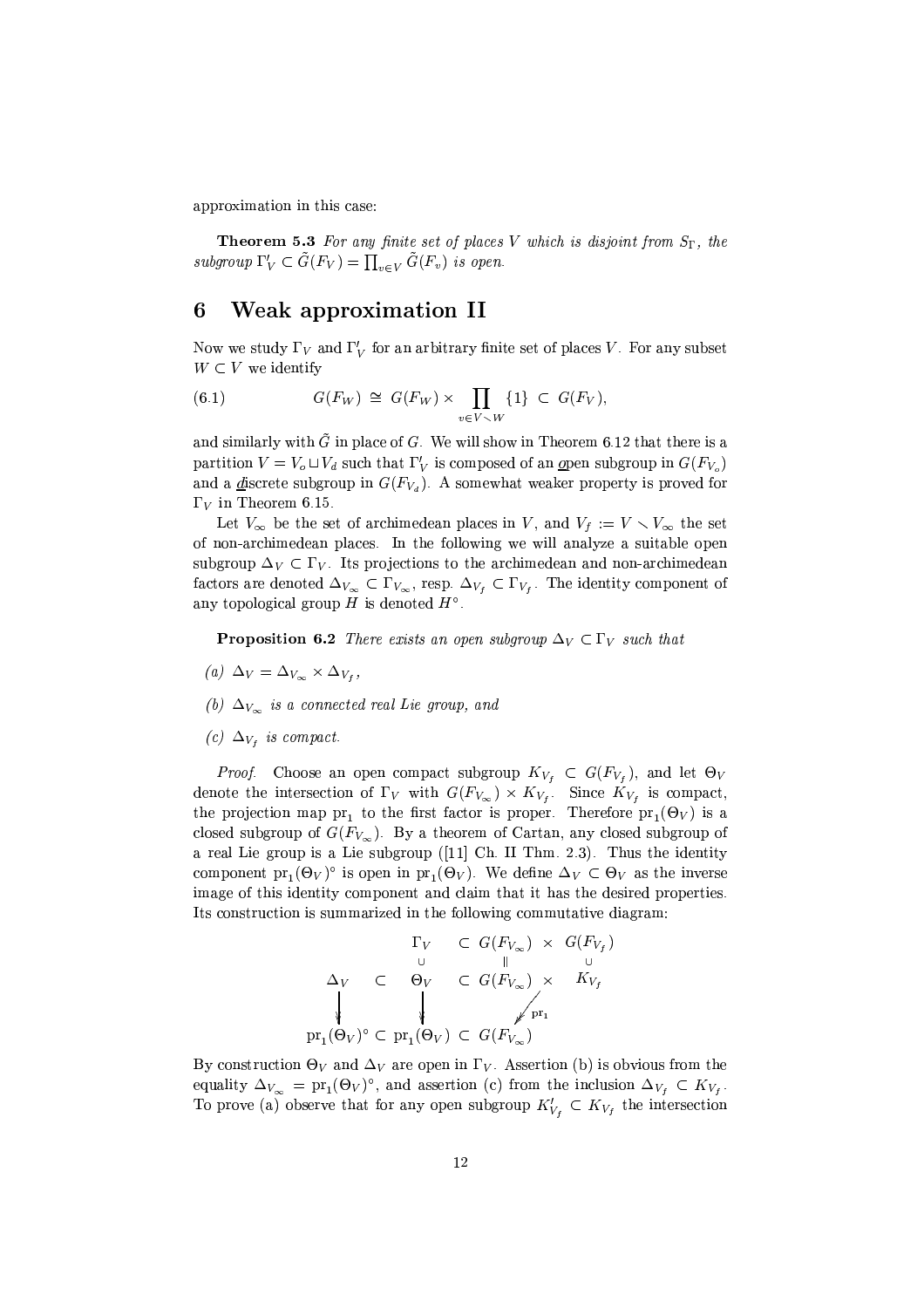$\Delta_V \cap (G(F_{V_{\infty}}) \times K'_{V_{\epsilon}})$  is open in  $\Delta_V$ . Therefore it still maps surjectively to  $\text{pr}_1(\Theta_V)^\circ$ . In the limit over  $K'_{V_t}$  we deduce that  $\text{pr}_1(\Theta_V)^\circ$  is in fact contained in  $\Delta_V$ ; hence  $\Delta_V$  decomposes, as desired. q.e.d.

Let  $\Delta_V$  be as in Proposition 6.2. For later use we observe that its defining properties are preserved on replacing it by any open subgroup.

**Proposition 6.3** The subgroup  $\Delta_V$  is commensurated by  $\Gamma_V$ .

*Proof.* First consider any open subgroup of  $\Delta_V$ . The properties in Proposition 6.2 imply that it is equal to  $\Delta_{V_{\infty}} \times \Delta'_{V_{\{t\}}}$  for some open subgroup  $\Delta'_{V_{\{t\}}} \subset \Delta_{V_{\{t\}}}$ . Since  $\Delta_{V_f}$  is compact, its open subgroup  $\Delta'_{V_f}$  has finite index. This shows that any open subgroup of  $\Delta_V$  has finite index in  $\Delta_V$ .

Now consider any element  $\gamma \in \Gamma_V$ . As both  $\Delta_V$  and  $\gamma \Delta_V \gamma^{-1}$  are open in  $\Gamma_V$ , so is their intersection. Therefore its index in  $\Delta_V$  is finite. The same argument applies to the index in  $\gamma \Delta_V \gamma^{-1}$ , finishing the proof.  $q.e.d.$ 

**Lemma 6.4** For any place  $v \in V$ , the image of  $\Delta_V$  in  $G(F_v)$  is either finite or Zariski dense.

*Proof.* Let  $H_v$  denote the Zariski closure in  $G_{F_v}$  of the image of  $\Delta_V$ . Since  $\Delta_V$  is commensurated by  $\Gamma$ , so is  $H_v$ . Therefore the identity component  $H_v^{\circ}$  is normalized by  $\Gamma$ . As the image of  $\Gamma$  in  $G(F_v)$  is Zariski dense, the subgroup  $H_v^{\circ}$ is normal in  $G_{F_n}$ . But this latter group is simple, so  $H_v$  is either finite or equal to  $G_{F_n}$ .  $q.e.d.$ 

Let  $V_o$  be the set of places in V where the image of  $\Delta_V$  is Zariski dense, and set  $V_d := V \setminus V_o$ . Then with the convention of 6.1 we have:

**Proposition 6.5** If  $\Delta_V$  is sufficiently small, it is contained in  $G(F_{V_0})$ , and for every  $v \in V_o$  its image in  $G(F_v)$  is Zariski dense.

Next we characterize the archimedean part  $\Delta_{V_{\infty}}$ . Set  $V_{\infty o} := V_{\infty} \cap V_{o}$  and  $V_{fo} := V_f \cap V_o$ . First we take another look at the adjoint representation of  $\Gamma$ :

**Lemma 6.6** The  $\mathbb{R}[\Gamma]$ -modules Lie  $G(F_v)$  for all archimedean places of F are non-trivial irreducible and pairwise inequivalent.

*Proof.* Suppose first that  $F$  is a field. There is nothing to prove unless F has characteristic zero, in which case it is a number field. Then Lie G is a non-trivial irreducible representation of G and is therefore equal to  $\tilde{M}_G$  (cf. Section 1). Thus by Proposition 4.3 (c) the homomorphism  $\mathbb{Q}[\Gamma] \longrightarrow \text{End}_F(\text{Lie }G)$ is surjective. After tensoring with  $\mathbb R$  we obtain a surjection

(6.7) 
$$
\mathbb{R}[\Gamma] \longrightarrow \mathrm{End}_F(\mathrm{Lie} G) \otimes_{\mathbb{Q}} \mathbb{R} = \bigoplus_{v \in S_{\infty}} \mathrm{End}_{F_v}(\mathrm{Lie} G(F_v)),
$$

which clearly implies the desired assertion in the field case.

The map remains surjective in the general case by [16] Thm. 4.4. One can also deduce this from Proposition 4.2, as follows. The field case shows that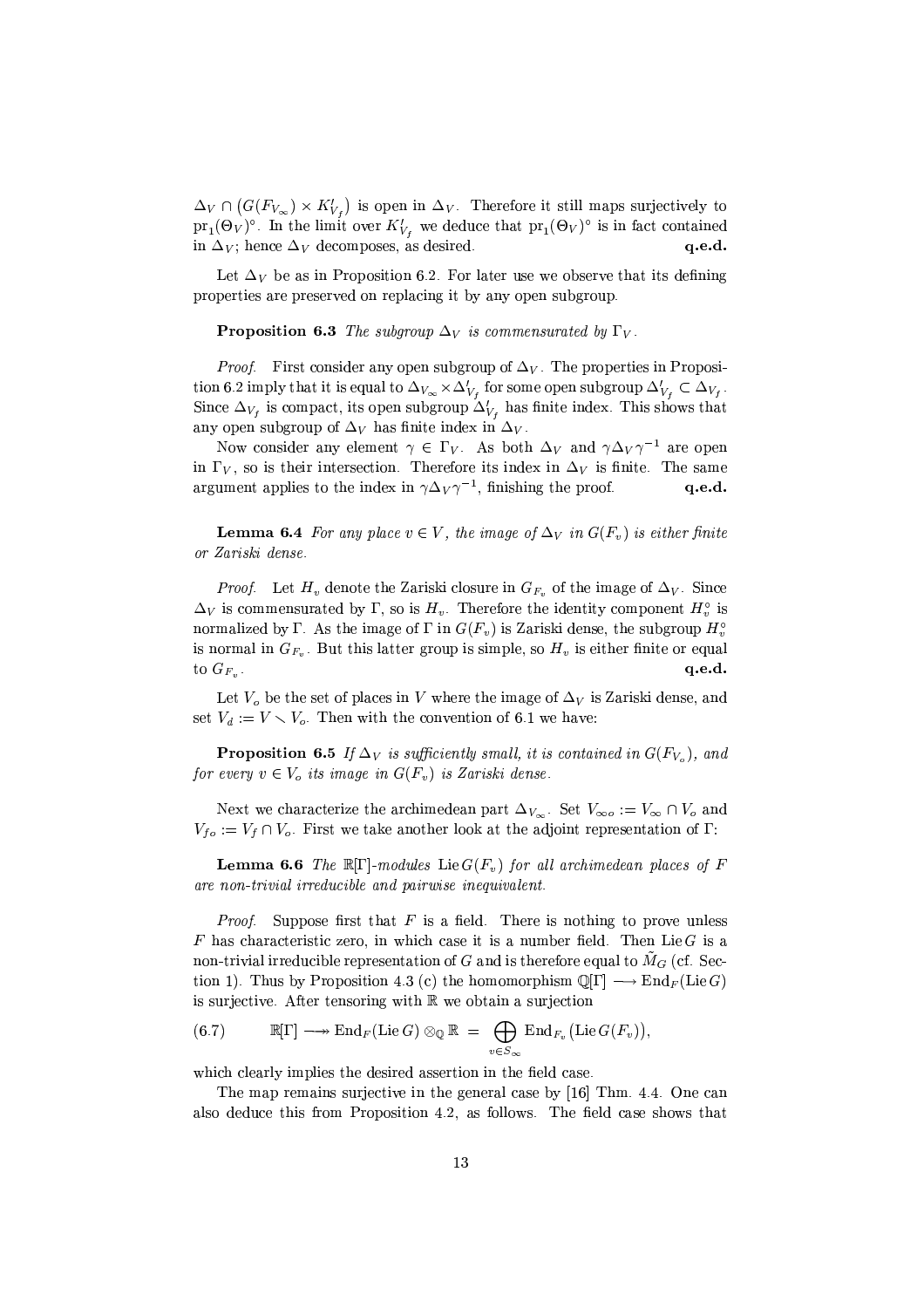the image is a subring which surjects to each simple summand. It is therefore a semisimple subalgebra. If it is properly contained in the right hand side, it must lie over the graph of an isomorphism between two simple summands. But then the set of all traces  $\text{Tr }\alpha(\Gamma)$  lies over the graph of the corresponding isomorphism  $F_v \cong F_w$  with  $v \neq w$ , which contradicts Proposition 4.2. Thus the map 6.7 is surjective in general, which proves the lemma. q.e.d.

**Proposition 6.8** We have  $\Delta_{V_{\infty}} = G(F_{V_{\infty}})^{\circ}$ .

*Proof.* Proposition 6.3 implies that the Lie algebra of  $\Delta_{V_{\infty}}$  is normalized by  $\Gamma$ . Thus Lemma 6.6 shows that Lie  $\Delta_{V_{\infty}} = \bigoplus_{v \in W}$  Lie  $G(F_v)$  for a certain subset  $W \subset V_{\infty}$ . By integrating we deduce  $G(F_W)^{\circ} = \Delta_{V_{\infty}}^{\circ} = \Delta_{V_{\infty}}$ . Finally, Proposition 6.5 implies  $W = V_{\infty o}$ , as desired.  $q.e.d.$ 

Now we turn to the generalized commutator group.

**Proposition 6.9** The group  $\Gamma'_V$  contains an open subgroup of  $\tilde{G}(F_{V_0})$ .

*Proof.* We first deal with the non-archimedean part, setting  $V_{fo} := V_f \cap V_o$ . By Proposition 5.1 the triple  $(F_{V_{t_0}}, G_{V_{t_0}}, \Gamma_{V_{t_0}})$  is minimal. Proposition 6.5 implies  $\Delta_{V_f} \subset \Gamma_{V_{f_o}}$  and that this subgroup is fiberwise Zariski dense in  $G_{V_{f_o}}$ . Moreover, Proposition 6.3 shows that it is commensurated by  $\Gamma_{V_{to}}$ . Since  $\Delta_{V_{to}}$ is also compact, all the requirements of Proposition 3.10 are fulfilled in this case, and it follows that  $(F_{V_{fo}}, G_{V_{fo}}, \Delta_{V_f})$  is minimal. Now [16] Thm. 7.2 implies that the closure in  $\tilde{G}(F_{V_{f_o}})$  of the generalized commutator group of  $\Delta_{V_f}$  is open.

Next we consider the closed subgroup  $\Gamma_V' \cap \tilde{G}(F_{V_{\infty o}})$ . Lemma 6.6 and Proposition 6.8 imply that its Lie algebra is equal to Lie  $\tilde{G}(F_{V_{\infty,0}}) \cong$  Lie  $G(F_{V_{\infty,0}})$ . Thus this subgroup is open in  $\tilde{G}(F_{V_{\infty o}})$ . All together we find that the closure in  $G(F_{V_o})$  of the generalized commutator group of  $\Delta_V$  is open. By construction this open subgroup is contained in  $\Gamma_V$ , as desired.  $q.e.d.$ 

Next we can split off the non-compact factors from  $\Gamma_V'$ . Set  $W_o := V_o \cap S_{\Gamma}$ .

**Proposition 6.10** We have  $\Gamma'_V = \tilde{G}(F_{W_o}) \times \Gamma'_{V \setminus W_o}$ .

*Proof.* For any  $v \in W_o$  Proposition 6.9 implies that  $\Gamma'_V \cap \tilde{G}(F_v)$  is open in  $\tilde{G}(F_v)$ . This subgroup is also normalized by  $\Gamma$ , which by assumption is unbounded at v, so by Theorem 2.2 it is equal to  $\tilde{G}(F_n)$ . It follows that  $\tilde{G}(F_{W_o}) = \prod_{v \in W_o} \tilde{G}(F_v)$  is contained in  $\Gamma'_V$ , and therefore splits off as a direct factor, as desired.  $q.e.d.$ 

At last, we can turn to the main results of this section.

**Lemma 6.11** (a) For every  $v \in V_o$  the subgroup  $\Gamma'_V \cap \tilde{G}(F_v)$  is open in  $\tilde{G}(F_v)$  and of finite index in  $\Gamma'_v$ .

(b) The subgroup  $\Gamma'_V \cap \tilde{G}(F_{V_o})$  is open in  $\tilde{G}(F_{V_o})$  and of finite index in  $\Gamma'_{V_o}$ .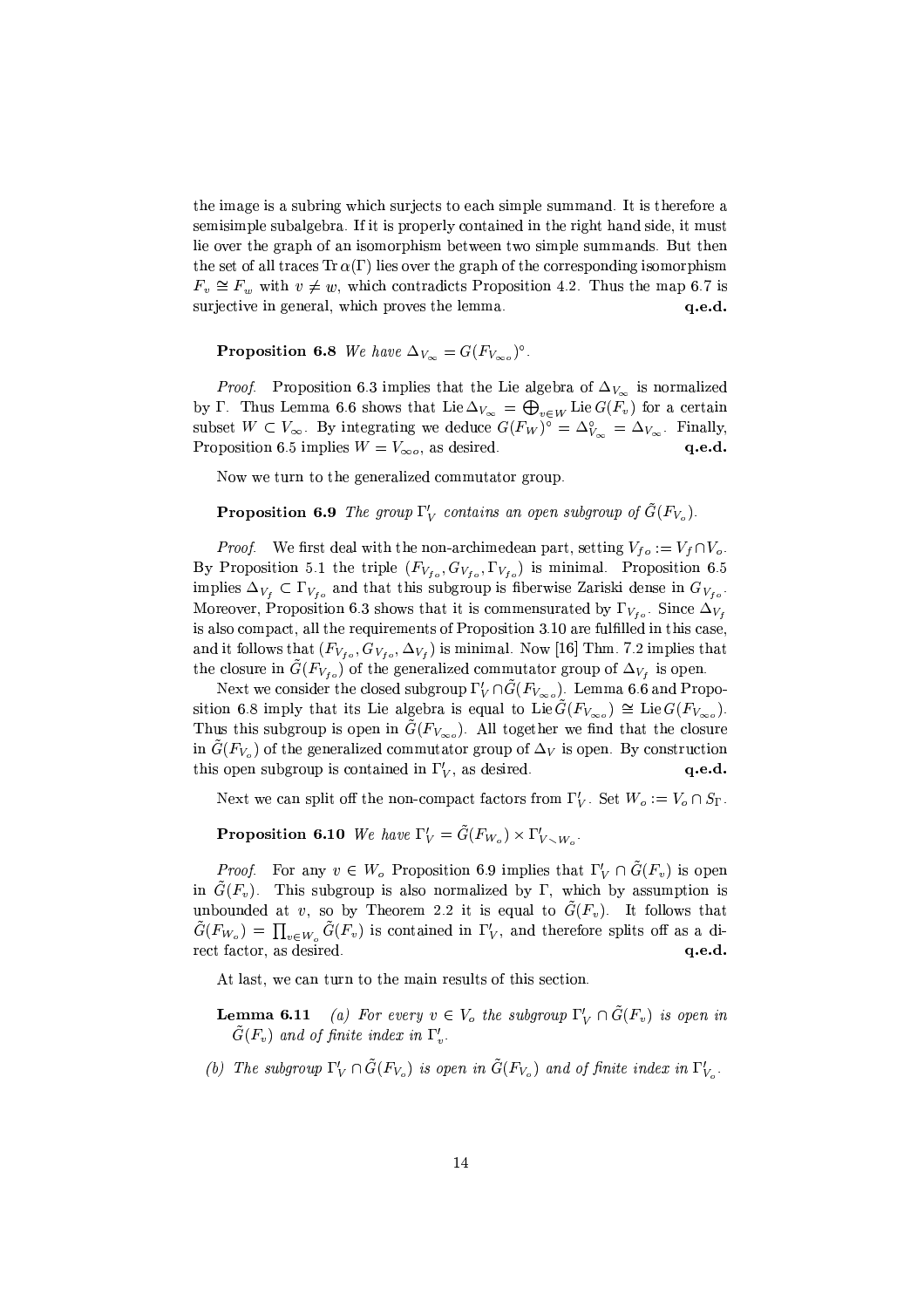*Proof.* The openness in (a) follows from Proposition 6.9. If  $v \in W_o$ , we also have  $\Gamma'_V \cap \tilde{G}(F_v) = \tilde{G}(F_v) = \Gamma'_v$  by Proposition 6.10, so the index is 1. Otherwise  $\Gamma_v$  is compact; hence so is  $\Gamma'_v$ . Since  $\Gamma'_V \cap \tilde{G}(F_v)$  is an open subgroup of  $\Gamma'_n$ , its index is finite. This proves (a). Assertion (b) follows from (a) and the inclusions

$$
\prod_{v \in V_o} (\Gamma'_V \cap \tilde{G}(F_v)) \subset \Gamma'_V \cap \tilde{G}(F_{V_o}) \subset \Gamma'_{V_o} \subset \prod_{v \in V_o} \Gamma'_v.
$$

 $q.e.d.$ 

**Theorem 6.12** (a)  $\Gamma'_V \subset \Gamma'_{V_o} \times \Gamma'_{V_d}$  is open of finite index.

- (b)  $\Gamma'_{V_d}$  is discrete in  $\tilde{G}(F_{V_d})$ .
- (c)  $\Gamma'_{V_o}$  is open in  $\tilde{G}(F_{V_o})$ .

*Proof.* Part (c) follows directly from Lemma 6.11 (b). Consider the inclusions

$$
(6.13) \qquad (\Gamma_V' \cap \tilde{G}(F_{V_o})) \times (\Gamma_V' \cap \tilde{G}(F_{V_d})) \subset \Gamma_V' \subset \Gamma_{V_o}' \times \Gamma_{V_d}'.
$$

Here the left hand side is equal to

$$
\Gamma_V' \cap \left( \left( \Gamma_V' \cap \tilde{G}(F_{V_o}) \right) \times \tilde{G}(F_{V_d}) \right),\
$$

so Lemma 6.11 (b) implies that it is open of finite index in  $\Gamma_V'$ . Since  $\Gamma_V'$  surjects to  $\Gamma'_{V_d}$ , it follows that  $\Gamma'_V \cap G(F_{V_d})$  has finite index in  $\Gamma'_{V_d}$ .

By Proposition 6.5 we have  $\Delta_V \cap G(F_{V_d}) = \{1\}$ . Since  $\Delta_V$  is open in  $\Gamma_V$ , it follows that  $\Gamma_V \cap G(F_{V_d})$  is a discrete subgroup of  $G(F_{V_d})$ . As the universal covering induces a finite-to-one map  $\tilde{G}(F_{V_d}) \longrightarrow G(F_{V_d})$ , we deduce that  $\Gamma_V' \cap$  $\tilde{G}(F_{V_d})$  is a discrete subgroup of  $\tilde{G}(F_{V_d})$ . The same now follows for its finite extension  $\Gamma'_{V_d}$ . This proves (b). This also implies that both inclusions in 6.13 are open of finite index; whence (a).  $q.e.d.$ 

**Lemma 6.14** (a) For every  $v \in V_o$  the subgroup  $\Gamma_V \cap G(F_v)$  is open of finite index in  $\Gamma_v$ .

(b) The subgroup  $\Gamma_V \cap G(F_{V_0})$  is open of finite index in  $\Gamma_{V_0}$ .

*Proof.* If  $v \in W_o$ , Proposition 6.10 implies

$$
\pi(\tilde{G}(F_v)) \subset \Gamma_V \cap G(F_v) \subset \Gamma_v \subset G(F_v).
$$

Since  $G(F_v)/\pi(\tilde{G}(F_v))$  is abelian of finite exponent by Proposition 2.1, and  $\Gamma_v$ is topologically finitely generated, the index  $[\Gamma_v : \pi(\tilde{G}(F_v))]$  is finite. Therefore  $\Gamma_V \cap G(F_v)$  has finite index in  $\Gamma_v$ . As this is a closed subgroup of  $G(F_v)$ , it is closed of finite index in  $\Gamma_v$  and therefore open in that group. This proves (a) whenever  $v \in W_o$ . If  $v \notin W_o$ , consider the inclusions

$$
\pi(\Gamma'_V \cap \tilde{G}(F_v)) \subset \Gamma_V \cap G(F_v) \subset \Gamma_v \subset G(F_v)
$$
\n
$$
\cap \qquad \qquad \cup
$$
\n
$$
\pi(\pi^{-1}(\Gamma_v)) \longrightarrow \qquad \qquad \Gamma_v \cap \pi(\tilde{G}(F_v)).
$$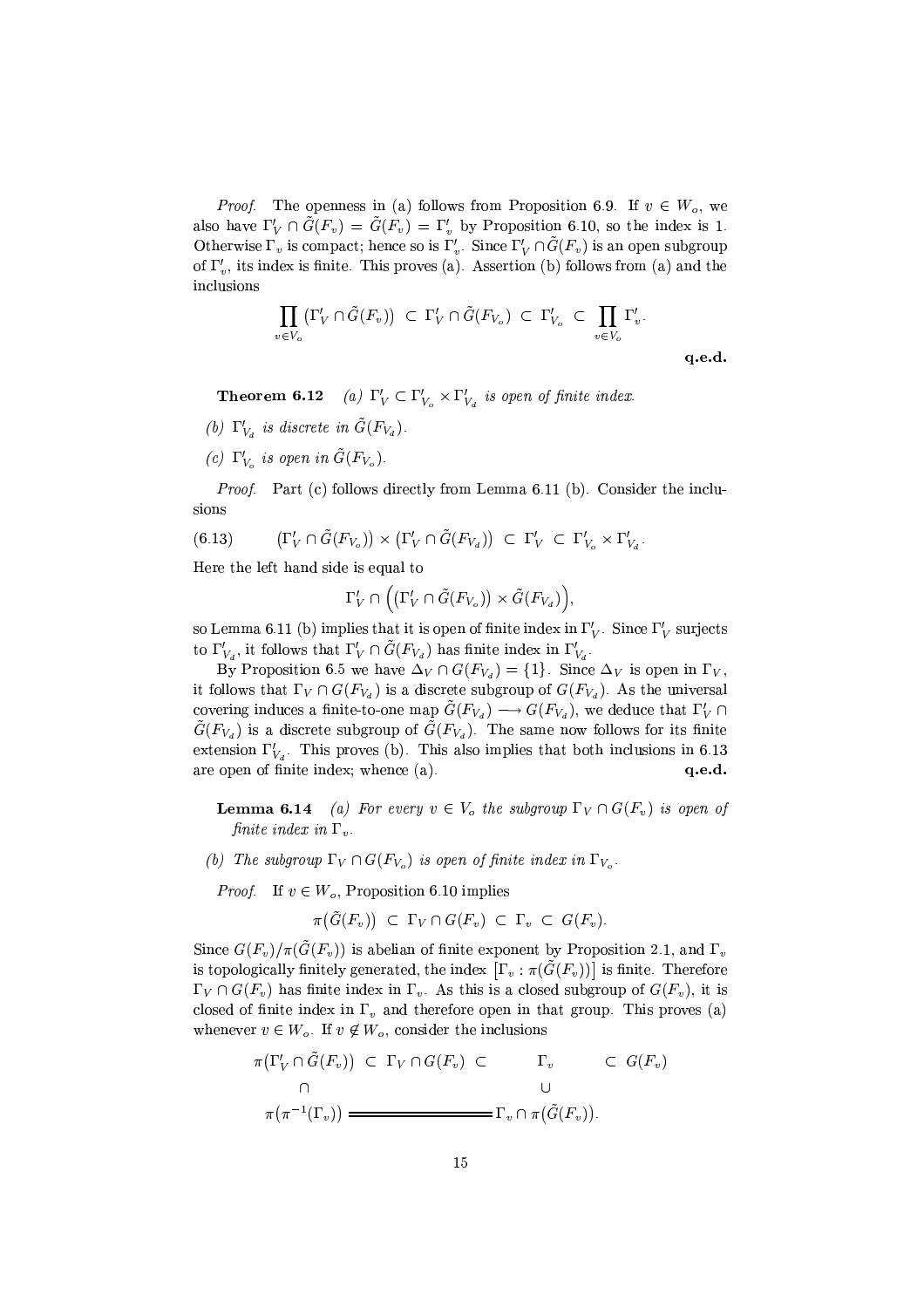Here  $\Gamma_v/\Gamma_v \cap \pi(\tilde{G}(F_v))$  is a subgroup of  $G(F_v)/\pi(\tilde{G}(F_v))$  which is topologically finitely generated, so as above we see that its order is finite. On the other hand recall that  $\Gamma_v$  is compact in this case. Since  $\pi$  is a finite morphism, the induced map  $\tilde{G}(F_v) \longrightarrow G(F_v)$  is proper; hence  $\pi^{-1}(\Gamma_v)$  is compact. But  $\Gamma'_V \cap \tilde{G}(F_v)$ is open in  $\tilde{G}(F_v)$  by Proposition 6.9. Therefore  $\Gamma'_V \cap \tilde{G}(F_v)$  has finite index in  $\pi^{-1}(\Gamma_v)$ . Going through the above diagram we find that  $\Gamma_V \cap G(F_v)$  has finite index in  $\Gamma_v$ . The openness is deduced as in the first case. This proves (a), and (b) follows from this as in the proof of Lemma 6.11. q.e.d.

**Theorem 6.15** (a)  $\Gamma_V \subset \Gamma_{V_o} \times \Gamma_{V_d}$  is open of finite index.

(b)  $\Gamma_{V_d}$  is discrete in  $G(F_{V_d})$ .

*Proof.* This follows from Lemma 6.14 in the same way as Theorem 6.12 follows from Lemma 6.11.  $q.e.d.$ 

#### $\overline{7}$ Integral Model

From here until the end of Section 12 we will prove many statements at places of F outside some sufficiently large finite set S. We will not fix S in advance, but the relevant conditions will be made clear as we go along. This course is justified because all our assertions will be invariant under enlarging  $S$ .

We assume that S contains all archimedean places and at least one place on every simple summand  $F_i$ . We let  $\mathcal{O} \subset F$  denote the ring of elements having no pole outside S. Its total ring of quotients is F. Thus  $\mathscr{S} :=$  **Spec**  $\mathscr{O}$  is a finite disjoint union of regular affine curves, arithmetic or geometric, with "function" fields  $F_i$ . Enlarging S is equivalent to replacing  $\mathscr S$  by an open dense subscheme.

**Proposition 7.1** When S is sufficiently large, there exists a group scheme  $\mathscr{G} \to \mathscr{S}$  with generic fibers  $G_i$ , such that  $\Gamma \subset \mathscr{G}(\mathscr{O})$ .

Here, as elsewhere in the article, we abbreviate  $\mathscr{G}(R) := \mathscr{G}(\operatorname{Spec} R)$  for any  $\mathcal O$  algebra R.

*Proof.* The problem decomposes with F, so we may assume that F is a field. Choose generators  $\gamma_1, \ldots, \gamma_r$  of  $\Gamma$  and a faithful representation  $\rho: G \hookrightarrow \text{GL}_{n,F}$ . Assume that S contains all places where some matrix coefficient of some  $\rho(\gamma_i^{\pm 1})$ possesses a pole. Let  $\mathcal G$  be the Zariski closure of G in  $GL_n \times \mathcal S$ . Then  $\mathcal G(\mathcal O)$ contains all  $\gamma_i^{\pm 1}$ , and hence  $\Gamma$ , as desired. q.e.d.

With S as in Proposition 7.1 we clearly have  $S_{\Gamma} \subset S$ . Therefore:

Corollary 7.2 The set  $S_{\Gamma}$  is finite.

The closed fiber of  $\mathscr G$  at a place  $v \notin S$  will be denoted  $G_v$ .

**Proposition 7.3** If S is sufficiently large, all fibers  $G_v$  are connected adjoint absolutely simple algebraic groups, and the universal covering  $\tilde{\mathscr{G}} \to \mathscr{G}$ exists over  $\mathscr S$ .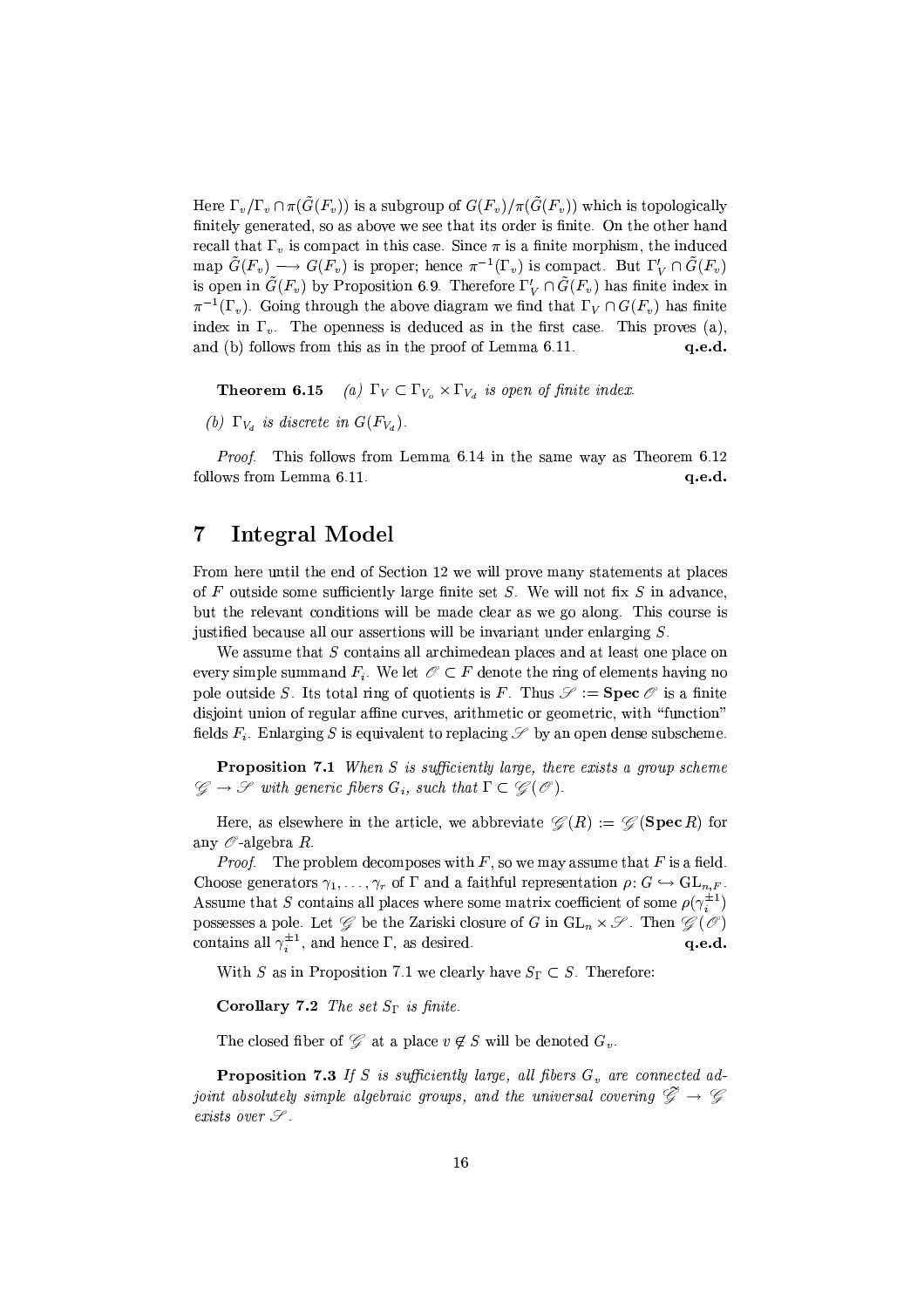*Proof.* The problem is local on  $\mathscr{S}$ , so we may assume that F is a field. Let  $\mathcal{G}_0 \to \text{Spec } \mathbb{Z}$  denote the Chevalley group scheme with split connected adjoint fibers and the same root system as  $G$  (see [8] Exp. XXV). Choose a finite extension  $F_0/F$  such that  $G \times_F F_0 \cong \mathcal{G}_0 \times F_0$ . Clearly this isomorphism extends to some neighborhood of the generic point. That is, there is a finitely generated ring  $\mathscr{O} \subset \mathscr{O}_0 \subset F_0$  and, setting  $\mathscr{S}_0 := \text{Spec } \mathscr{O}_0$ , an isomorphism

$$
\mathcal{G}_0 \times \mathcal{G}_0 \xrightarrow{\sim} \mathcal{G} \times_{\mathcal{F}} \mathcal{G}_0.
$$
 (7.4)

After shrinking  $\mathscr S$  the map  $\mathscr S_0 \to \mathscr S$  is surjective, which proves the first assertion. The universal covering can be constructed in the same fashion.  $q.e.d.$ 

Next we extend the representations described in Section 1 to the model  $\mathscr{G}$ . Let  $\mathscr{S}' \to \mathscr{S}$  denote the covering obtained by adjoining a second copy of every connected component where  $G_i$  is non-standard. In other words  $\mathcal{S}' = \text{Spec } \mathcal{O}'$ where  $\mathcal{O}'$  is obtained from  $\mathcal O$  by doubling the respective direct summands. The total field of quotients of  $\mathcal{O}'$  is the ring F' of 4.1.

**Proposition 7.5** Suppose that S is sufficiently large. Then there exists a representation of  $\mathscr G$  on a vector bundle on  $\mathscr S'$  which in each fiber is isomorphic to the representation  $\alpha$  defined in Section 1. Similarly, there exist representations of  $\mathscr G$  on vector bundles on  $\mathscr S$  forming a commutative diagram with exact  $rows$ 



which in every fiber is isomorphic to the diagram 1.1, and where  $\tilde{\mathscr{L}} :=$  Lie  $\tilde{\mathscr{G}}$ and  $\mathscr{L} := \mathrm{Lie} \mathscr{G}$ .

*Proof.* We may assume that F is a field. In the case  $char(F) = 0$  the adjoint representation of  $G$  is already irreducible and remains so outside a known finite set of primes. Thus after enlarging S accordingly, we simply take  $\mathscr{M} := \mathscr{M}$  $\widetilde{\mathscr{L}} \cong \mathscr{L}$  and  $\widetilde{\mathscr{K}} := \mathscr{K} := 0$ . In the case  $p := \text{char}(F) > 0$  the whole group scheme  $\mathscr{G}$  is already a form of the single group  $\mathscr{G}_{0,\mathbb{F}_n}$ . Since the diagram 1.1 is intrinsically defined, it transfers to any model of  $\mathscr{G}_{0,\mathbb{F}_p}$  over any scheme, as desired.  $q.e.d.$ 

Note that with this setup a closed fiber  $G_v$  is standard if and only if the generic fiber in the connected component of  $v$  is standard.

Throughout the rest of the paper we assume that S is so large that  $\mathscr{G} \to \mathscr{S}$ has all the properties in the above propositions.

#### 8 Genericity

For every place  $v \notin S$  let  $\mathfrak{m}_v \subset \mathcal{O}$  denote the maximal ideal and  $k_v := \mathcal{O}/\mathfrak{m}_v$ the residue field at v. Let  $\overline{\Gamma}_v$  denote the image of  $\Gamma$  in  $\mathscr{G}(k_v) = G_v(k_v)$ . The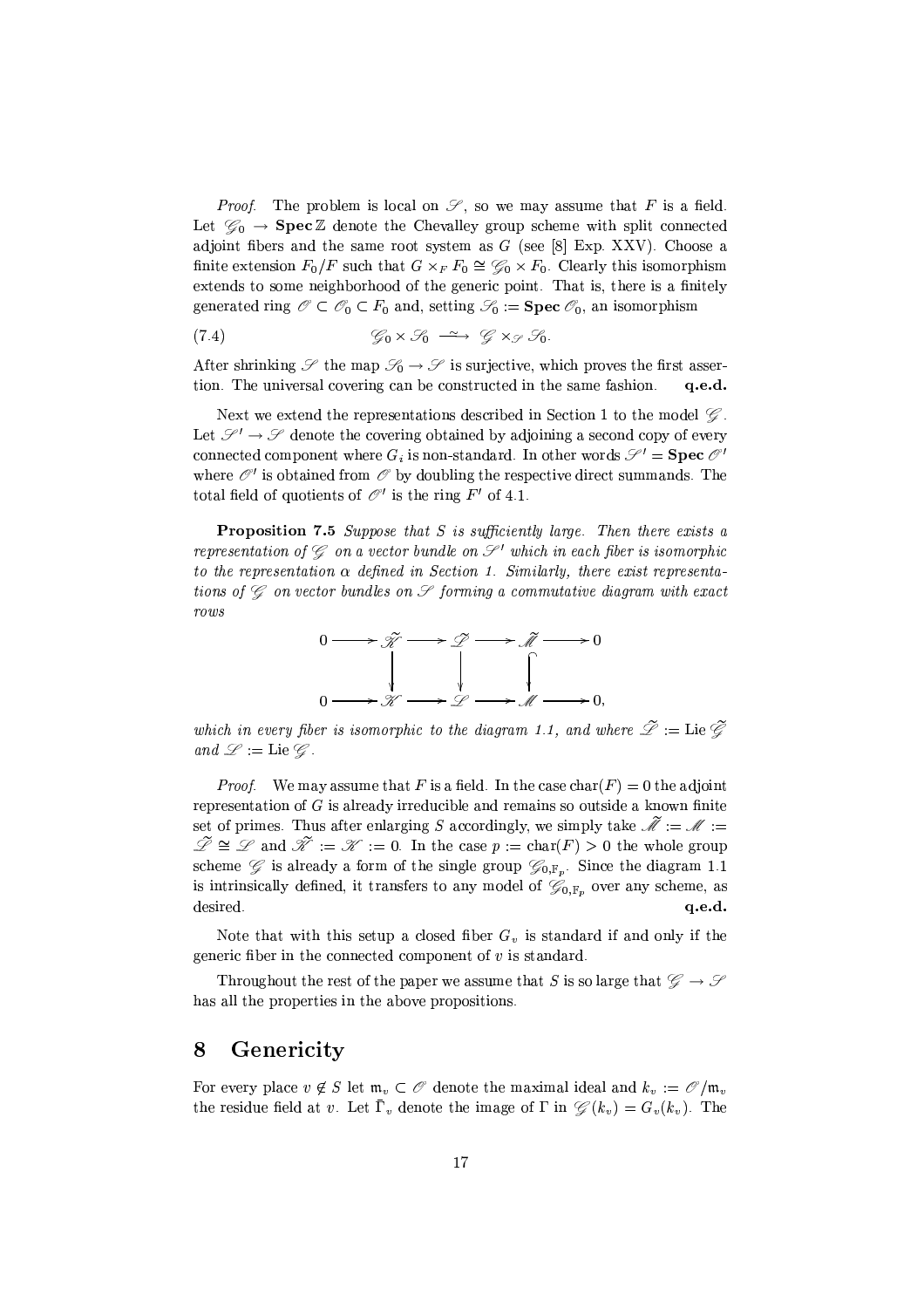aim of this section and the next is to identify this subgroup, for almost all  $v$ . The following result says that  $\bar{\Gamma}_v$  is *sufficiently general* in the sense of [15] Sect. 2.

**Proposition 8.1** Consider a separated morphism of finite type  $\mathscr{T} \to \mathscr{S}$ and a Zariski closed subgroup scheme  $\mathcal{H} \subset \mathcal{G} \times_{\mathcal{F}} \mathcal{T}$  which is fiberwise nowhere dense. Then there exists a finite set of places  $S'$  containing  $S$  such that, for every  $v \notin S'$  and every geometric point t of  $\mathscr T$  above v, we have  $\bar{\Gamma}_v \not\subset \mathscr H_t$ .

*Proof.* Every  $\gamma \in \Gamma$  determines a section  $\mathscr{T} \longrightarrow \mathscr{G} \times_{\mathscr{S}} \mathscr{T}$ . The inverse image of  $\mathcal X$  under this section is a Zariski closed subset, consisting of those points  $t \in \mathcal{T}$  for which  $\mathcal{H}_t$  contains the image of  $\gamma$ . Applying this to a finite set of generators of  $\Gamma$  we deduce that the subset of  $\mathscr T$  where  $\mathscr H_t$  contains the image of  $\Gamma$  is Zariski closed.

Its image in  $\mathscr S$  is therefore constructible ([9] Prop. 9.2.6). We must prove that this image is finite, which reduces to showing that it does not contain any generic point. Suppose it contains the generic point corresponding to the simple summand  $F_i$ . Then there exists a point  $t \in \mathcal{T}$  above it where  $\Gamma \subset \mathcal{H}$ . But  $\mathcal{H}$ is a proper algebraic subgroup of  $G_i$  over some extension field. This contradicts the assumption that  $\Gamma$  is fiberwise Zariski dense.  $q.e.d.$ 

For every  $v \notin S$  we choose a geometric fiber  $G_{\bar{v}}$  of  $\mathscr{G}$  above v. Recall that  $G_{\bar{v}}^{\Phi}$  denotes the group of fixed points of a Frobenius map  $\Phi: G_{\bar{v}} \to G_{\bar{v}}$ .

**Proposition 8.2** If S is sufficiently large, for every place  $v \notin S$  there exists a Frobenius map  $\Phi: G_{\bar{v}} \to G_{\bar{v}}$  such that  $(G_{\bar{v}}^{\Phi})^{\text{der}}$  is simple and

$$
\left(G_{\bar{v}}^{\Phi}\right)^{\mathrm{der}} \subset \bar{\Gamma}_v \subset G_{\bar{v}}^{\Phi}.
$$

*Proof.* The problem is local on  $\mathscr{S}$ , so we may assume that F is a field. Let  $\mathcal{G}_0 \to \textbf{Spec} \mathbb{Z}$  be as in the proof of Proposition 7.3. Consider a separated scheme  $\mathcal{I}_0$  of finite type over Spec Z and a fiberwise nowhere dense Zariski closed subgroup scheme  $\mathcal{H}_0 \subset \mathcal{G}_0 \times \mathcal{T}_0$ , to be chosen below. Then

$$
\mathcal{H}_0 \times \mathcal{G}_0 \subset \mathcal{G}_0 \times \mathcal{G}_0 \times \mathcal{T}_0 \stackrel{7.4}{\cong} \mathcal{G} \times_{\mathcal{S}} \mathcal{G}_0 \times \mathcal{T}_0
$$

is a fiberwise nowhere dense Zariski closed subgroup scheme relative to the base  $\mathscr{S}_0 \times \mathscr{T}_0$ . Apply Proposition 8.1 to this subgroup scheme and let S' denote the resulting finite set of places. For every  $v \notin S'$  we identify the geometric fiber  $G_{\bar{v}}$ with a geometric fiber of  $\mathcal{G}_0$  via the isomorphism 7.4. Then by construction we have  $\bar{\Gamma}_v \not\subset \mathcal{H}_{0,t}$  for every geometric point t of  $\mathcal{T}_0$  above  $\bar{v}$ . The existence of the desired Frobenius map now follows from [15] Thm. 0.5, if  $\mathcal{H}_0 \to \mathcal{T}_0$  is suitably chosen. Finally, we replace  $S$  by  $S'$ . q.e.d.

#### 9 First order approximation

We will next identify the Frobenius map  $\Phi$  in Proposition 8.2, using the trace results of Proposition 4.2. First note that the definition of  $\mathcal{O}_{\text{Tr}(\alpha)}$  and Proposition 7.5 imply  $\mathscr{O}_{\text{Tr}(\alpha)} \subset \mathscr{O}'$ .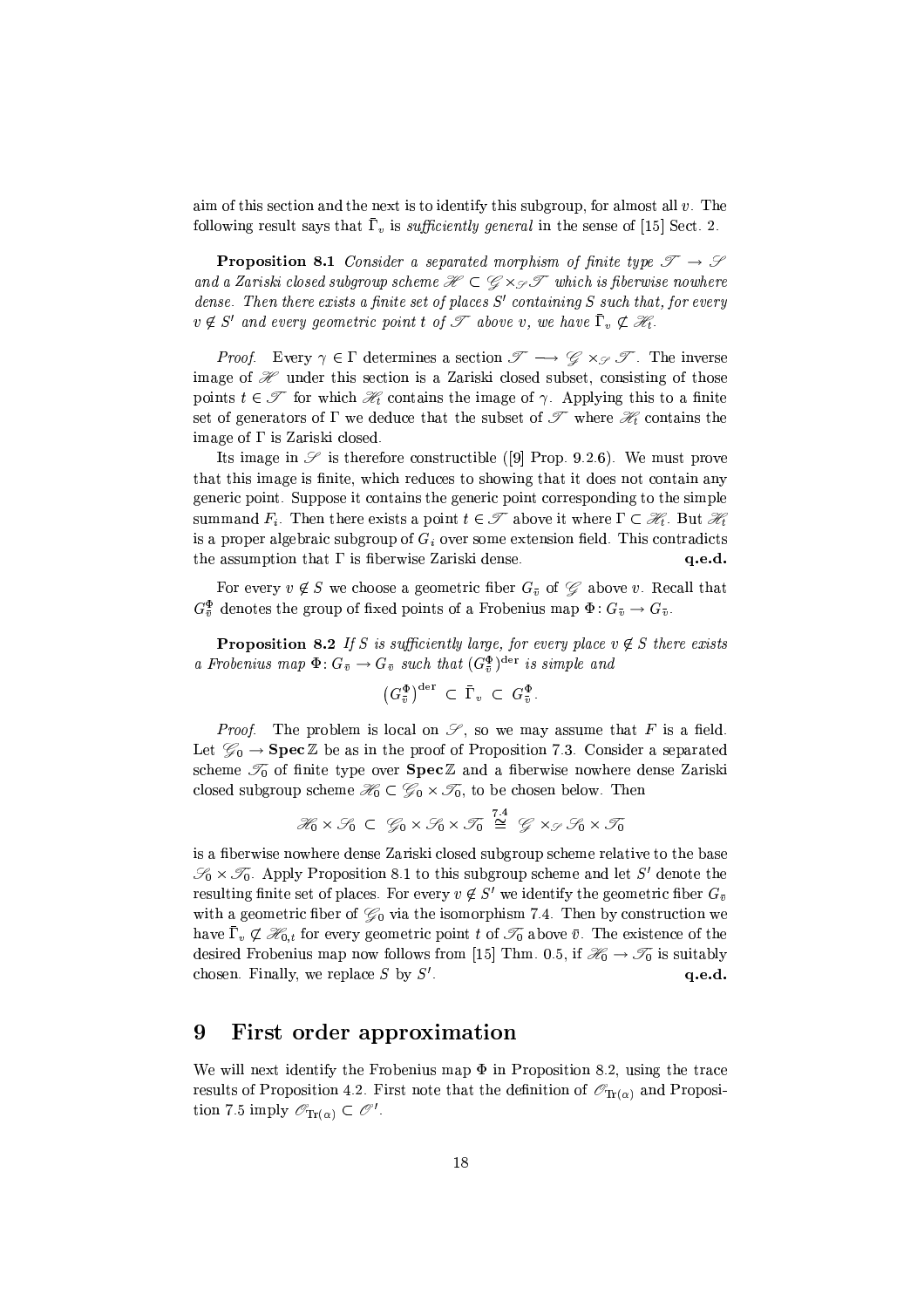**Proposition 9.1** Suppose that  $S$  is sufficiently large.

(a) For any maximal ideal  $\mathfrak{m}' \subset \mathcal{O}'$  we have

 $\mathcal{O}_{\text{Tr}(\alpha)} + \mathfrak{m}' = \mathcal{O}'.$ 

(b) For any two distinct maximal ideals  $\mathfrak{m}'_1$ ,  $\mathfrak{m}'_2 \subset \mathcal{O}'$  we have

$$
\mathscr{O}_{\text{Tr}(\alpha)}+\mathfrak{m}'_1\mathfrak{m}'_2~=~\mathscr{O}'
$$

*Proof.* Proposition 4.2 implies that the ring extension  $\mathcal{O}_{\text{Tr}(\alpha)} \subset \mathcal{O}'$  is generically totally inseparable. Geometrically speaking, the dual morphism  $\mathcal{S}' =$  **Spec**  $\mathcal{O}' \longrightarrow$  **Spec**  $\mathcal{O}_{\text{Tr}(\alpha)}$  is generically a totally inseparable covering. After shrinking  $\mathscr S$  and consequently  $\mathscr S'$ , its image is contained in the regular locus. Then the morphism is injective on closed points and induces isomorphisms of residue fields. The assertions follow. q.e.d.

Every place  $v \notin S$  where  $G_v$  is standard determines a unique maximal ideal  $\mathfrak{m}'_n \subset \mathcal{O}'$ . If  $G_v$  is non-standard, it determines two distinct maximal ideals  $\mathfrak{m}'_n$ , and  $\mathfrak{m}'_{n,s} \subset \mathcal{O}'$  corresponding to the representations  $\alpha_{\ell}$ , respectively  $\alpha_{s}$ .

**Proposition 9.2** If S is sufficiently large, for every  $v \notin S$  we have

$$
\mathscr{G}(k_v)^{\mathrm{der}} \subset \overline{\Gamma}_v \subset \mathscr{G}(k_v).
$$

*Proof.* Let S be at least as large as in Propositions 8.2 and 9.1. We will prove that for  $v \notin S$  the Frobenius map  $\Phi: G_{\bar{v}} \to G_{\bar{v}}$  is a standard Frobenius map relative to the finite field  $k_v$ . Let  $k_{\bar{v}}$  denote the field of definition of  $\bar{v}$ .

Suppose first that  $G_v$ , and hence  $G_{\bar{v}}$ , is standard. Then  $\Phi$  is a standard Frobenius map relative to some finite field  $k \subset k_{\bar{v}}$ . The representation  $\alpha$  of  $G_{\bar{v}}$ is characterized intrinsically, so it descends to k. This implies  $\text{Tr }\alpha(\bar{\Gamma}_v) \subset k$  and hence  $\mathscr{O}_{\text{Tr}(\alpha)} + \mathfrak{m}'_v / \mathfrak{m}'_v \subset k$ . Thus, using Proposition 9.1 (a), we find

$$
k_v = \frac{\mathcal{O}'}{\mathfrak{m}_v'} = \frac{\mathcal{O}_{\mathrm{Tr}(\alpha)} + \mathfrak{m}_v'}{\mathfrak{m}_v'} \subset k.
$$

To prove equality note that Proposition 8.2 implies  $(G_{\bar{v}}^{\Phi})^{\text{der}} \subset \bar{\Gamma}_{v} \subset \mathscr{G}(k_{v}).$ We can finish by comparing cardinalities. Namely, known size estimates ([4] Prop. 8.6.1, Thm. 14.3.1) imply

$$
\frac{1}{m} \cdot \left( \left|k\right| - 1 \right)^{\dim G} \leq \left| \left( G^{\Phi}_{\overline{v}} \right)^{\mathrm{der}} \right| \leq \left| \mathscr{G}(k_v) \right| \leq \left| k_v \right|^{\dim G},
$$

where m is the index of the root lattice in the weight lattice of  $G_i$ . If  $k \supsetneq k_v$ , we have  $|k| \geq |k_v|^2$ , which leads to a contradiction whenever  $|k_v|$  is large. Thus after enlarging S, if necessary, we must have  $k = k_v$ . This implies  $(G_{\pi}^{\Phi})^{\text{der}} =$  $\mathscr{G}(k_v)^{\text{der}}$  and hence the desired assertion.

In the non-standard case there are two possibilities. If  $\Phi$  is a standard Frobenius, the same proof as above goes through with, say, the representation  $\alpha_{\ell}$  in place of  $\alpha$ . So suppose that  $\Phi$  is non-standard. We will show that this cannot happen under our assumptions on v. Let  $\varphi_0: G_{\bar{v}} \to G_{\bar{v}}$  denote any basic non-standard isogeny with non-zero derivative. The classification of isogenies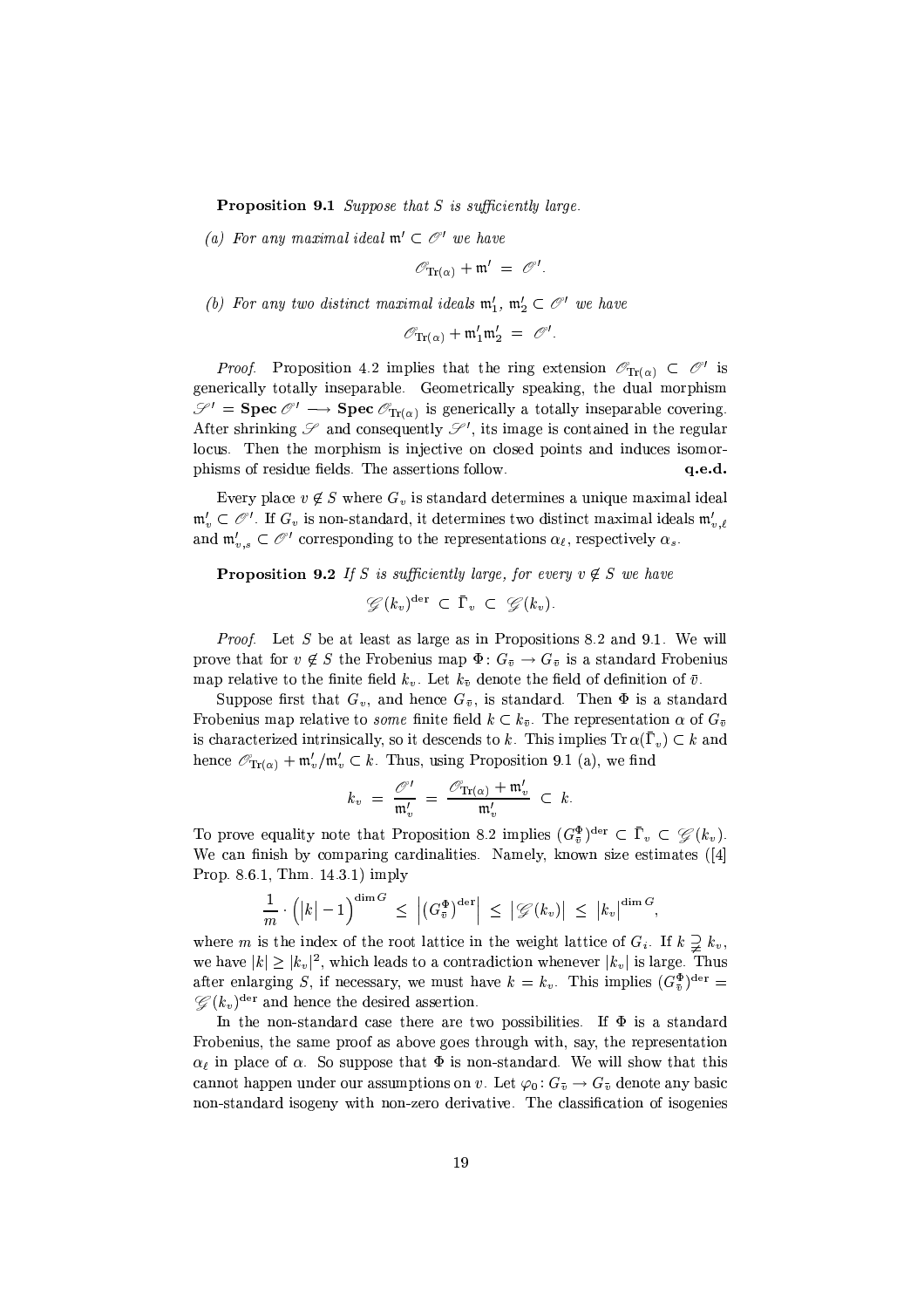implies that  $\Phi$  is the composite of an odd power  $\varphi_0^{2r+1}$  with an automorphism of  $G_{\bar{v}}$ . Thus

$$
\alpha_s \circ \Phi \;\cong\; \alpha_s \circ \varphi_0^{2r+1} \;\cong\; \alpha_\ell \circ \varphi_0^{2r} \;\cong\; \mathrm{Frob}_{p^r} \circ \alpha_\ell.
$$

For elements  $\bar{\gamma} \in \bar{\Gamma}_v \subset G_{\bar{v}}^{\Phi}$  it follows that  $\text{Tr}\,\alpha_s(\bar{\gamma}) = \text{Tr}\,\alpha_\ell(\bar{\gamma})^{p^r}$ . Therefore the subring

$$
\frac{\mathscr{O}_{\operatorname{Tr}(\alpha)} + \mathfrak{m}'_{v,\ell}\mathfrak{m}'_{v,s}}{\mathfrak{m}'_{v,\ell}\mathfrak{m}'_{v,s}} \ \subset \ k_{\bar{v}} \oplus k_{\bar{v}}
$$

lies in the graph of  $Frob_{p^r}$ . But this contradicts Proposition 9.1 (b). q.e.d.

**Proposition 9.3** If S is sufficiently large, for any two distinct places  $v$ ,  $w \notin S$  the image of  $\Gamma$  in  $\mathscr{G}(k_v) \times \mathscr{G}(k_w)$  contains  $\mathscr{G}(k_v)^{\text{der}} \times \mathscr{G}(k_w)^{\text{der}}$ .

*Proof.* Let S be at least as large as before. Consider distinct v,  $w \notin S$ and let  $\Delta$  denote the image of  $\Gamma$  in  $\mathscr{G}(k_v) \times \mathscr{G}(k_w)$ . We assume that  $\Delta^{\text{der}} \neq$  $\mathscr{G}(k_v)^{\text{der}} \times \mathscr{G}(k_w)^{\text{der}}$  and want to derive a contradiction.

**Lemma 9.4** If  $|k_w|$  is sufficiently large, there exists a field isomorphism  $\sigma: k_w \longrightarrow k_v$  and an isogeny  $\varphi: \sigma^* G_v \longrightarrow G_w$ , such that  $\Delta \subset \text{Graph}(\varphi)$ .

*Proof.* By Proposition 9.2 the subgroup  $\Delta^{\text{der}} \subsetneq \mathscr{G}(k_v)^{\text{der}} \times \mathscr{G}(k_w)^{\text{der}}$  surjects to both factors. As these are simple groups, Goursat's lemma shows that  $\Delta^{\text{der}}$  is the graph of an isomorphism  $f: \mathcal{G}(k_v)^{\text{der}} \longrightarrow \mathcal{G}(k_w)^{\text{der}}$ . It is known that f must arise from a field isomorphism  $\sigma : k_w \longrightarrow k_v$  and an isogeny  $\varphi: \sigma^* G_v \longrightarrow G_w$ , if  $|k_w|$  is sufficiently large. In fact, by [20] every automorphism of a finite simple group of Lie type is of this form, and the number of exceptional isomorphisms between different finite simple groups of Lie type is finite (see [1]). This shows  $\Delta^{\text{der}} \subset \text{Graph}(\varphi)$ .

To finish the proof of the lemma, consider any element  $\delta = (\delta_v, \delta_w) \in \Delta$ . Since  $(\delta_v, \varphi(\delta_v)) \in \mathscr{G}(k_v) \times \mathscr{G}(k_w)$  normalizes  $\Delta^{\text{der}}$ , so does the element  $(1, \delta'_w)$ with  $\delta'_w := \delta_w^{-1} \cdot \varphi(\delta_v)$ . Looking at the first component shows that  $(1, \delta'_w)$ commutes with  $\Delta^{\text{der}}$ . Projecting to the second component we deduce that  $\delta'_{\text{eq}}$ commutes with  $\mathscr{G}(k_w)^{\text{der}}$ . Since the centralizer of  $\mathscr{G}(k_w)^{\text{der}}$  in  $\mathscr{G}(k_w)$  is trivial (e.g., by direct adaption of [20] 4.4), it follows that  $\delta_w' = 1$ . We conclude that  $\delta_w = \varphi(\delta_v)$ ; whence  $\delta \in \text{Graph}(\varphi)$ , as desired. q.e.d.

**Lemma 9.5** In Lemma 9.4 one can choose  $\sigma$  and  $\varphi$  such that  $d\varphi \neq 0$ .

*Proof.* If  $d\varphi = 0$ , the isogeny  $\varphi$  factors through the standard Frobenius

$$
\sigma^* G_v \longrightarrow \sigma^* \text{Frob}_p^* G_v \stackrel{\psi}{\longrightarrow} G_w.
$$

We can then replace  $\sigma$  by Frob<sub>p</sub>  $\circ$   $\sigma$  and  $\varphi$  by  $\psi$ , thereby decreasing deg( $\varphi$ ). After iterating this as often as necessary, we have  $d\varphi \neq 0$ , as desired.  $a.e.d.$ 

To prove Proposition 9.3, we choose  $\sigma$  and  $\varphi$  as in the preceding lemmas, noting that the size restriction in 9.4 is satisfied after enlarging S. Consider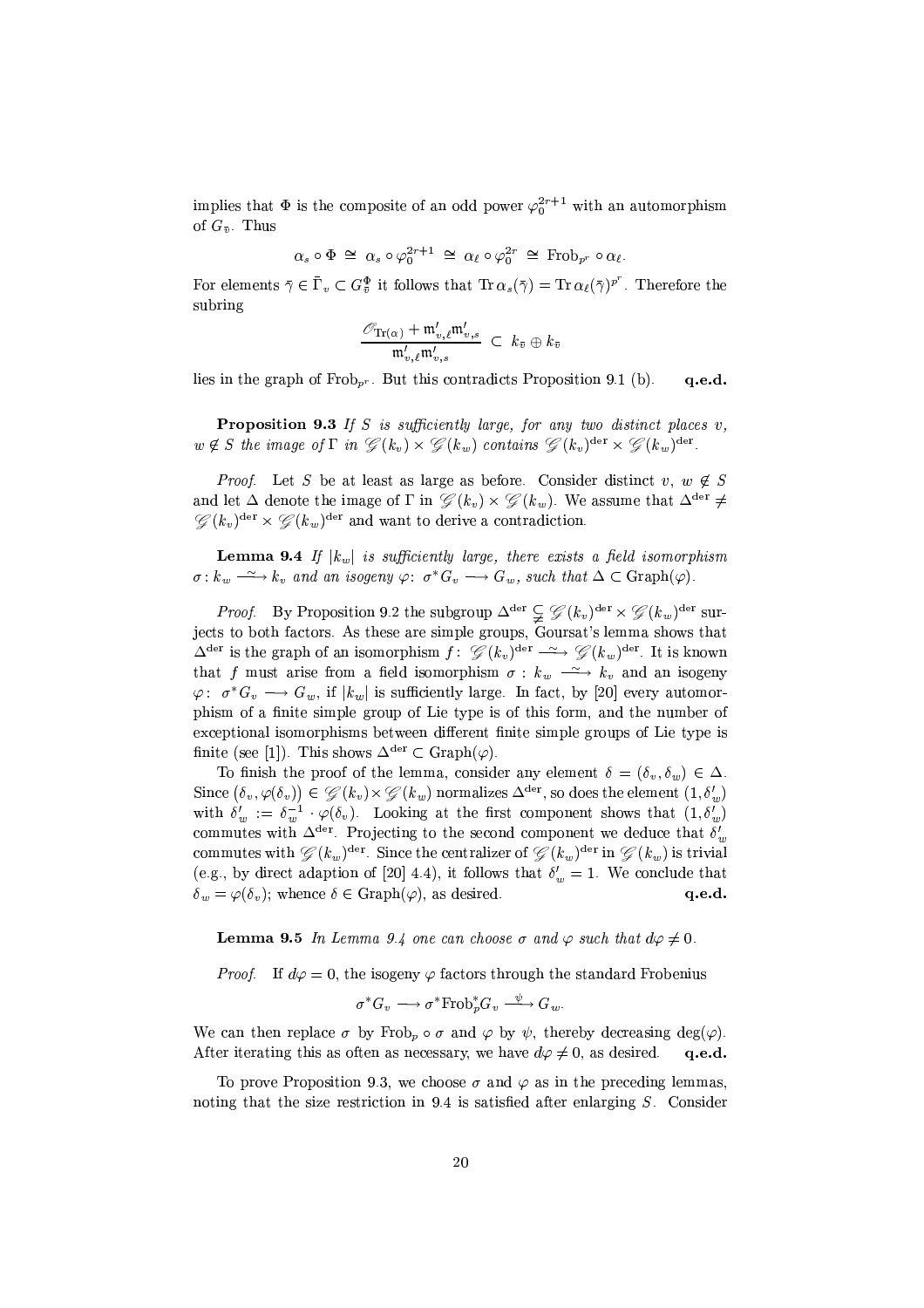first the standard case. Then  $\varphi$  is an isomorphism and we have  $\alpha \circ \varphi \cong \sigma^* \alpha$ . Calculating inside  $\mathcal{O}'/\mathfrak{m}'_w \cong k_w$ , for every  $\gamma \in \Gamma$  we have

$$
\sigma^{-1}\big({\rm Tr \,} \alpha(\gamma) \ \ {\rm mod \ \ } \mathfrak m'_{v}\big) \ \ = \ \big({\rm Tr \,} \alpha(\gamma) \ \ {\rm mod \ \ } \mathfrak m'_{w}\big).
$$

This implies

$$
\frac{\mathscr{O}_{\mathrm{Tr}(\alpha)} + \mathfrak{m}'_v \mathfrak{m}'_w}{\mathfrak{m}'_w \mathfrak{m}'_w} \ \subset \ \mathrm{Graph}(\sigma^{-1}) \ \subset \ k_v \oplus k_w.
$$

But this contradicts Proposition 9.1 (b), as desired.

In the non-standard case, if  $\varphi$  is an isomorphism, the same proof applies with  $\alpha_{\ell}$  in place of  $\alpha$ . If  $\varphi$  is a non-standard isogeny, we have  $\alpha_s \circ \varphi \cong \alpha_{\ell}$ . This implies, for every  $\gamma \in \Gamma$ ,

$$
\sigma^{-1}\big(\text{Tr}\,\alpha_\ell(\gamma)\;\;\text{mod}\;\; \mathfrak{m}'_{v,\ell}\big) \;\,=\;\, \big(\text{Tr}\,\alpha_s(\gamma)\;\;\text{mod}\;\; \mathfrak{m}'_{w,s}\big).
$$

Consequently

$$
\frac{\mathscr{O}_{\text{Tr}(\alpha)} + \mathfrak{m}'_{v,\ell} \mathfrak{m}'_{w,s}}{\mathfrak{m}'_{v,\ell} \mathfrak{m}'_{w,s}} \ \subset \ \text{Graph}(\sigma^{-1}) \ \subset \ k_v \oplus k_w,
$$

again contradicting Proposition 9.1 (b).

q.e.d.

#### 10 **Group Cohomology**

Next we review a vanishing theorem for  $H<sup>1</sup>$ , following Cline, Parshall, and Scott [5], [6]. The representation  $\mathcal M$  was defined in Proposition 7.5.

**Proposition 10.1** If S is sufficiently large, for any  $v \notin S$  we have

 $H^1(\overline{\Gamma}_v, \mathscr{M} \otimes_{\mathscr{O}} k_v) = 0.$ 

Proof. (Compare [21] Sect. 6.) Consider the composite homomorphism  $\widetilde{\mathscr{G}}(k_v) \longrightarrow \mathscr{G}(k_v)^{\text{der}} \subset \overline{\Gamma}_v$ . Since both the order of its kernel and the index of its image are prime to char( $k_v$ ), it suffices to prove the vanishing theorem for the cohomology of  $\widetilde{\mathscr{G}}(k_v)$ . We apply the calculations [5] 2.7, 2.8, 3.3 in the split case, resp.  $[6]$  2.2, 2.3, 3.1-2 in the non-split case, to the representation  $\mathscr{M} \otimes_{\mathscr{O}} k_v = M_{G_v}$ . Setting  $h^i := \dim H^i(\widetilde{\mathscr{G}}(k_v), M_{G_v})$ , we obtain the estimate

(10.2) 
$$
h^1 - h^0 \leq \text{(number of simple root spaces in } M_{G_v}) - \text{(multiplicity of the weight 0 in } M_{G_v}).
$$

provided that  $|k_v| > 9$ . This last condition is satisfied after enlarging S.

The terms on the right hand side of 10.2 turn out to be equal. Namely, in the standard case we have  $M_{G_v} = \text{Lie } G_v$ , so they are both equal to the rank of  $G_v$ . In the non-standard case the number of simple root spaces in  $M_{G_v}$  is just the number of simple long roots; hence it is given by the following table:

$$
\begin{array}{c|c|c|c|c|c|c|c|c} B_n & C_n & F_4 & G_2 \\ \hline n-1 & 1 & 2 & 1 \end{array}
$$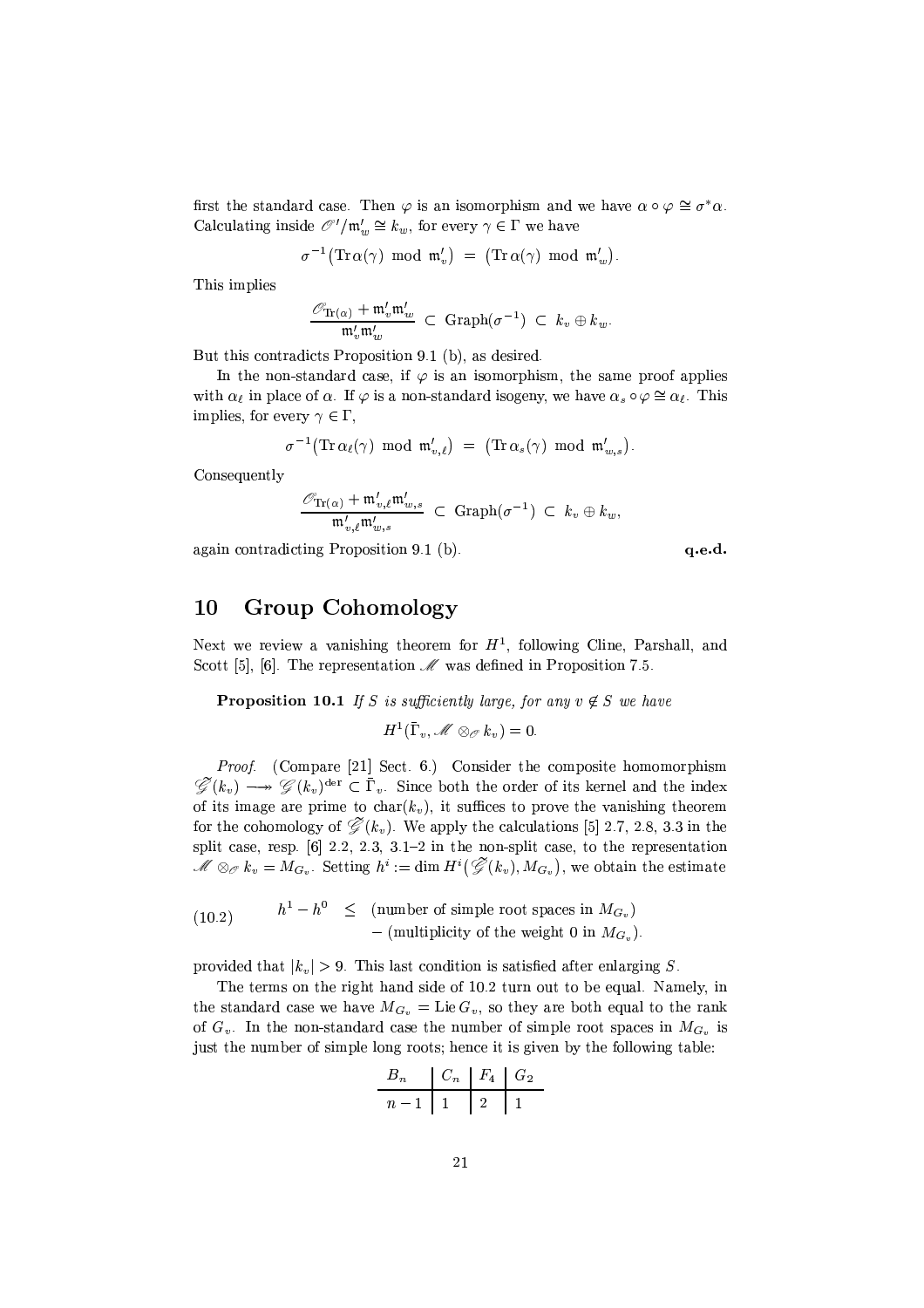The multiplicity of the weight 0 in  $M_{G_n}$  can be determined with the help of [16] Prop. 1.11 (c). Namely, in the  $B_n$  case  $\alpha_s$  is the pullback of the standard representation of dimension 2l under the basic isogeny  $\varphi_0: G_v \to G_v^{\sharp} \cong Sp_{2\ell}$ . Thus it does not contain the weight 0 at all. From [loc. cit.] we deduce that the weight 0 occurs in  $\text{Ker}(d\varphi_0)$  with multiplicity 1; and hence in  $M_{G_n} = \text{Coker}(d\varphi_0)$ with multiplicity  $n-1$ , as desired. Dually, in the  $C_n$  case  $\alpha_{\ell}$  is the composite of the standard representation of  $Sp_{2\ell}$  with Frob<sub>2</sub>, so it does not possess the weight 0. Thus the desired multiplicity is equal to  $\dim(M_{G_n}/\tilde{M}_{G_n})=1$  in this case. Finally, in the  $F_4$  and  $G_2$  case the multiplicity must be half the rank of  $G_v$  by symmetry, since  $\alpha_\ell \cong \alpha_s \circ \varphi_0$ .

In all cases the right hand side of 10.2 vanishes, so that  $h^1 \n\t\leq h^0$ . But we also have  $h^0 = 0$  (cf. Proposition 12.1 below); hence  $h^1 = 0$ , as desired. q.e.d.

#### 11 Second order approximation

Having clarified the situation modulo  $m_v$ , we will now study the image of  $\Gamma$ modulo  $\mathfrak{m}_n^2$ . Consider the natural short exact sequence

$$
(11.1) \t 0 \longrightarrow \mathscr{L} \otimes_{\mathscr{O}} \mathfrak{m}_v / \mathfrak{m}_v^2 \longrightarrow \mathscr{G}(\mathscr{O}/\mathfrak{m}_v^2) \stackrel{\kappa}{\longrightarrow} \mathscr{G}(k_v) \longrightarrow 1.
$$

For the moment we consider only the following quotients, where  $\mathcal X$  is as in 7.5:

$$
(11.2) \qquad 0 \longrightarrow \mathscr{M} \otimes_{\mathscr{O}} \mathfrak{m}_v/\mathfrak{m}_v^2 \longrightarrow \frac{\mathscr{G}(\mathscr{O}/\mathfrak{m}_v^2)}{\mathscr{H} \otimes_{\mathscr{O}} \mathfrak{m}_v/\mathfrak{m}_v^2} \longrightarrow \mathscr{G}(k_v) \longrightarrow 1.
$$

Let  $\tilde{\Gamma}_v$  denote the image of  $\Gamma$  in the middle term of this sequence. We will prove:

**Proposition 11.3** If S is sufficiently large, for every  $v \notin S$  we have

$$
\check{\Gamma}_v \cap (\mathscr{M} \otimes_{\mathscr{O}} \mathfrak{m}_v/\mathfrak{m}_v^2) \ \neq \ 0
$$

To show this, we reduce to the case that F is a field. We set  $p := \text{char}(k_v)$ and distinguish the cases:

- (a)  $p = 0$  in  $\mathcal{O}/\mathfrak{m}_v^2$ ,
- (b)  $p \neq 0$  in  $\mathcal{O}/\mathfrak{m}_v^2$ .

In the first case we can choose an isomorphism  $\mathcal{O}/m_v^2 \cong k_v[\varepsilon]$  with  $\varepsilon^2 = 0$ . The information of Section 4 yields:

**Proposition 11.4** If S is sufficiently large, for every  $v \notin S$  in case (a) the representation of  $\Gamma$  on the  $k_n[\varepsilon]$ -module  $\mathcal{M} \otimes_{\mathcal{O}} k_n[\varepsilon]$  is not the extension of scalars of a representation over  $k_v$ .

*Proof.* Assume first that we are in the case (i) of Proposition 4.3 (c). Note that the definition of  $J(\tilde{M}_G)$  together with Proposition 7.5 implies

$$
(11.5) \t\t\t J(\tilde{M}_G) \subset \text{End}_{\mathscr{O}}(\tilde{\mathscr{M}}).
$$

With R as in 4.3 this inclusion becomes an isomorphism over  $Quot(R)$ . The dual morphism  $\mathscr{S} =$  **Spec**  $\mathscr{O} \longrightarrow$  **Spec** R is generically finite, and both sides in 11.5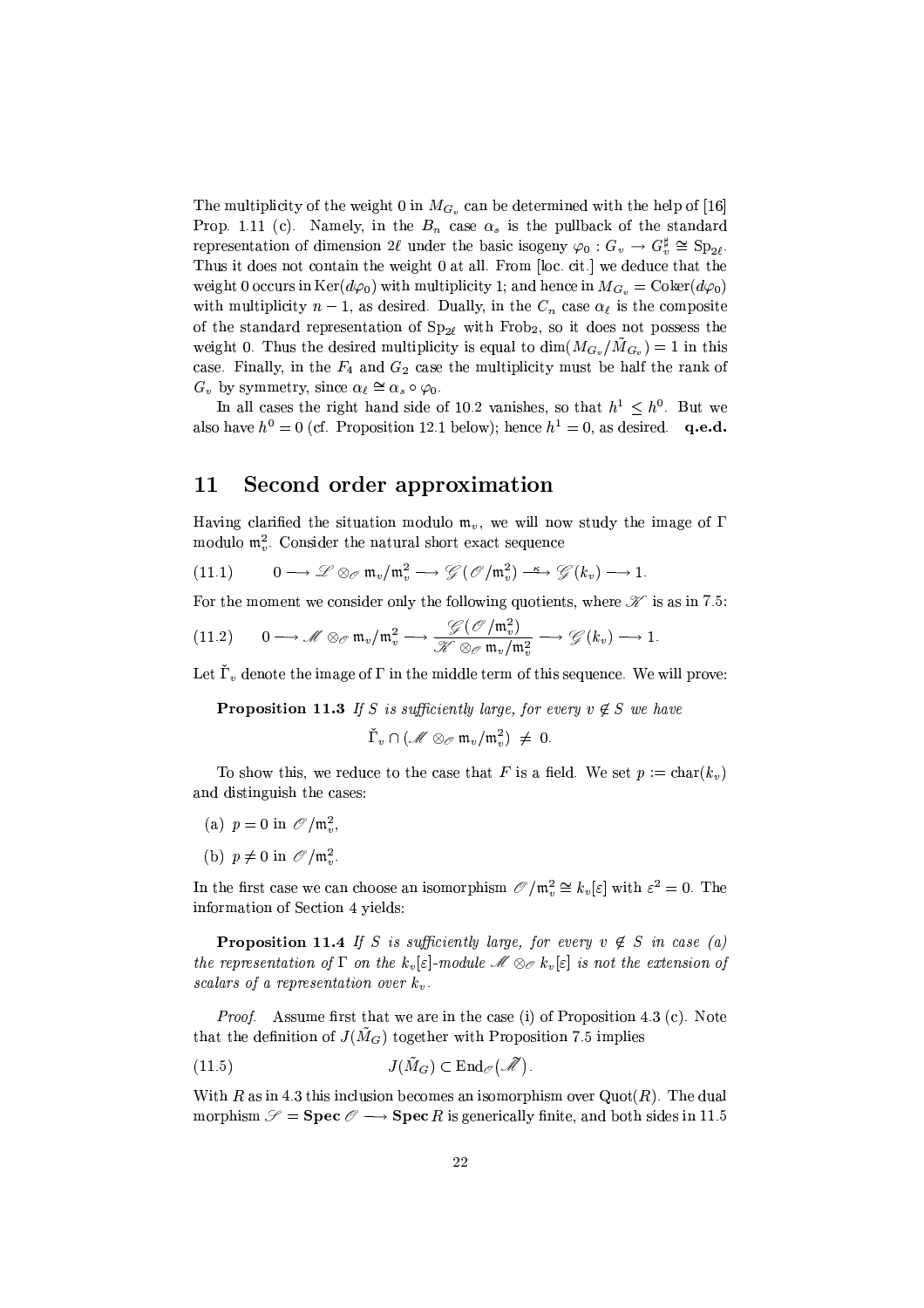are modules of finite type. As this inclusion is an isomorphism generically on **Spec** R, it is an isomorphism over an open dense subset of  $\text{Spec } R$ . It follows that the natural map

$$
J(\tilde{M}_{G})\longrightarrow \text{End}_{\mathscr{O}}\big(\tilde{\mathscr{M}}\big)\otimes_{\mathscr{O}}k_{v}[\varepsilon]
$$

is surjective for almost all v. Thus the representation of  $\Gamma$  on  $\widetilde{\mathcal{M}} \otimes_{\mathcal{O}} k_v[\varepsilon]$  cannot descend to  $k_v$ . As this is a subrepresentation of  $\mathcal{M} \otimes_{\mathcal{O}} k_v[\varepsilon]$ , the proposition follows in this case.

In the case (ii) of Proposition 4.3 (c) we have  $char(F) = 2$ , and G has type  $C_n$  for some  $n \geq 1$ . Therefore  $\tilde{\mathcal{M}} \subsetneq \mathcal{M}$  (cf. Section 1). In the notation of Proposition 4.3 (b) the inclusion

$$
J(M_G) \cap \text{Hom}_F\left(M_G/\tilde{M}_G, \tilde{M}_G\right) = J(M_G) \cap \text{Hom}_{\mathscr{O}}\left(\mathscr{M}/\tilde{\mathscr{M}}, \tilde{\mathscr{M}}\right)
$$
  

$$
\subset \text{Hom}_{\mathscr{O}}\left(\mathscr{M}/\tilde{\mathscr{M}}, \tilde{\mathscr{M}}\right)
$$

becomes an isomorphism over  $Quot(R)$ . It follows that the natural map

$$
J(M_G) \cap \mathrm{Hom}_{\mathscr{O}} \big( \mathscr{M} \: / \: \widetilde{\mathscr{M}} \: , \: \widetilde{\mathscr{M}} \big) \longrightarrow \mathrm{Hom}_{\mathscr{O}} \big( \mathscr{M} \: / \: \widetilde{\mathscr{M}} \: , \: \widetilde{\mathscr{M}} \big) \otimes_{\mathscr{O}} k_v \: [\varepsilon]
$$

is surjective for almost all  $v$ . Again this implies that the representation cannot descend to  $k_v$ . q.e.d.

Proof of Proposition 11.3 in the case (a): Since the algebraic group  $G<sub>v</sub>$  cannot be deformed ([8] Exp. XXIV Prop. 1.21), there exists an isomorphism

(11.6) 
$$
\mathcal{G} \times_{\mathcal{S}} \mathbf{Spec} \ \mathcal{O}/\mathfrak{m}_v^2 \cong G_v \times_{\mathbf{Spec} k_v} \mathbf{Spec} k_v[\varepsilon].
$$

This isomorphism determines a section of  $\mathscr{G}(k_v)$  into  $\mathscr{G}(k_v[\varepsilon]) = \mathscr{G}(\mathscr{O}/\mathfrak{m}_v^2)$ , and hence into the middle term of 11.2. On the other hand, if 11.3 fails, the subgroup  $\tilde{\Gamma}_n$  is the image of another section over the subgroup  $\overline{\Gamma}_n \subset \mathscr{C}(k_n)$ . Proposition 10.1 implies that all such sections are conjugate. Thus after modifying the isomorphism 11.6 we may assume that these two sections over  $\bar{\Gamma}_v$ coincide.

If  $G_v$  is standard, recall that  $\mathcal{K} = 0$ . Otherwise the representation on M factors through the basic non-standard isogeny  $\varphi_0: \mathscr{G} \to \mathscr{G}^{\sharp}$ , and we have  $\mathscr{K} = \text{Ker}(d\varphi_0)$ . In both cases we deduce that the action of  $\mathscr{G}(\mathscr{O}/\mathfrak{m}_n^2)$  on  $\mathcal{M} \otimes_{\mathcal{O}} \mathcal{O}/m_x^2$  factors through the group in the middle of 11.2.

We can now conclude that the action of  $\check{\Gamma}_v$  on  $\mathscr{M} \otimes_{\mathscr{O}} k_v[\varepsilon]$  has the same image as the action of  $\mathscr{G}(k_v)$ . Therefore this action descends to  $k_v$ , contradicting Proposition 11.4. q.e.d.

**Proof of Proposition 11.3 in the case (b):** This is the unequal characteristic case, so we have  $\mathcal{K} = 0$ , and  $\tilde{\Gamma}_v$  is the image of  $\Gamma$  in  $\mathcal{G}(\mathcal{O}/m_v^2)$ . Recall also that  $\mathscr{G}(k_v)^{\text{der}} \subset \overline{\Gamma}_v \subset \mathscr{G}(k_v)$  by Proposition 9.2.

As  $k_v$  is a finite field, the closed fiber  $G_v$  is quasi-split ([2] Ch. V Prop. 16.6). Choose a maximal torus contained in a Borel subgroup, and lift them to a maximal torus and a Borel subgroup  $\mathscr{T} \subset \mathscr{B}$  defined over  $\mathscr{O}/\mathfrak{m}_v^2$  (e.g., using [8] Exp. XXVI Th. 3.16 (a)). Consider the pullback  $\kappa^{-1}(\mathscr{T}(k_v)) \subset \mathscr{G}(\mathscr{O}/\mathfrak{m}_v^2)$ in 11.1. Its intersection with  $\check{\Gamma}_v$  is an extension of the group  $\mathscr{T}(k_v) \cap \bar{\Gamma}_v$  of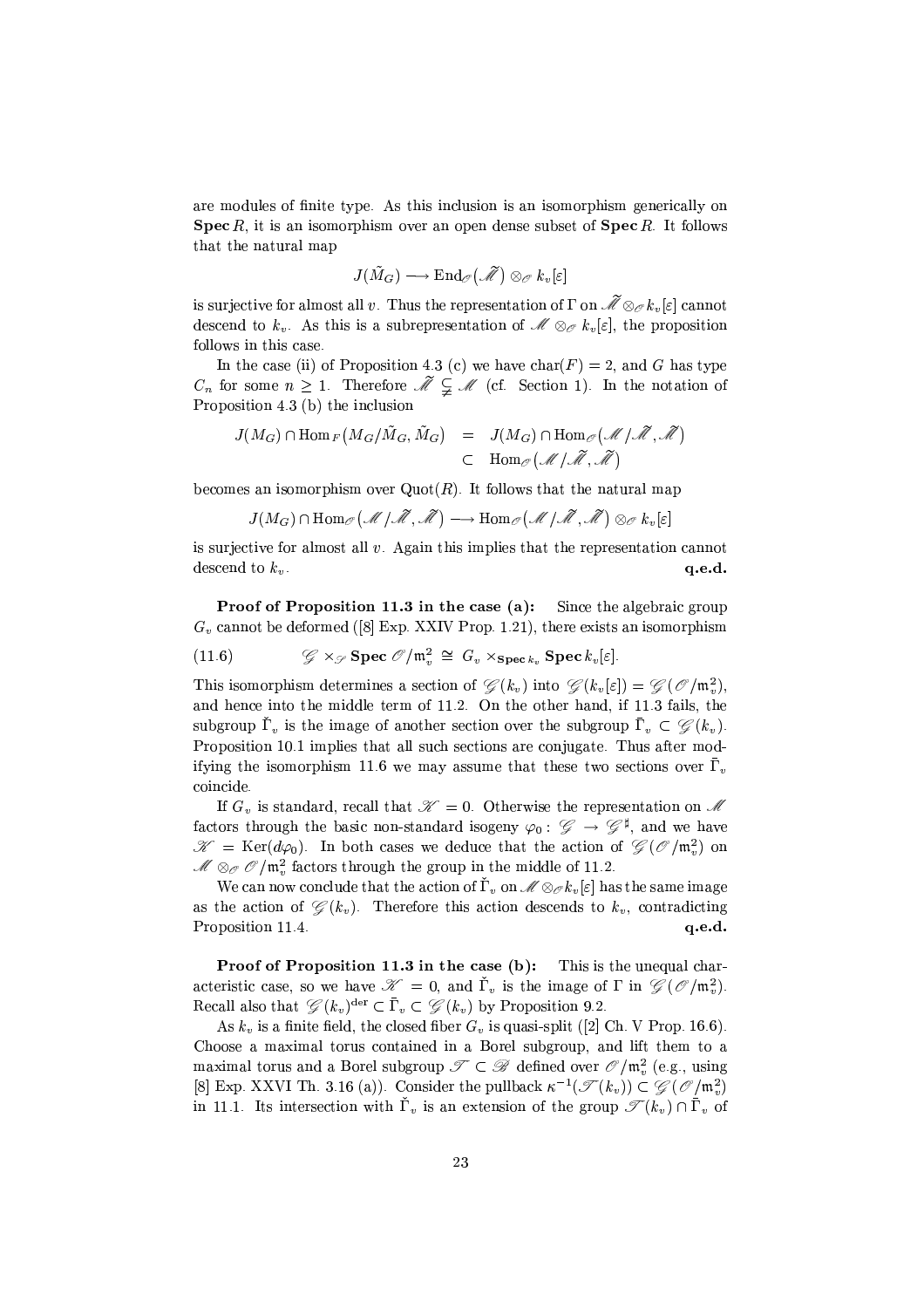prime-to-p order with a p-group. It therefore possesses a section; i.e., there exists a subgroup  $\Theta \subset \check{\Gamma}_v$  which maps isomorphically to  $\mathscr{T}(k_v) \cap \bar{\Gamma}_v$ . Applying the same argument to  $\mathcal{T}(\mathcal{O}/m_n^2)$  yields a similar section within  $\mathcal{T}(\mathcal{O}/m_n^2)$ . Being two sections from a prime-to-p group within the common p-extension  $\kappa^{-1}(\mathcal{T}(k_v))$ , they are conjugate under  $\mathcal{L} \otimes_{\mathcal{O}} \mathfrak{m}_v/\mathfrak{m}_v^2$ . Thus after replacing  $\mathscr{T} \subset \mathscr{D}$  by suitable conjugates, we may assume  $\Theta \subset \mathscr{T}(\mathscr{O}/m_n^2)$ .

Let  $\mathcal{U} \subset \mathcal{B}$  be the root group associated to the highest root, and consider the subgroup  $\kappa^{-1}(\mathcal{U}(k_v)) \cap \check{\Gamma}_v$ . On the one hand it surjects to  $\mathcal{U}(k_v)$ . On the other hand it is normalized by  $\Theta$ . If  $|k_v|$  is sufficiently large, all roots are distinguished from each other and from the weight 0 by the action of  $\mathscr{T}(k_n) \cap$  $\mathscr{L}(k_v)^{\text{der}}$ , and hence by  $\Theta$ . It follows that  $\mathscr{U}(\mathscr{O}/\mathfrak{m}_v^2) \cap \check{\Gamma}_v$  surjects to  $\mathscr{U}(k_v)$ . In view of assumption (b) this implies Lie  $\mathcal{U} \otimes_{\mathcal{O}} \mathfrak{m}_{v}/\mathfrak{m}_{v}^{2} \subset \check{\Gamma}_{v}$ . Since Lie  $\mathcal{U} \subset$  $\mathcal{L} = \mathcal{M}$  in this case, the proposition follows.  $q.e.d.$ 

#### 12 Higher order approximation

Recall that  $\mathcal{O}_v$  denotes the completed local ring at v. We will now give a criterion for a subgroup of  $\widetilde{\mathscr{G}}(\mathscr{O}_v)$  to be dense, based on its behavior modulo  $\mathfrak{m}_v^2$ . First we show that the action of  $\Gamma$  on the Lie algebra of a closed fiber is big in the following sense.

**Proposition 12.1** If S is sufficiently large, for every  $v \notin S$  we have:

- (a) There is no  $\Gamma$ -invariant non-zero proper additive subgroup of  $\widetilde{\mathscr{M}} \otimes_{\mathscr{P}} k_v$ .
- (b) There is no  $\Gamma$ -invariant proper additive subgroup of  $\widetilde{\mathscr{L}} \otimes_{\mathscr{O}} k_v$  whose image in  $\widetilde{\mathscr{M}} \otimes_{\mathscr{O}} k_v$  is non-zero.
- (c) Any non-zero  $\Gamma$ -invariant additive subgroup of  $\mathscr{M} \otimes_{\mathscr{O}} k_v$  contains  $\mathscr{\widetilde{M}} \otimes_{\mathscr{O}} k_v$ .

*Proof.* For (a) it suffices to show that the natural map

$$
(12.2) \t J(\tilde{M}_G) \longrightarrow \text{End}_{\mathscr{O}}(\tilde{\mathscr{M}}) \otimes_{\mathscr{O}} k_v \cong \text{End}_{k_v}(\tilde{\mathscr{M}} \otimes_{\mathscr{O}} k_v)
$$

is surjective for almost all  $v$ . In the case (i) of Proposition 4.3 (c) this follows already from the proof of Proposition 11.4. Suppose we have the case (ii) of 4.3 (c). Then  $J(\tilde{M}_G)$  is an order in a central simple algebra over  $E := \{x^2 \mid x \in F\}$ and becomes isomorphic to  $\text{End}_F(\tilde{M}_G)$  after tensoring with F. We also have  $Quot(R) = E$ , so putting  $\sqrt{R} := \{x \in F \mid x^2 \in R\}$  we obtain a natural map

$$
J(\tilde{M}_{G})\otimes_R \sqrt{R}\longrightarrow \text{End}_{\mathscr{O}}\big(\tilde{\mathscr{M}}\big).
$$

By construction this induces an isomorphism over an open dense subset of Spec  $R$ , and hence over the residue fields at almost all closed points. Since tensoring with  $\sqrt{R}$  over R has no effect over the residue fields, the map 12.2 is still surjective for almost all  $v$ . This implies (a).

For (b) we first note  $J(\tilde{L}_G) \subset \text{End}_{\mathscr{O}}(\tilde{\mathscr{L}})$ . With R as in 4.3 (a) the inclusion

$$
J(\tilde{L}_G) \cap \text{Hom}_F(\tilde{M}_G, \tilde{K}_G) = J(\tilde{L}_G) \cap \text{Hom}_{\mathscr{O}}(\tilde{\mathscr{M}}, \tilde{\mathscr{K}})
$$
  

$$
\subset \text{Hom}_{\mathscr{O}}(\tilde{\mathscr{M}}, \tilde{\mathscr{K}})
$$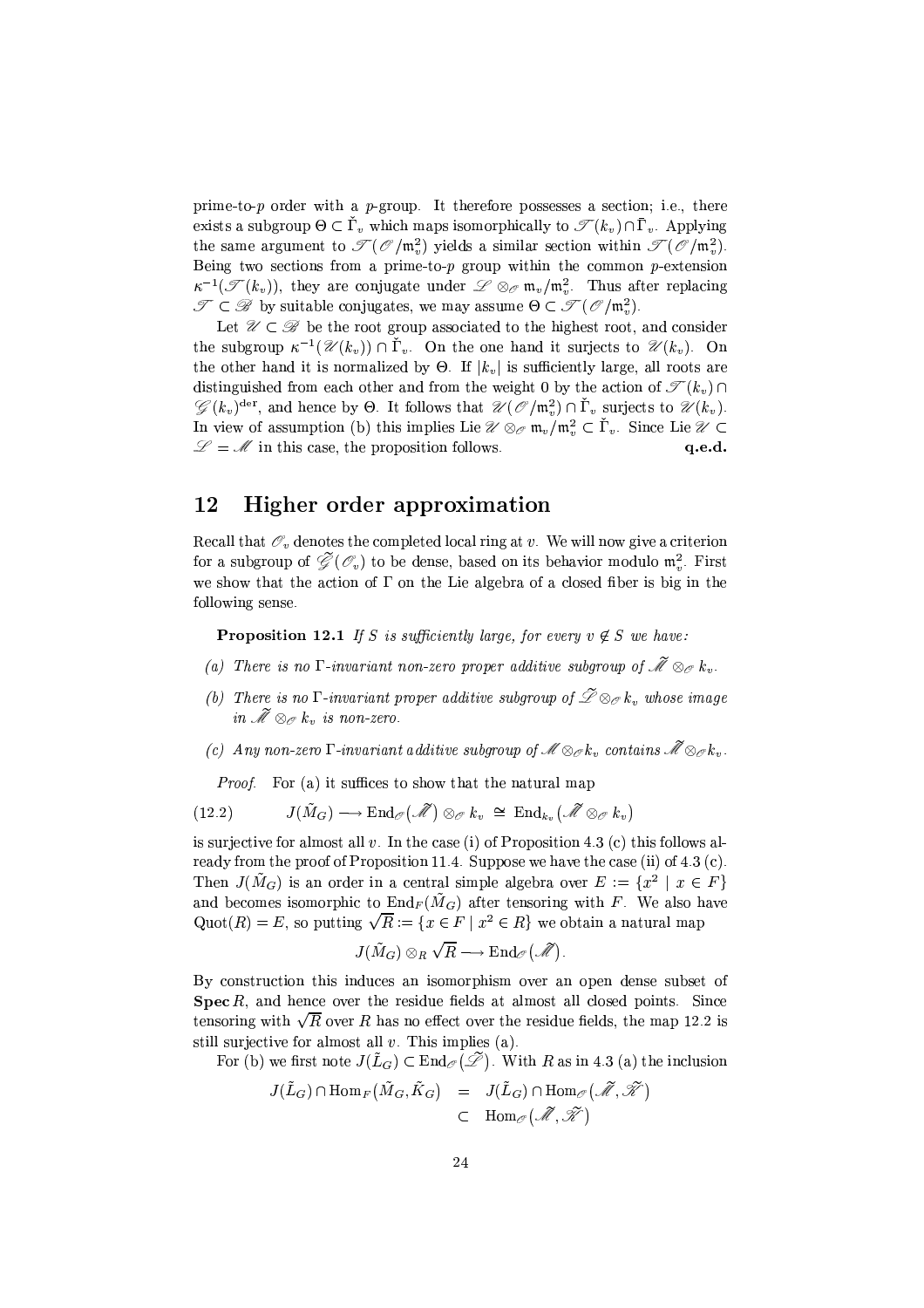becomes an isomorphism over  $Quot(R)$ . It follows that the natural map

$$
J(\tilde{L}_G)\cap {\rm Hom}_{\mathscr{O}}\big(\widetilde{\mathscr{M}},\widetilde{\mathscr{K}}\big)\longrightarrow {\rm Hom}_{\mathscr{O}}\big(\widetilde{\mathscr{M}},\widetilde{\mathscr{K}}\big)\otimes_{\mathscr{O}}k,
$$

is surjective for almost all  $v$  (compare the proof of 11.4). Thus the subgroup

$$
\mathrm{Hom}_{k_v}\big(\tilde{\mathscr{M}} \otimes_{\mathscr{O}} k_v, \tilde{\mathscr{K}} \otimes_{\mathscr{O}} k_v\big) \ \subset \ \mathrm{End}_{k_v}\big(\tilde{\mathscr{L}} \otimes_{\mathscr{O}} k_v\big)
$$

is in the image of the group ring  $\mathbb{Z}[\Gamma]$ . Any  $\Gamma$ -invariant additive subgroup of  $\widetilde{\mathscr{L}} \otimes_{\mathscr{O}} k_v$  with non-trivial image in  $\widetilde{\mathscr{M}} \otimes_{\mathscr{O}} k_v$  must therefore contain  $\widetilde{\mathscr{K}} \otimes_{\mathscr{O}} k_v$ .<br>By (a) it also surjects to  $\widetilde{\mathscr{M}} \otimes_{\mathscr{O}} k_v$ . It is therefore equal to  $\widetilde{\mathscr{L}} \otimes_{\mathscr$ In the same way one proves (c), using 4.3 (b) in place of 4.3 (a). q.e.d.

**Proposition 12.3** Suppose that S is sufficiently large. Consider  $v \notin S$  and a subgroup  $\Delta \subset \tilde{\mathscr{G}}(\mathcal{C}_v)$  which is normalized by  $\Gamma$  and whose image in  $\mathscr{G}(k_v)$ is  $\mathscr{G}(k_v)^{\text{der}}$ . Then  $\Delta$  is dense in  $\widetilde{\mathscr{G}}(\mathscr{O}_v)$ .

The proof will occupy the rest of this section. By Proposition 3.8 we may assume that  $F$  is a field. We must first set up the framework for successive approximations. The subgroups

$$
H_i := \operatorname{Ker}\nolimits(\mathscr{G}(\mathscr{O}_v) \to \mathscr{G}(\mathscr{O}/\mathfrak{m}_v^i))
$$

for all integers  $i \geq 0$  form a cofinal descending sequence of open compact normal subgroups of  $H_0 = \mathscr{G}(\mathscr{O}_v)$ . The graded pieces of degrees  $i \geq 1$  are related to the Lie algebra by canonical isomorphisms

$$
H_i/H_{i+1} \ \cong \ \mathscr{L} \otimes_{\mathscr{O}} \mathfrak{m}_v^i/\mathfrak{m}_v^{i+1}.
$$

Similarly, for every  $i > 0$  we let

$$
\tilde{H}_i \ := \ \operatorname{Ker}\bigl(\widetilde{\mathscr{G}}(\mathscr{O}_v) \to \widetilde{\mathscr{G}}(\mathscr{O}/\mathfrak{m}_v^i)\bigr),
$$

and for every  $i > 1$  we have

$$
\tilde{H}_i/\tilde{H}_{i+1} \;\cong\; \widetilde{\mathscr{L}} \otimes_{\mathscr{O}} \mathfrak{m}_v^i/\mathfrak{m}_v^{i+1}
$$

The isogeny  $\pi: \tilde{\mathscr{G}} \to \mathscr{G}$  induces a natural commutative diagram

$$
\tilde{H}_i \longrightarrow \tilde{\mathcal{L}} \otimes_{\mathcal{O}} \mathfrak{m}_v^i / \mathfrak{m}_v^{i+1}
$$
\n
$$
\downarrow_{\pi} \qquad \qquad \downarrow_{d\pi}
$$
\n
$$
H_i \longrightarrow \mathcal{L} \otimes_{\mathcal{O}} \mathfrak{m}_v^i / \mathfrak{m}_v^{i+1}.
$$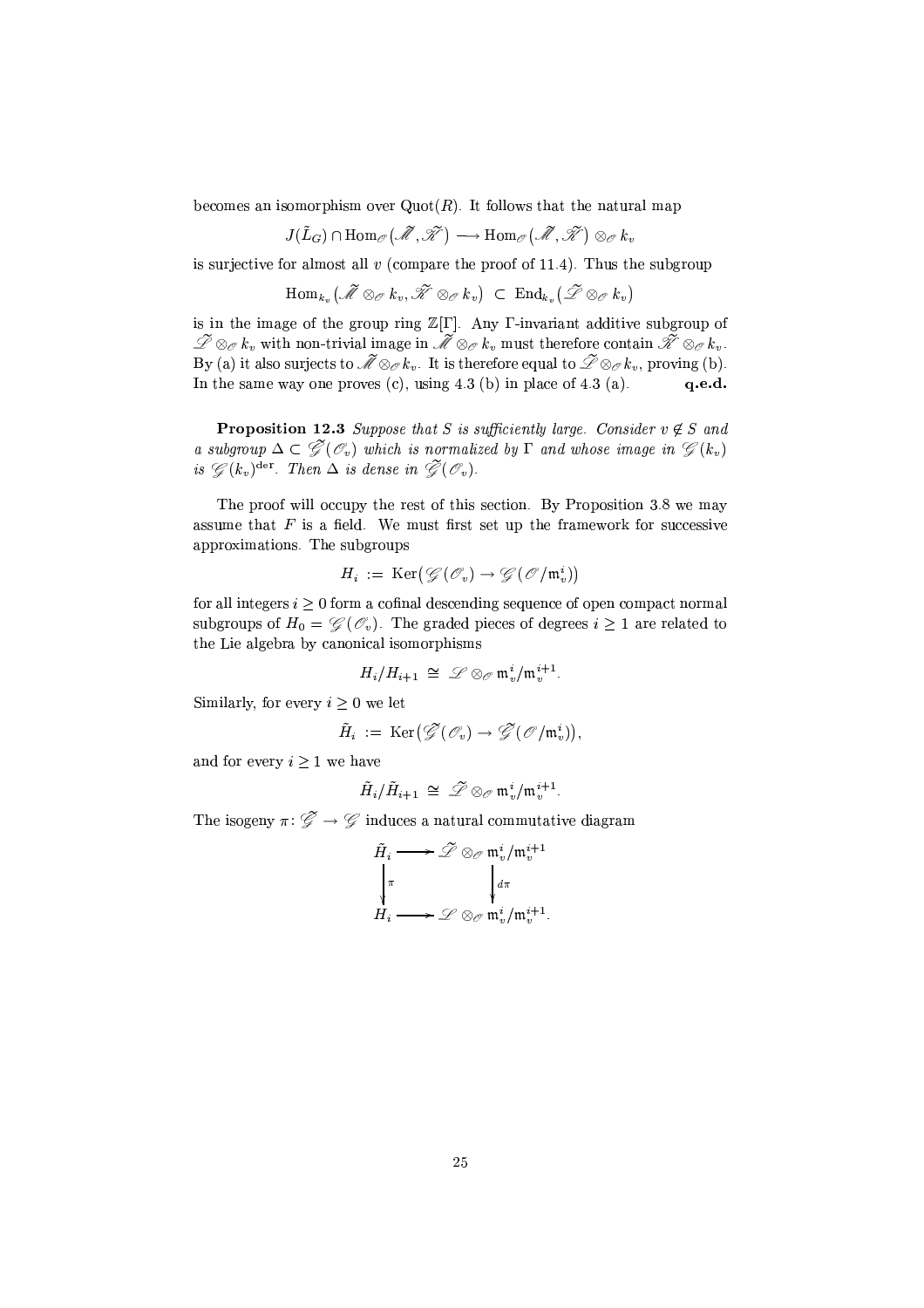The generalized commutator maps  $\widetilde{\mathscr{G}}\times\widetilde{\mathscr{G}}\to\mathscr{G}\times\widetilde{\mathscr{G}}\to\mathscr{G}\times\mathscr{G}\to\widetilde{\mathscr{G}}$  induce for any  $i, j \geq 1$  a commutative diagram

$$
\tilde{H}_{i} \times \tilde{H}_{j} \longrightarrow (\tilde{\mathcal{L}} \otimes_{\mathcal{O}} \mathfrak{m}_{v}^{i}/\mathfrak{m}_{v}^{i+1}) \times (\tilde{\mathcal{L}} \otimes_{\mathcal{O}} \mathfrak{m}_{v}^{j}/\mathfrak{m}_{v}^{j+1})
$$
\n
$$
\downarrow \qquad \qquad \downarrow
$$
\n
$$
H_{i} \times \tilde{H}_{j} \longrightarrow (\mathcal{L} \otimes_{\mathcal{O}} \mathfrak{m}_{v}^{i}/\mathfrak{m}_{v}^{i+1}) \times (\tilde{\mathcal{L}} \otimes_{\mathcal{O}} \mathfrak{m}_{v}^{j}/\mathfrak{m}_{v}^{j+1})
$$
\n
$$
\downarrow \qquad \qquad \downarrow
$$
\n
$$
H_{i} \times H_{j} \longrightarrow (\mathcal{L} \otimes_{\mathcal{O}} \mathfrak{m}_{v}^{i}/\mathfrak{m}_{v}^{i+1}) \times (\mathcal{L} \otimes_{\mathcal{O}} \mathfrak{m}_{v}^{j}/\mathfrak{m}_{v}^{j+1})
$$
\n
$$
\downarrow \qquad \qquad \downarrow
$$
\n
$$
\tilde{H}_{i+j} \longrightarrow \tilde{\mathcal{L}} \otimes_{\mathcal{O}} \mathfrak{m}_{v}^{i+j}/\mathfrak{m}_{v}^{i+j+1}
$$

involving the generalized Lie bracket described in Section 1.

Suppose now that  $S$  is as large as required by all propositions so far. We claim that Proposition 12.3 holds with this choice. Take  $\Delta \subset \tilde{\mathscr{G}}(\mathscr{O}_v)$  as in 12.3. It suffices to prove that the map

$$
\Delta \ \longrightarrow \ \widetilde{\mathscr{G}}(\mathscr{O}/\mathfrak{m}_v^i) \ \cong \ \tilde{H}_0/\tilde{H}
$$

is surjective for every  $i \geq 1$ . By induction this reduces to the following assertion.

**Proposition 12.4** Under the above assumptions, for every  $i \geq 0$  the map  $\Delta \cap \tilde{H}_i \longrightarrow \tilde{H}_i / \tilde{H}_{i+1}$  is surjective.

This will be proved in a sequence of lemmas.

**Lemma 12.5** Proposition 12.4 is true for  $i = 0$ .

*Proof.* It is known that  $\tilde{H}_0/\tilde{H}_1 \cong \tilde{\mathscr{G}}(k_v) \to \mathscr{G}(k_v)^{\text{der}}$  is a perfect central extension ([7] Thm. 5.27). Since  $\Delta \rightarrow \mathscr{G}(k_v)^{\text{der}}$  is surjective by assumption, the lemma follows. q.e.d.

**Lemma 12.6** Proposition 12.4 is true for  $i = 1$ .

*Proof.* Rephrasing Proposition 11.3, the image of  $\Gamma \cap H_1$  in  $\mathcal{M} \otimes_{\mathcal{O}} \mathfrak{m}_v / \mathfrak{m}_v^2$ is non-zero. Thus by Proposition 12.1 (c) this image contains  $\widetilde{\mathscr{M}} \otimes_{\mathscr{O}} \mathfrak{m}_v / \mathfrak{m}_v^2$ . To transfer this information to  $\Delta$ , recall that  $\Gamma$  normalizes  $\Delta$  by assumption. Therefore all generalized commutators of the form  $[\Gamma \cap H_1, \Delta]$ <sup>~</sup> are contained in  $\Delta \cap \tilde{H}_1$ . It follows that the image of  $\Delta \cap \tilde{H}_1$  in  $\mathcal{M} \otimes_{\mathcal{O}} m_v/m_v^2$  contains all commutators of  $\Delta$  with  $\widetilde{\mathcal{M}} \otimes_{\mathcal{O}} m_v/m_v^2$ . By assumption this action of  $\Delta$  coincides with that of  $\mathscr{G}(k_v)^{\text{der}}$  and is therefore non-trivial. This shows that the image of  $\Delta \cap \tilde{H}_1$  in  $\tilde{\mathcal{M}} \otimes_{\mathcal{O}} \mathfrak{m}_v / \mathfrak{m}_v^2$  is non-zero. Now Proposition 12.1 (b) implies that the map  $\Delta \cap \tilde{H}_1 \longrightarrow \tilde{H}_1/\tilde{H}_2 \cong \tilde{\mathscr{L}} \otimes_{\mathscr{O}} \mathfrak{m}_v/\mathfrak{m}_v^2$  is surjective, as desired. q.e.d.

**Lemma 12.7** Suppose that G is not of type  $C_n$  for  $n \ge 1$  with  $char(F) = 2$ . Then Proposition 12.4 is true for all  $i > 0$ .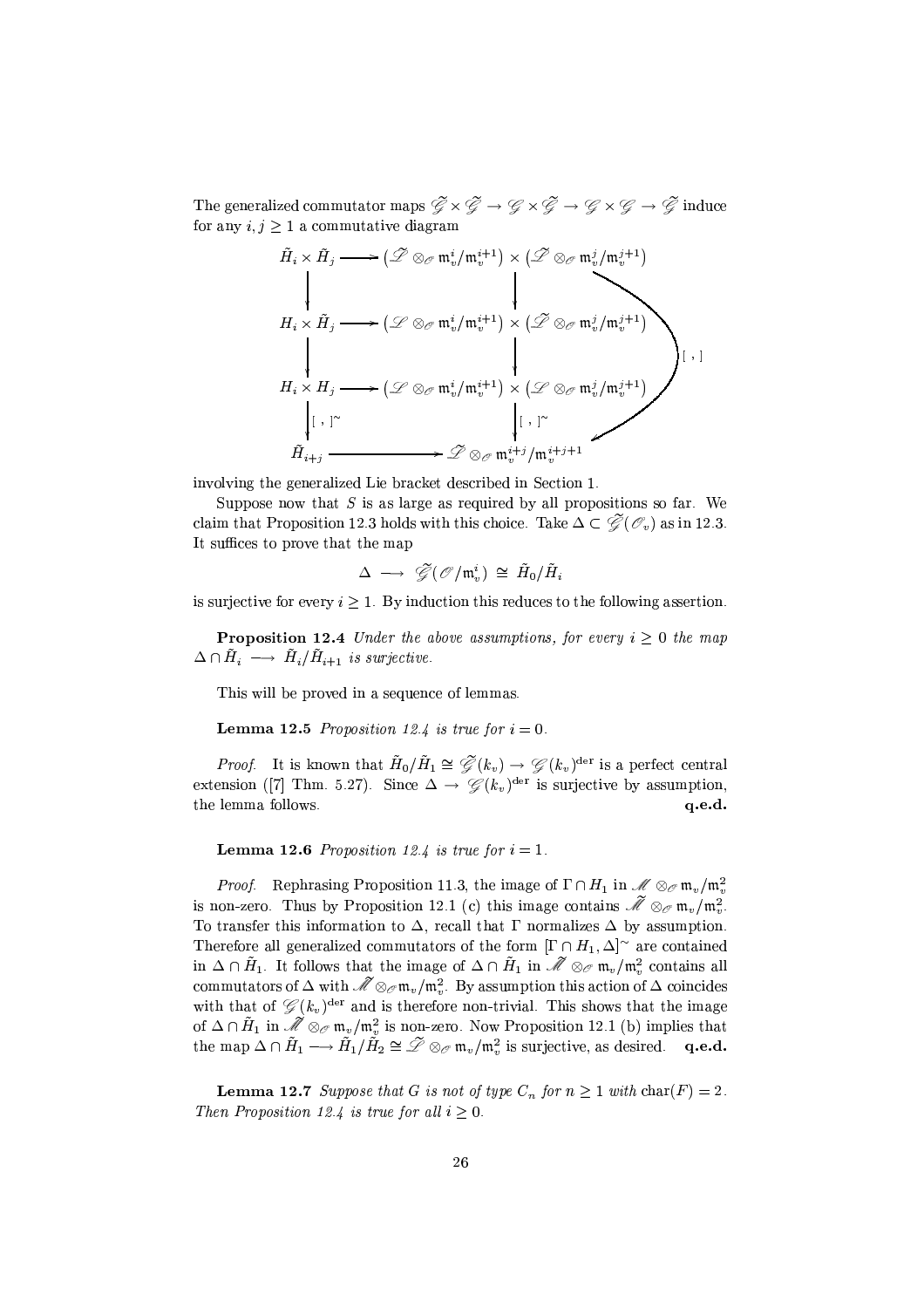*Proof.* By the preceding lemmas and induction on i, we may take  $i \geq 1$ , assume the assertion for all  $i' \leq i$ , and prove it for  $i + 1$ . The inductive assumption implies that the vertical arrow on the left hand side of the following commutative diagram is surjective:

$$
\begin{array}{ccc}\n[\Delta\cap\tilde{H}_{1},\Delta\cap\tilde{H}_{i}]\n\downarrow &\subset&\Delta\cap\tilde{H}_{i+1} \\
\downarrow&&\downarrow\\ \tilde{\mathscr{L}}\otimes_{\mathscr{O}}\mathfrak{m}_{v}/\mathfrak{m}_{v}^{2},\tilde{\mathscr{L}}\otimes_{\mathscr{O}}\mathfrak{m}_{v}^{i}/\mathfrak{m}_{v}^{i+1}]\n\end{array}
$$

Applying Proposition 1.2 (a) to  $\tilde{L}_{G_v} = \tilde{\mathcal{L}} \otimes_{\mathcal{O}} k_v$ , under the stated assumptions we deduce that the lower inclusion is an equality. It follows that the vertical arrow on the right hand side is surjective, as desired.  $q.e.d.$ 

 $\left\lceil \cdot \right\rceil$ 

In the rest of this section we assume that G has type  $C_n$  for  $n \geq 1$ , and that  $char(F) = 2$ . In this case there is an exact sequence

$$
0\longrightarrow \widetilde{\mathcal{X}}\longrightarrow \widetilde{\mathcal{L}}\stackrel{d\pi}{\longrightarrow} \mathcal{L}\longrightarrow \mathcal{M}\mid \widetilde{\mathcal{M}}\longrightarrow 0
$$

where both  $\widetilde{\mathcal{K}}$  and  $\mathcal{M}/\widetilde{\mathcal{M}}$  have rank one (cf. Section 1). This sequence will play a role for certain open compact subgroups. Note first that the map

$$
\widetilde{\mathscr{G}}(k_v) \cong \tilde{H}_0/\tilde{H}_1 \longrightarrow H_0/H_1 \cong \mathscr{G}(k_v)
$$

is an isomorphism, since the isogeny  $\pi: \tilde{\mathscr{G}} \to \mathscr{G}$  is totally inseparable. Therefore we have  $\pi^{-1}(H_1) = \tilde{H}_1$  inside  $\tilde{H}_0$ . From this we obtain the following commutative diagram with exact rows:

(12.8)  
\n
$$
0 \longrightarrow \pi^{-1}(H_2) \longrightarrow \widetilde{H}_1 \longrightarrow H_1/H_2
$$
\n
$$
\downarrow \qquad \qquad \downarrow \qquad \qquad \downarrow
$$
\n
$$
0 \longrightarrow \widetilde{\mathscr{X}} \otimes_{\mathscr{O}} \mathfrak{m}_v/\mathfrak{m}_v^2 \longrightarrow \widetilde{\mathscr{L}} \otimes_{\mathscr{O}} \mathfrak{m}_v/\mathfrak{m}_v^2 \longrightarrow \mathscr{L} \otimes_{\mathscr{O}} \mathfrak{m}_v/\mathfrak{m}_v^2.
$$

By diagram chasing we find that the leftmost vertical map is surjective. Its kernel is  $\tilde{H}_2$ . Consider the maps indicated by solid arrows in the diagram



The composite morphism from the upper left corner to the lower right corner restricts to zero on  $\tilde{H}_2$ . Thus it factors through a unique dotted arrow making the diagram commutative.

Lemma 12.10 The dotted arrow in the diagram 12.9 is an isomorphism.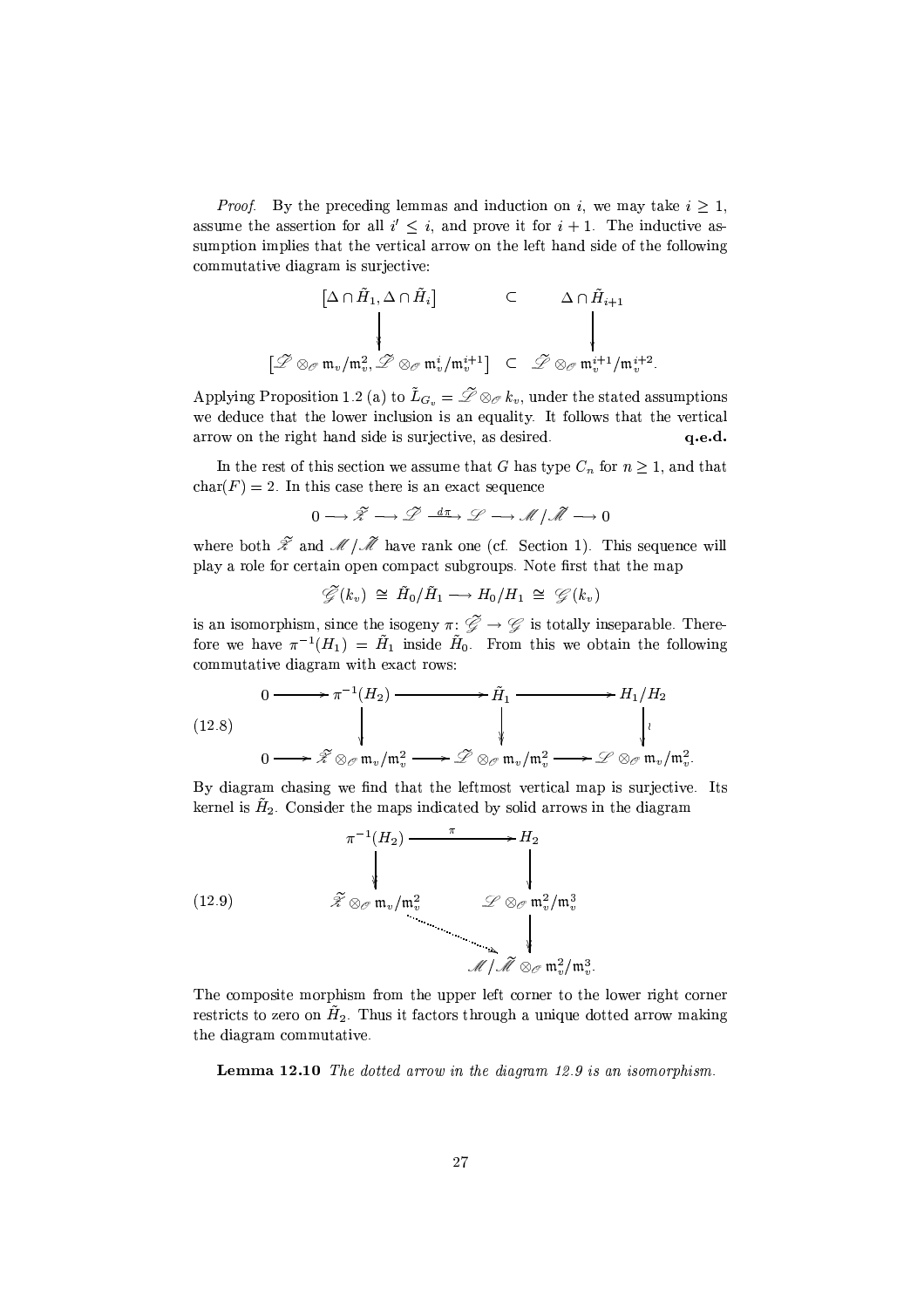*Proof.* Since  $\mathscr{G}$  has type  $C_n$ , its root lattice has index 2 in its weight lattice. On dualizing we can thus find a primitive cocharacter  $\lambda: \mathbb{G}_m \to \mathscr{G}$ , whose square lifts to a cocharacter  $\tilde{\lambda}: \mathbb{G}_m \to \tilde{\mathscr{G}}$ , but which does not itself lift. In other words we have a commutative diagram



Taking Lie algebras, we obtain a commutative diagram with exact rows

$$
0 \longrightarrow \mathcal{O} \longrightarrow \mathcal{O} \longrightarrow \mathcal{O} \longrightarrow \mathcal{O} \longrightarrow \mathcal{O} \longrightarrow 0
$$
  
\n
$$
\downarrow \qquad \qquad \downarrow \qquad \qquad \downarrow \qquad \downarrow
$$
  
\n
$$
0 \longrightarrow \widetilde{\mathcal{Z}} \longrightarrow \mathcal{D} \longrightarrow \mathcal{D} \longrightarrow \mathcal{A} \downarrow \widetilde{\mathcal{M}} \longrightarrow 0
$$

Here the leftmost vertical map is an isomorphism for dimension reasons. The fact that  $\lambda$  is not congruent modulo 2 to a cocharacter coming from  $\mathscr{G}$  implies  $\text{im}(d\lambda) \not\subset \text{im}(d\pi)$ . Thus again for dimension reasons the rightmost vertical map is an isomorphism. Taking  $\mathcal{O}_v$ -valued points in the respective groups we find a commutative diagram



Here the vertical maps in the back are defined by  $1 + x \mapsto x$ . Thus the dotted arrow in the back is given by  $x \mapsto (1+x)^2 - 1 = x^2 + 2x$ . Since 2 vanishes in  $\mathcal{O}$ , this is just the Frobenius map  $x \mapsto x^2$ , which clearly induces an isomorphism. Therefore the dotted arrow in front is an isomorphism, as desired.  $q.e.d.$ 

**Lemma 12.11** The composite map  $\pi(\Delta) \cap H_2 \longrightarrow \mathcal{M}/\tilde{\mathcal{M}} \otimes_{\mathcal{O}} \mathfrak{m}_v^2/\mathfrak{m}_v^3$  is  $non-zero.$ 

*Proof.* Consider the commutative diagram

$$
\begin{array}{ccc}\n\Delta \cap \tilde{H}_{1} & \supset \Delta \cap \pi^{-1}(H_{2}) \longrightarrow & \pi(\Delta) \cap H_{2} \\
\downarrow & & \downarrow & \downarrow \\
\mathcal{P} \otimes_{\mathcal{O}} \mathfrak{m}_{v}/\mathfrak{m}_{v}^{2} & \supset \tilde{\mathscr{X}} \otimes_{\mathcal{O}} \mathfrak{m}_{v}/\mathfrak{m}_{v}^{2} \longrightarrow & \mathscr{M} \mid \tilde{\mathscr{M}} \otimes_{\mathcal{O}} \mathfrak{m}_{v}^{2}/\mathfrak{m}_{v}^{3}\n\end{array}
$$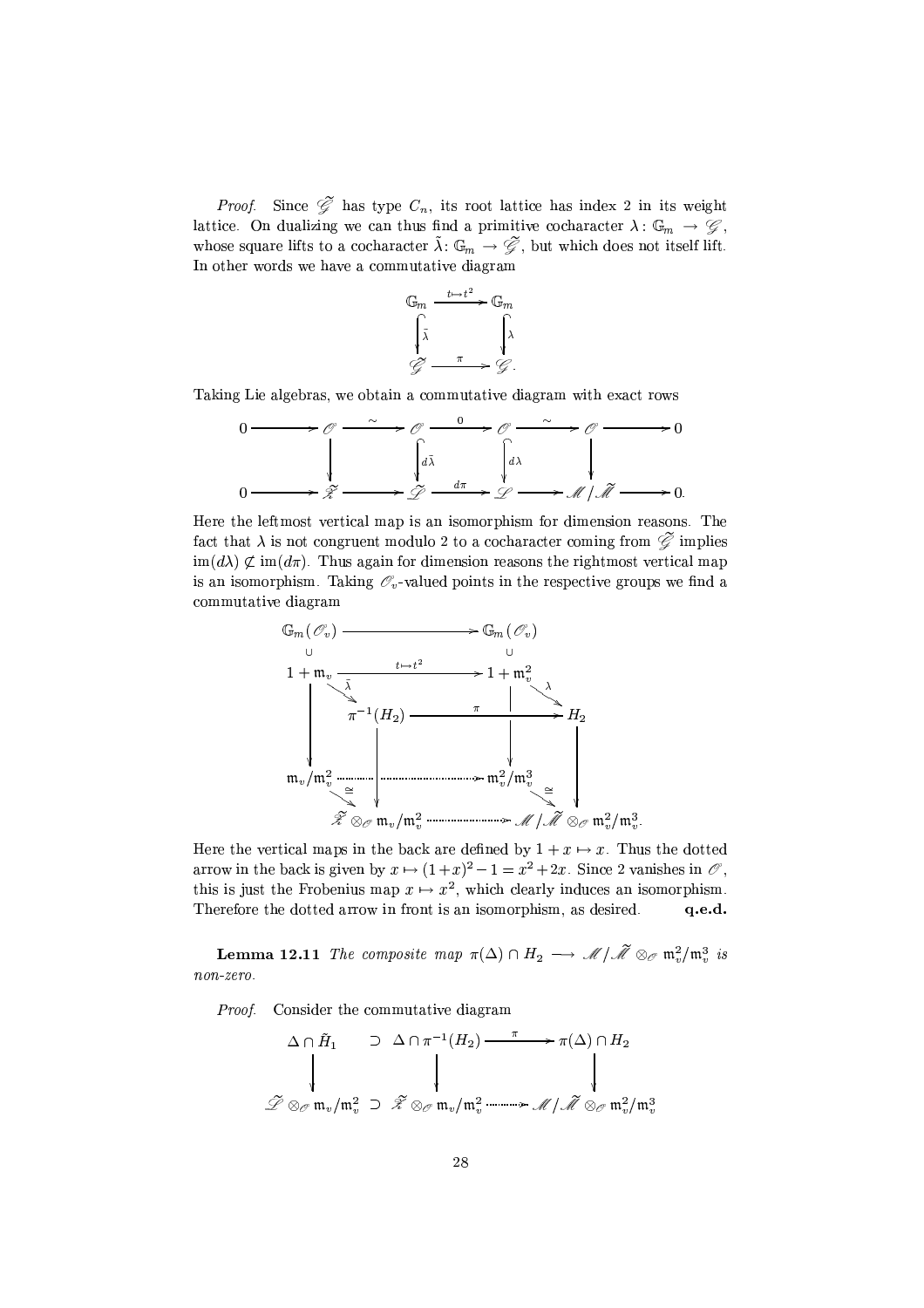deduced from the diagrams 12.8 and 12.9. The leftmost vertical map is surjective by Lemma 12.6. From 12.8 one deduces that the left half is cartesian; hence the middle map is also surjective. The dotted arrow is bijective by Lemma 12.10. Thus the rightmost vertical map is surjective. q.e.d.

### **Lemma 12.12** Proposition 12.4 is true for  $i = 2$ .

*Proof.* We proceed as in the proof of Lemma 12.6. Lemma 12.11 implies that the image of  $\pi(\Delta) \cap H_2$  in  $\mathcal{M} \otimes_{\mathcal{O}} m_n^2 / m_n^3$  is non-zero. By Proposition 12.1 (c) this image therefore contains  $\widetilde{\mathcal{M}} \otimes_{\mathcal{O}} \mathfrak{m}_n^2/\mathfrak{m}_n^3$ . All generalized commutators of the form  $[\pi(\Delta) \cap H_2, \Gamma]$ <sup>~</sup> are contained in  $\Delta \cap \tilde{H}_2$ , and their images in  $\widetilde{\mathcal{M}} \otimes_{\mathcal{O}} m_v^2/m_v^3$ comprise all commutators of  $\Gamma$  with  $\widetilde{\mathcal{M}} \otimes_{\mathcal{O}} \mathfrak{m}_v^2/\mathfrak{m}_v^3$ . As  $\mathcal{G}(k_v)^{\text{der}}$  and hence  $\Gamma$ acts non-trivially on this group, the map  $\Delta \cap \tilde{H}_2 \longrightarrow \tilde{\mathcal{M}} \otimes_{\mathcal{O}} m_v^2/m_v^3$  must be nonzero. Now Proposition 12.1 (b) implies that the map  $\Delta \cap \tilde{H}_2 \longrightarrow \tilde{\mathscr{L}} \otimes_{\mathscr{P}} \mathfrak{m}_n^2/m_n^3$ is surjective, as desired.  $a.e.d.$ 

### **Lemma 12.13** Proposition 12.4 is true for all  $i > 0$ .

*Proof.* (Compare Lemma 12.7.) By the preceding lemmas and induction on i, we may take  $i \geq 2$ , assume the assertion for all  $i' \leq i$ , and prove it for  $i + 1$ . By Lemma 12.11 we may choose an element  $\delta \in \pi(\Delta) \cap H_2$  whose image  $X \in \mathscr{L} \otimes_{\mathscr{O}} \mathfrak{m}_v^2/\mathfrak{m}_v^3$  projects to a non-zero element of  $\mathscr{M}/\mathscr{M} \otimes_{\mathscr{O}} \mathfrak{m}_v^2/\mathfrak{m}_v^3$ . Consider the following commutative diagram, where the vertical arrow on the left hand side is surjective by the inductive assumption:



To analyze the oblique map, note first that under our present assumptions the pairing  $\mathcal{Z} \times \mathcal{Z} \to \mathcal{M}$  vanishes by Proposition 1.2 (a). On the other hand, by<br>Proposition 1.2 (b) we have  $[\mathcal{L}, \tilde{\mathcal{Z}}]^{\sim} = \tilde{\mathcal{Z}}$ . Recall that  $\mathcal{L}/d\pi(\tilde{\mathcal{Z}}) \cong \mathcal{M}/\tilde{\mathcal{M}}$ has rank one. Thus for any element  $Y \in \mathcal{L}$  which maps to a generator of  $\mathcal{M}/\tilde{\mathcal{M}}$ , we find that  $[Y,\tilde{\mathcal{L}}]$ <sup>~</sup> maps onto  $\tilde{\mathcal{M}}$ . It follows that the oblique map in the above diagram is surjective.

Altogether we can now deduce that the composite vertical map on the right hand side is surjective. Thus Proposition 12.1 (b) implies that the upper vertical map is surjective, as desired. q.e.d.

Lemmas 12.7 and 12.13 imply Proposition 12.4, which in turn implies Proposition 12.3. q.e.d.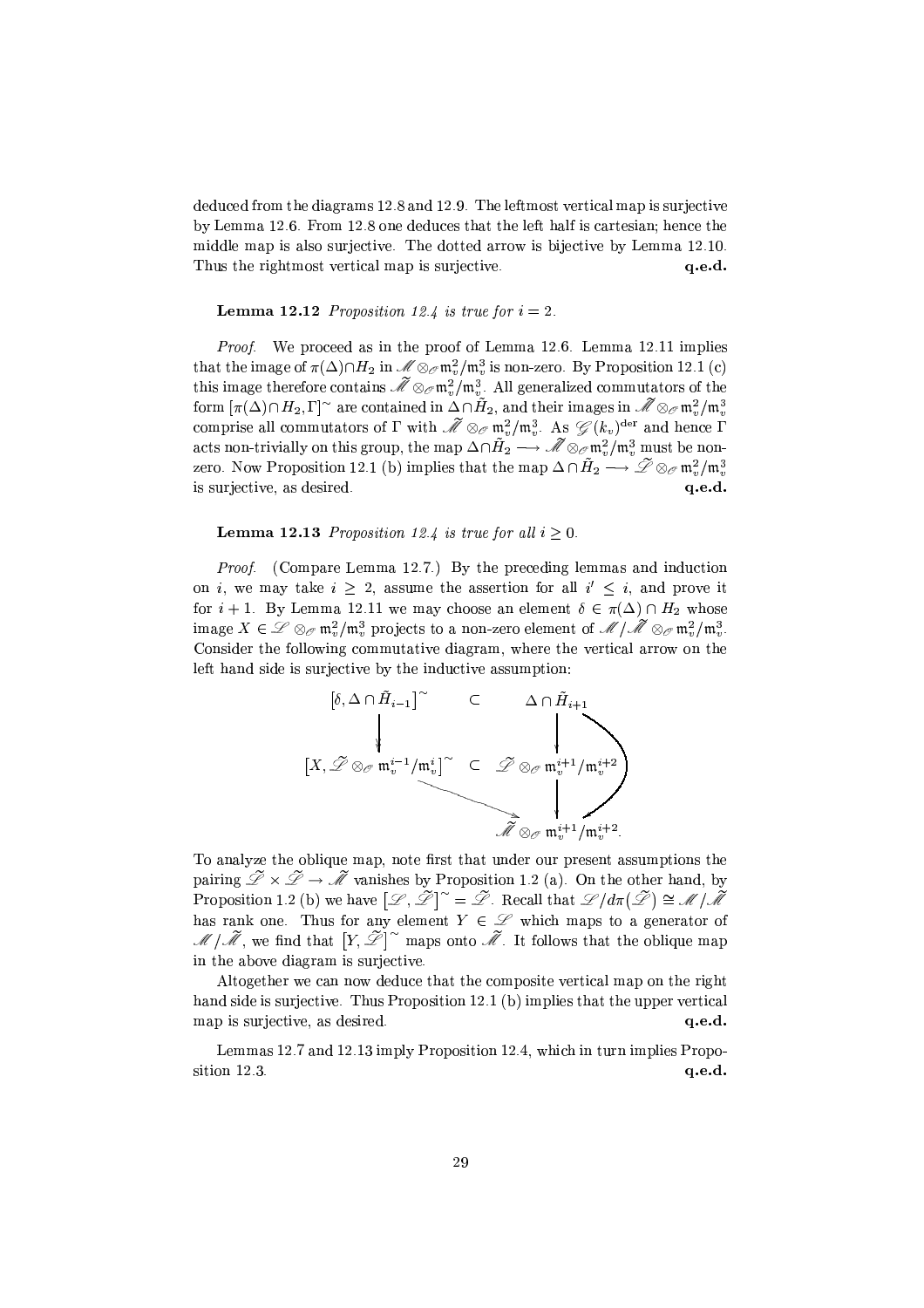#### 13 Strong approximation at compact places

Now we can deduce Theorem 0.2 from the preceding results, using only group theory. The main points are Theorem 5.3 on weak approximation and the following fact. As in Section 5 we let  $\Gamma'_{V}$  denote the closure of the image of  $\Gamma'$ in  $\tilde{G}(F_V)$ . Recall that  $S_{\Gamma}$  denotes the set of places where the image of  $\Gamma$  does not lie in a compact subgroup

**Proposition 13.1** There exists a finite set of places  $V_0$ , which is disjoint from  $S_{\Gamma}$ , such that for every finite set of places V that contains  $V_0$  and is disjoint from  $S_{\Gamma}$ , we have

$$
\Gamma'_V = \Gamma'_{V_0} \times \prod_{v \in V \smallsetminus V_0} \tilde{\mathscr{G}}(\mathscr{O}_v)
$$

*Proof.* Let us first clarify some terminology. By a *quotient* of a topological group we mean the factor group by any closed normal subgroup. Thus two quotients are equal if and only if the respective normal subgroups coincide.

Now fix a finite set of places  $S$  which is as large as required by all propositions so far. Since  $\Gamma'_{S\setminus S_\Gamma}$  is a compact subgroup of  $\prod_{v\in S\setminus S_\Gamma} \tilde{G}(F_v)$ , it possesses only finitely many non-abelian finite simple quotients. Let  $\Omega_1, \ldots, \Omega_r$  denote these distinct simple quotients, and let  $N$  be the maximum of their orders. Let  $V_0$  be the union of  $S \setminus S_{\Gamma}$  with the set of places  $v \notin S$  for which  $|\mathscr{G}(k_v)^{\text{der}}| \leq N$ . We will prove the proposition with this choice.

We proceed by induction on V. Consider any finite set of places  $V \supset V_0$  for which the desired equality is proved, and any place  $v \notin V \cup S_{\Gamma}$ . To prove the equality for  $V \cup \{v\}$ , we must show

$$
\Gamma'_{V\cup\{v\}} = \Gamma'_V \times \widetilde{\mathscr{G}}(\mathscr{O}_v).
$$

Identifying  $\tilde{\mathscr{G}}(\mathscr{O}_v)$  with  $\prod_{v\in V}\{1\}\times\tilde{\mathscr{G}}(\mathscr{O}_v)$ , it suffices to show that the subgroup

$$
\Delta \;:=\; \Gamma'_{V \cup \{v\}} \cap \tilde{\mathscr{G}}(\mathscr{O}_v)
$$

is equal to  $\mathscr{G}(\mathscr{O}_v)$ . By Proposition 12.3 this reduces to the following lemma.

**Lemma 13.2** The image of  $\Delta$  in  $\mathscr{L}(k_v)$  is  $\mathscr{L}(k_v)^{\text{der}}$ .

Proof. Consider the commutative diagram

$$
\Gamma'_{V \cup \{v\}} \longrightarrow \prod_{i=1}^{r} \Omega_i \times \prod_{w \in V \setminus V_0} \widetilde{\mathscr{G}}(\mathcal{O}_w)^{\text{der}} \times \widetilde{\mathscr{G}}(\mathcal{O}_v)^{\text{der}}
$$
\n
$$
\downarrow \qquad \qquad \downarrow
$$
\n
$$
\Gamma'_V \longrightarrow \prod_{i=1}^{r} \Omega_i \times \prod_{w \in V \setminus V_0} \widetilde{\mathscr{G}}(\mathcal{O}_w)^{\text{der}}.
$$

All factors on the right hand side are non-abelian finite simple groups. The inductive assumption implies that the lower homomorphism is surjective. The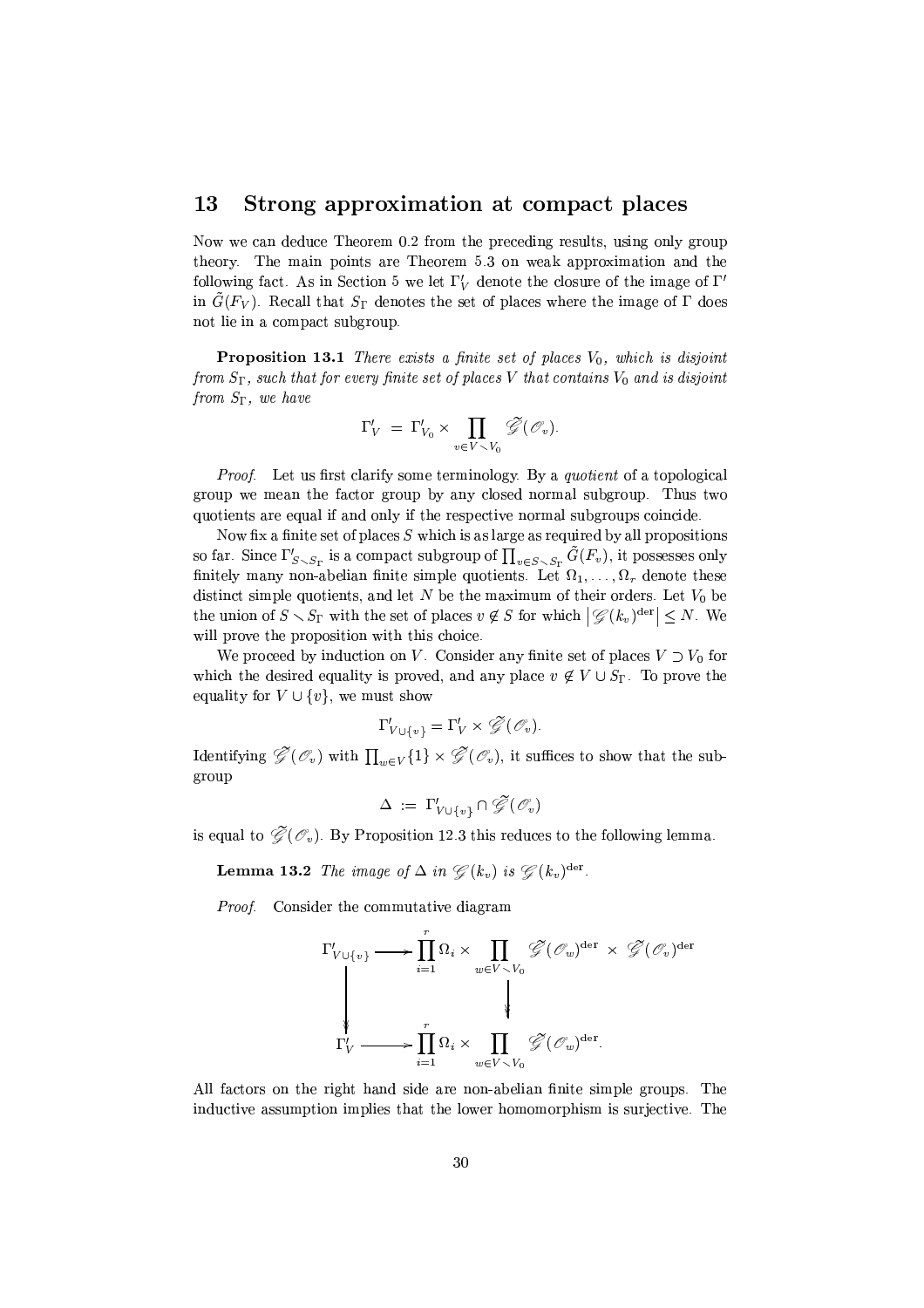map  $\Gamma'_{V \cup \{v\}} \to \tilde{\mathscr{G}}(\mathscr{O}_v)^{\text{der}}$  induced from the upper homomorphism is surjective by Proposition 9.2. Thus if the upper homomorphism is not surjective, by Goursat's lemma its image lies over the graph of an isomorphism between  $\widetilde{\mathscr{G}}(\mathscr{O}_v)^{\text{der}}$  and another simple factor. Since  $|\widetilde{\mathscr{G}}(\mathscr{O}_v)^{\text{der}}| > N \geq |\Omega_i|$  by construction, this factor must be  $\widetilde{\mathscr{G}}(\mathscr{O}_w)^{\mathrm{der}}$  for some  $w \in V$ . But this is ruled out by Proposition 9.3. Therefore the upper homomorphism is surjective.

As the terms on the lower right hand side are all possible non-abelian finite simple quotients of  $\Gamma'_V$ , we deduce that the surjective homomorphism  $\Gamma'_{V \cup \{v\}} \to$  $\widetilde{\mathscr{G}}(\mathscr{O}_v)^{\mathrm{der}}$  does not factor through  $\Gamma'_V$ . Thus its restriction to  $\Delta$  is non-trivial. Since  $\Delta$  is a normal subgroup of  $\Gamma'_{V \cup \{v\}}$ , its image is a normal subgroup of  $\widetilde{\mathscr{G}}(\mathscr{O}_v)^{\text{der}}$ . But this group is simple, and the image is non-trivial; hence the image is equal to  $\tilde{\mathscr{G}}(\mathscr{O}_n)^{\text{der}},$  as desired. This proves the lemma, and thereby finishes the proof of Proposition 13.1. q.e.d.

The ring of adeles of  $F$  outside a finite set of places  $S$  is the ring

$$
\mathbb{A}_F^S := \bigcup_T \bigg( \prod_{v \in T \setminus S} F_v \times \prod_{v \notin T} \mathscr{O}_v \bigg),
$$

where  $T$  runs through all finite sets of places of  $F$  containing those in  $S$  and all archimedean ones. The subring associated to any  $T$  carries the product topology and is open in  $\mathbb{A}_F^S$ . If  $S_i \subset S$  denotes the subset of places belonging to a simple summand  $F_i$ , we clearly have  $\mathbb{A}_F^S := \bigoplus_{i=1}^m \mathbb{A}_{F_i}^{S_i}$ .

**Proof of Theorem 0.2.** Taking the limit over all  $V$ , Proposition 13.1 implies that the closure of  $\Gamma'$  in  $\tilde{G}(\mathbb{A}_F^{S_{\Gamma}})$  is

$$
\Gamma'_{V_0}\times\prod_{v\notin V_0\cup S_{\Gamma}}\widetilde{\mathscr{G}}(\mathscr{O}_v).
$$

On the other hand, by Theorem 5.3 on weak approximation the subgroup

$$
\Gamma'_{V_0}\subset \prod_{v\in V_0}\tilde{G}(F_v
$$

is already open. Thus the closure of  $\Gamma'$  in  $\tilde{G}(\mathbb{A}_F^{S_{\Gamma}})$  is open, as desired.  $a.e.d.$ 

#### Strong approximation in general 14

Finally we prove the equivalence in Theorem 0.3. First assume 0.3 (b) and consider any non-empty subset  $I \subset \{1, ..., m\}$ . The closure of  $\Gamma'$  in  $\prod_{i \in I} \tilde{G}_i(\mathbb{A}_{F_i}^{S_i})$ is then open. In particular it is not discrete. Since  $\pi: \tilde{G} \to G$  is a finite morphism, it preserves this property, so a fortiori the image of  $\Gamma$  in  $\prod_{i \in I} G_i(\mathbb{A}_{F_i}^{S_i})$ is not discrete. This proves  $0.3$  (a), as desired.

Conversely, let us assume 0.3 (a). Consider any finite set of places  $V$  which is disjoint from S, and let  $V = V_o \sqcup V_d$  be as in Section 6.

**Lemma 14.1** We have  $V_o = V$  and  $V_d = \emptyset$ .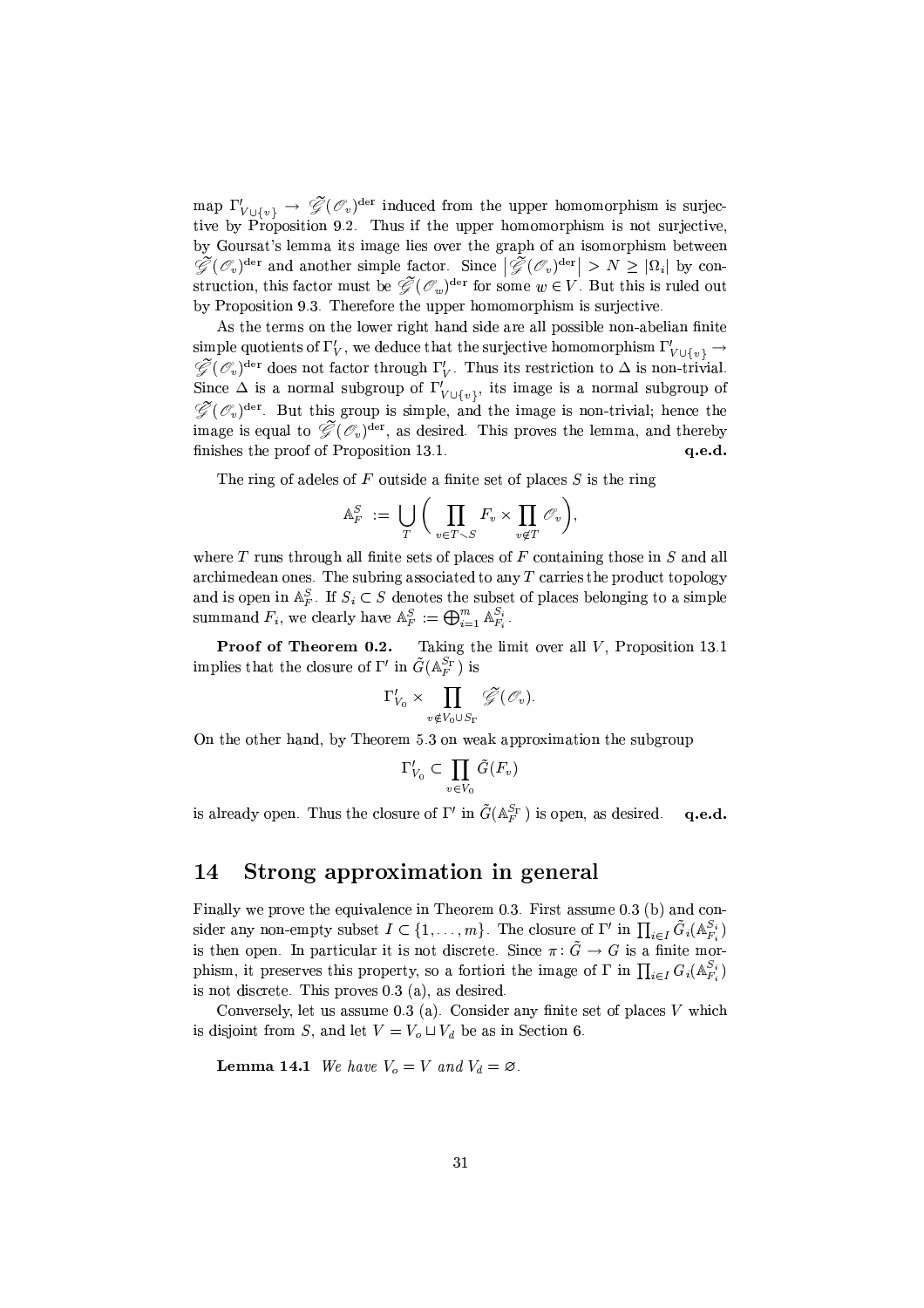*Proof.* Let I be the set of integers  $1 \leq i \leq m$  for which some place of  $F_i$  is in  $V_d$ . Theorem 6.15 (b) implies that the image of  $\Gamma$  in  $G(F_{V_d})$  is discrete. The image of  $\Gamma$  in  $\prod_{i\in I} G_i(\mathbb{A}_{F_i}^{S_i})$  maps isomorphically to this discrete subgroup, so it is itself discrete. Thus the condition  $0.3$  (a) shows that I is empty. Therefore  $V_d$  is empty, as desired.  $q.e.d.$ 

Suppose now that  $S_{\Gamma} \setminus S \subset V$ . The subset  $W_o$  of Section 6 is then equal to  $V \cap S_{\Gamma} = S_{\Gamma} \setminus S$ , and we have  $V \setminus W_o = V \setminus S_{\Gamma}$ . Thus Proposition 6.10 implies

$$
\Gamma_V' = G(F_{S_{\Gamma} \setminus S}) \times \Gamma_{V \setminus S_{\Gamma}}'.
$$

Taking the limit over all  $V$ , we deduce that

(closure of  $\Gamma'$  in  $\tilde{G}(\mathbb{A}_F^S)$ ) =  $\tilde{G}(F_{S_{\Gamma} \setminus S}) \times$  (closure of  $\Gamma'$  in  $\tilde{G}(\mathbb{A}_F^{S \cup S_{\Gamma}})$ ).

On the other hand, Theorem 0.2 implies that the second factor on the right hand side is open in  $\tilde{G}(\mathbb{A}_{\overline{F}}^{S \cup S_{\Gamma}})$ . Thus the left hand side is open in  $\tilde{G}(\mathbb{A}_{\overline{F}}^{S})$ . This is just the desired assertion  $0.3$  (b), so Theorem  $0.3$  is proved.  $q.e.d.$ 

# References

- [1] Artin, E., The orders of the classical simple groups,  $Comm. Pure$  Appl. Math. 8  $(1955)$ , 455-472
- [2] Borel, A., Linear algebraic groups, GTM 126, New York etc.: Springer  $(1991).$
- [3] Borel, A., Tits, J., Compléments à l'article: Groupes réductifs, *Publ. Math.* IHES 41 (1972), 253-276
- [4] Carter, R. W., Simple Groups of Lie Type, London: Wiley (1972).
- [5] Cline, E., Parshall, B., Scott, L., Cohomology of finite groups of Lie type I, Publ. Math. IHES 45 (1975), 169-191.
- [6] Cline, E., Parshall, B., Scott, L., Cohomology of finite groups of Lie type II, J. Algebra 45 (1977), 182-198.
- [7] Curtis, C. W., Chevalley groups and related topics, in: Finite Simple Groups, Proceedings of an instructional conference, Powell, M. B., Higman, G. (Eds.), London: Academic Press (1971), 135-189.
- [8] Demazure, M., Grothendieck, A., (Eds.), Schémas en Groupes I-III, Séminaire de Géométrie Algébrique du Bois Marie 1962/64, SGA3, Lect. Notes Math. 151-153, Berlin etc.: Springer (1970).
- [9] Grothendieck, A., Études locale des schémas et des morphismes de schémas, Élements de Géométrie Algébrique IV, EGA4, Publ. Math. IHES 20 (1964), 24 (1965), 28 (1966), 32 (1967).
- [10] Harder, G., Über die Galoiskohomologie halbeinfacher Matrizengruppen, III, J. Reine Angew. Math. 274/275 (1975), 125-138